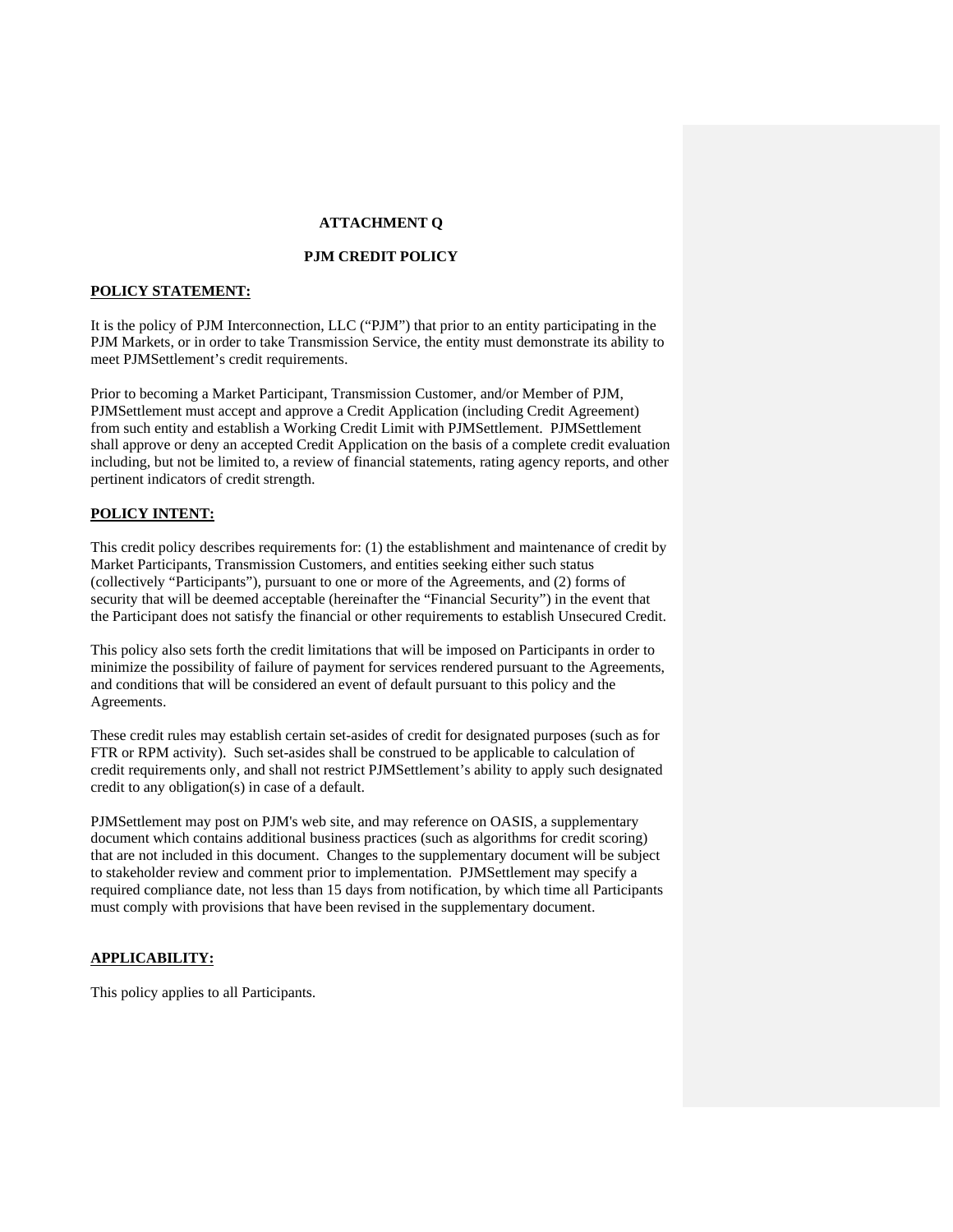## **IMPLEMENTATION:**

### **I. CREDIT EVALUATION**

Each Participant will be subject to a complete credit evaluation in order for PJMSettlement to determine creditworthiness and to establish an **Unsecured Credit Allowance**, if applicable; provided, however, that a Participant need not provide the information specified in section I.A or I.B if it notifies PJMSettlement in writing that it does not seek any Unsecured Credit Allowance. PJMSettlement will identify any necessary Financial Security requirements and establish a Working Credit Limit for each Participant. In addition, PJMSettlement will perform follow-up credit evaluations on at least an annual basis.

If a **Corporate Guaranty** is being utilized to establish credit for a Participant, the guarantor will be evaluated and the Unsecured Credit Allowance or Financial Security requirement will be based on the financial strength of the Guarantor.

PJMSettlement will provide a Participant, upon request, with a written explanation for any change in credit levels or collateral requirements. PJMSettlement will provide such explanation within ten Business Days.

If a Participant believes that either its level of unsecured credit or its collateral requirement has been incorrectly determined, according to this credit policy, then the Participant may send a request for reconsideration in writing to PJMSettlement. Such a request should include:

- A citation to the applicable section(s) of the PJMSettlement credit policy along with an explanation of how the respective provisions of the credit policy were not carried out in the determination as made
- A calculation of what the Participant believes should be the correct credit level or collateral requirement, according to terms of the credit policy

PJMSettlement will reconsider the determination and will provide a written response as promptly as practical, but no longer than ten Business Days of receipt of the request. If the Participant still feels that the determination is incorrect, then the Participant may contest that determination. Such contest should be in written form, addressed to PJMSettlement, and should contain:

- A complete copy of the Participant's earlier request for reconsideration, including citations and calculations
- A copy of PJMSettlement's written response to its request for reconsideration
- $\triangle$  An explanation of why it believes that the determination still does not comply with the credit policy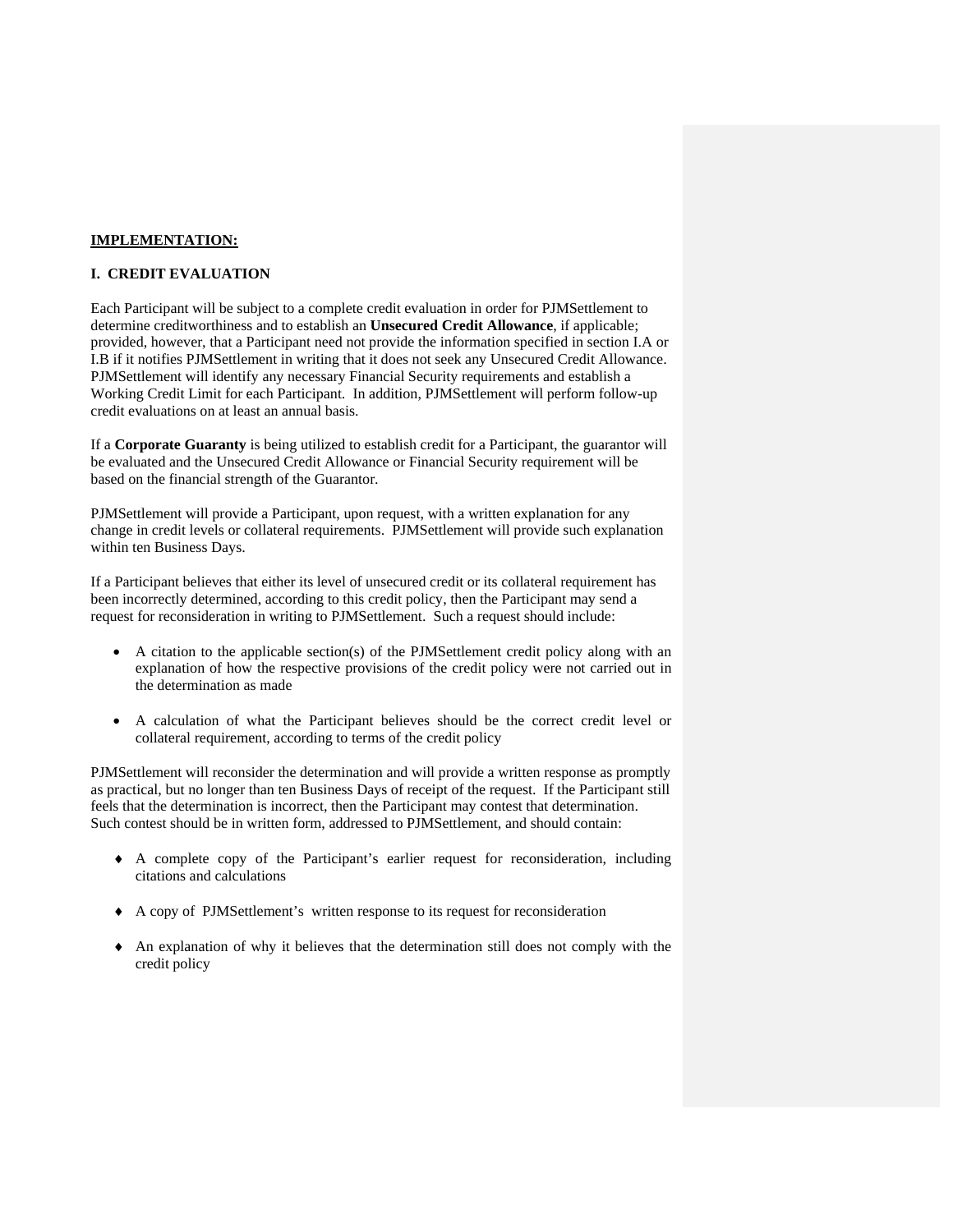PJMSettlement will investigate and will respond to the Participant with a final determination on the matter as promptly as practical, but no longer than 20 Business Days.

Neither requesting reconsideration nor contesting the determination following such request shall relieve or delay Participant's responsibility to comply with all provisions of this credit policy.

## **A. Initial Credit Evaluation**

In completing the initial credit evaluation, PJMSettlement will consider:

## **1) Rating Agency Reports**

In evaluating credit strength, PJMSettlement will review rating agency reports from Standard & Poor's, Moody's Investors Service, Fitch Ratings, or other nationally known rating agencies. The focus of the review will be on senior unsecured debt ratings; however, PJMSettlement will consider other ratings if senior unsecured debt ratings are not available.

### **2) Financial Statements and Related Information**

Each Participant must submit with its application audited financial statements for the most recent fiscal quarter, as well as the most recent three fiscal years, or the period of existence of the Participant, if shorter. All financial and related information considered for a Credit Score must be audited by an outside entity, and must be accompanied by an unqualified audit letter acceptable to PJMSettlement.

The information should include, but not be limited to, the following:

- a. If publicly traded:
	- i. Annual and quarterly reports on Form 10-K and Form 10-Q, respectively.
	- ii. Form 8-K reports disclosing Material changes, if any.
- b. If privately held:
	- i. Management's Discussion & Analysis
	- ii. Report of Independent Accountants
	- iii. Financial Statements, including:
		- Balance Sheet
		- Income Statement
		- Statement of Cash Flows
		- Statement of Stockholder's Equity
	- iv. Notes to Financial Statements

If the above information is available on the Internet, the Participant may provide a letter stating where such statements may be located and retrieved by PJMSettlement. For certain Participants, some of the above financial submittals may not be applicable, and alternate requirements may be specified by PJMSettlement.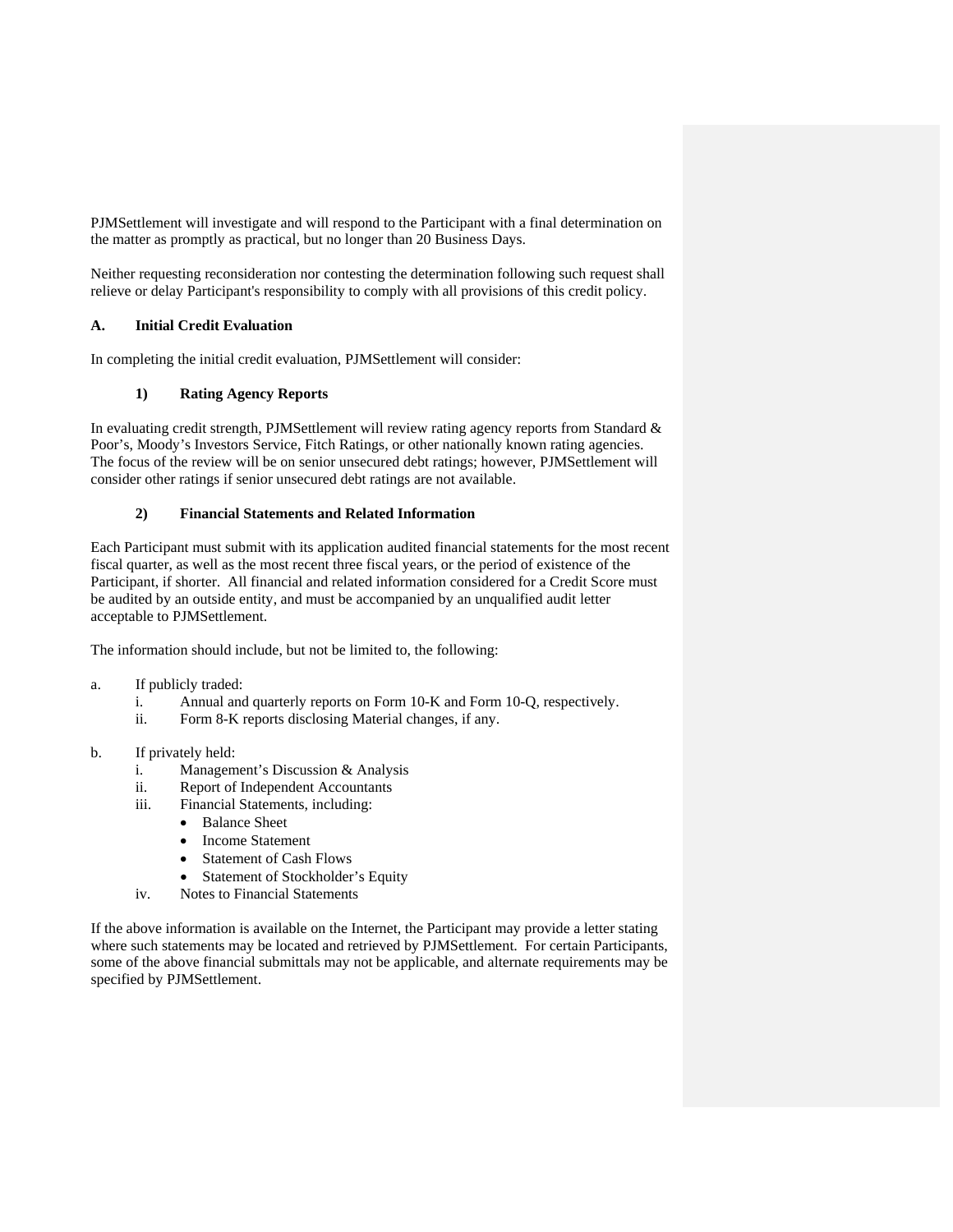In its credit evaluation of Cooperatives and Municipalities, PJMSettlement may request additional information as part of the overall financial review process and may also consider qualitative factors in determining financial strength and creditworthiness.

# **3) References**

PJMSettlement may request Participants to provide with their applications at least one (1) bank and three (3) utility credit references. In the case where a Participant does not have the required utility references, trade payable vendor references may be substituted.

## **4) Litigation, Commitments and Contingencies**

Each Participant is also required to provide with its application information as to any known Material litigation, commitments or contingencies as well as any prior bankruptcy declarations or Material defalcations by the Participant or its predecessors, subsidiaries or Affiliates, if any. These disclosures shall be made upon application, upon initiation or change, and at least annually thereafter, or as requested by PJMSettlement.

# **5) Other Disclosures**

Each Participant is required to disclose any Affiliates that are currently Members of PJMSettlement or are applying for membership with PJMSettlement. Each Participant is also required to disclose the existence of any ongoing investigations by the Securities and Exchange Commission ("SEC"), Federal Energy Regulatory Commission ("FERC"), Commodity Futures Trading Commission ("CFTC"), or any other governing, regulatory, or standards body. These disclosures shall be made upon application, upon initiation or change, and at least annually thereafter, or as requested by PJMSettlement.

# **B. Ongoing Credit Evaluation**

On at least an annual basis, PJMSettlement will perform follow-up credit evaluations on all Participants. In completing the credit evaluation, PJMSettlement will consider:

# **1) Rating Agency Reports**

In evaluating credit strength, PJMSettlement will review rating agency reports from Standard & Poor's, Moody's Investors Service, Fitch Ratings, or other nationally known rating agencies. The focus of the review will be on senior unsecured debt ratings; however, PJMSettlement will consider other ratings if senior unsecured debt ratings are not available.

## **2) Financial Statements and Related Information**

Each Participant must submit audited annual financial statements as soon as they become available and no later than 120 days after fiscal year end. Each Participant is also required to provide PJMSettlement with quarterly financial statements promptly upon their issuance, but no later than 60 days after the end of each quarter. All financial and related information considered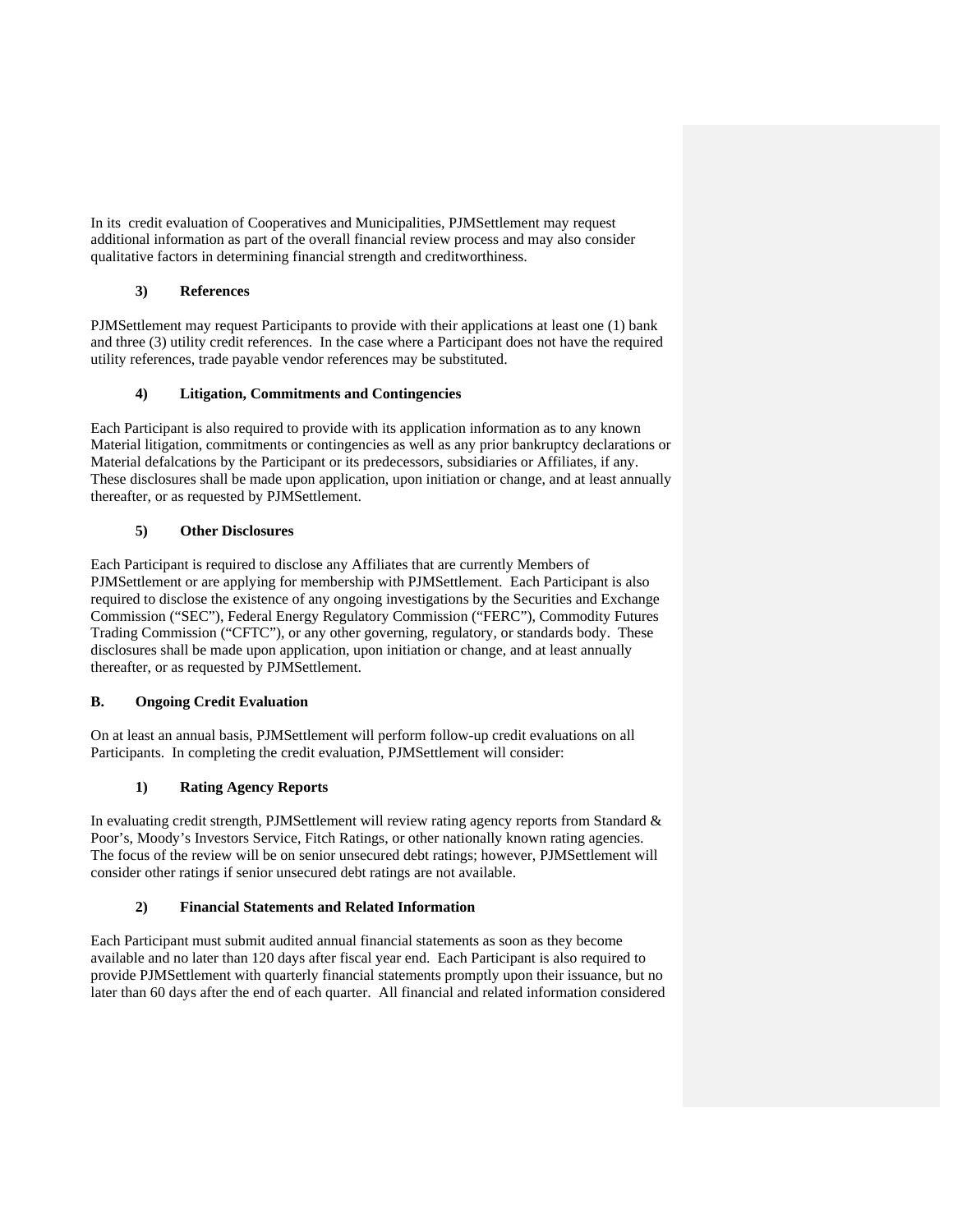for a Credit Score must be audited by an outside entity, and must be accompanied by an unqualified audit letter acceptable to PJMSettlement. If financial statements are not provided within the timeframe required, the Participant may not be granted an Unsecured Credit Allowance.

The information should include, but not be limited to, the following:

## a. If publicly traded:

- i. Annual and quarterly reports on Form 10-K and Form 10-Q, respectively.
- ii. Form 8-K reports disclosing Material changes, if any, immediately upon issuance.
- b. If privately held:
	- i. Management's Discussion & Analysis
	- ii. Report of Independent Accountants
	- iii. Financial Statements, including:
		- Balance Sheet
		- Income Statement
		- Statement of Cash Flows
		- Statement of Stockholder's Equity
	- iv. Notes to Financial Statements

If the above information is available on the Internet, the Participant may provide a letter stating where such statements may be located and retrieved by PJMSettlement. For certain Participants, some of the above financial submittals may not be applicable, and alternate requirements may be specified by PJMSettlement.

In its credit evaluation of Cooperatives and Municipalities, PJMSettlement may request additional information as part of the overall financial review process and may also consider qualitative factors in determining financial strength and creditworthiness.

## **3) Material Changes**

Each Participant is responsible for informing PJMSettlement immediately, in writing, of any Material change in its financial condition. However, PJMSettlement may also independently establish from available information that a Participant has experienced a Material change in its financial condition without regard to whether such Participant has informed PJMSettlement of the same.

For the purpose of this policy, a Material change in financial condition may include, but not be limited to, any of the following:

- a. a downgrade of any debt rating by any rating agency;
- b. being placed on a credit watch with negative implications by any rating agency;
- c. a bankruptcy filing;
- d. insolvency;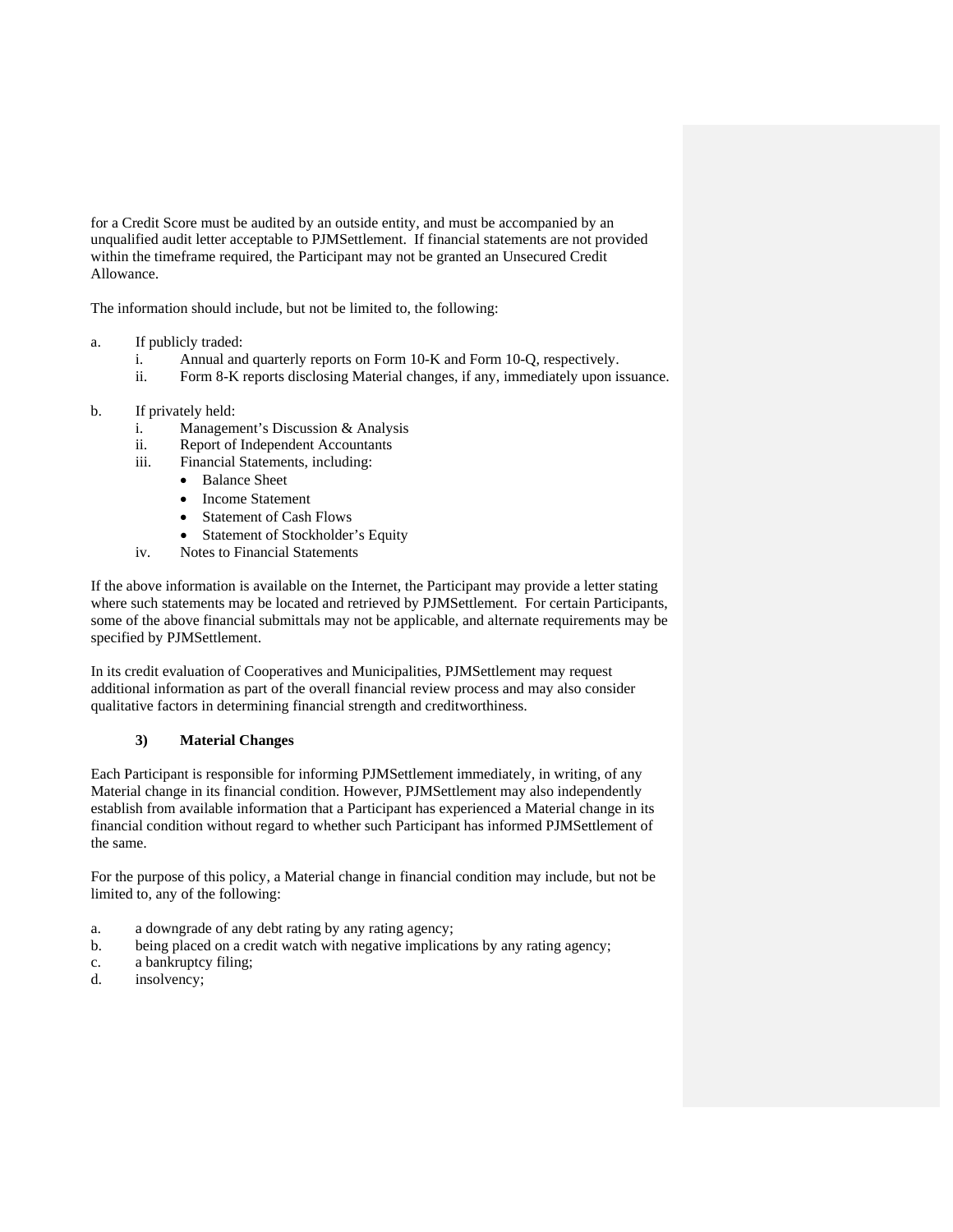- e. a report of a quarterly or annual loss or a decline in earnings of ten percent or more compared to the prior period;
- f. restatement of prior financial statements;
- g. the resignation of key officer(s);
- h. the filing of a lawsuit that could adversely impact any current or future financial results by ten percent or more;
- i. financial default in another organized wholesale electric market futures exchange or clearing house;
- j. revocation of a license or other authority by any Federal or State regulatory agency; where such license or authority is necessary or important to the Participants continued business for example, FERC market-based rate authority, or State license to serve retail load; or
- k. a significant change in credit default spreads, market capitalization, or other marketbased risk measurement criteria, such as a recent increase in Moody's KMV Expected Default Frequency ( $EDF^{tm}$ ) that is noticeably greater than the increase in its peers'  $EDF^{tm}$ rates, or a collateral default swap (CDS) premium normally associated with an entity rated lower than investment grade.

If PJMSettlement determines that a Material change in the financial condition of the Participant has occurred, it may require the Participant to provide Financial Security within two Business Days, in an amount and form approved by PJMSettlement. If the Participant fails to provide the required Financial Security, the Participant shall be in default under this credit policy.

In the event that PJMSettlement determines that a Material change in the financial condition of a Participant warrants a requirement to provide Financial Security, PJMSettlement shall provide the Participant with a written explanation of why such determination was made. However, under no circumstances shall the requirement that a Participant provide the requisite Financial Security be deferred pending the issuance of such written explanation.

# **4) Litigation, Commitments, and Contingencies**

Each Participant is also required to provide information as to any known Material litigation, commitments or contingencies as well as any prior bankruptcy declarations or Material defalcations by the Participant or its predecessors, subsidiaries or Affiliates, if any. These disclosures shall be made upon initiation or change or as requested by PJMSettlement.

# **5) Other Disclosures**

Each Participant is required to disclose any Affiliates that are currently Members of PJM or are applying for membership within PJM. Each Participant is also required to disclose the existence of any ongoing investigations by the SEC, FERC, CFTC or any other governing, regulatory, or standards body. These disclosures shall be made upon initiation or change, or as requested by PJMSettlement.

## **C. Corporate Guaranty**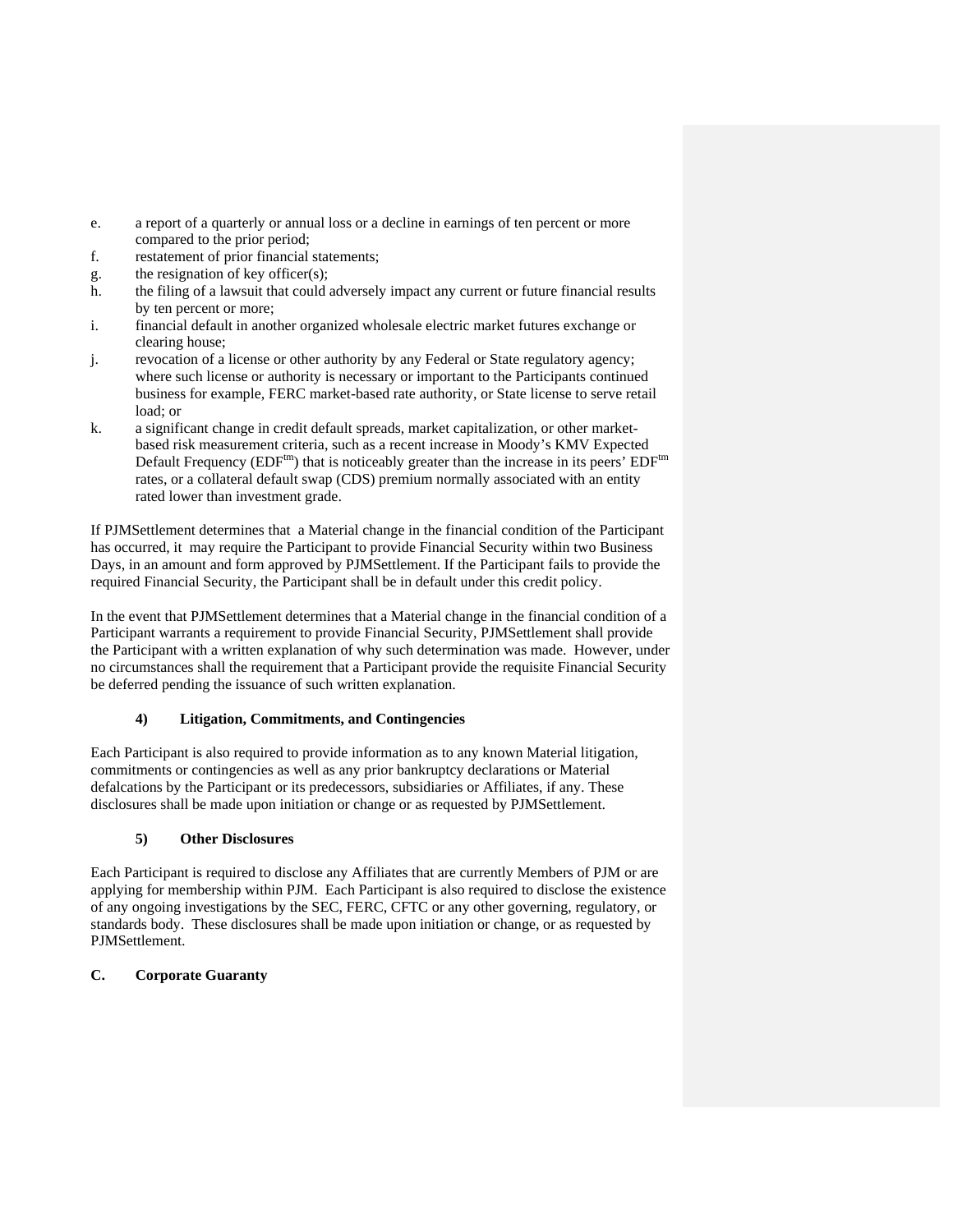If a Corporate Guaranty is being utilized to establish credit for a Participant, the Guarantor will be evaluated and the Unsecured Credit Allowance or Financial Security requirement will be based on the financial strength of the Guarantor.

An irrevocable and unconditional Corporate Guaranty may be utilized as part of the credit evaluation process, but will not be considered a form of Financial Security. The Corporate Guaranty will be considered a transfer of credit from the Guarantor to the Participant. The Corporate Guaranty must guarantee the (i) full and prompt payment of all amounts payable by the Participant under the Agreements, and (ii) performance by the Participant under this policy.

The Corporate Guaranty should clearly state the identities of the "Guarantor," "Beneficiary" (PJMSettlement) and "Obligor" (Participant). The Corporate Guaranty must be signed by an officer of the Guarantor, and must demonstrate that it is duly authorized in a manner acceptable to PJMSettlement. Such demonstration may include either a Corporate Seal on the Guaranty itself, or an accompanying executed and sealed Secretary's Certificate noting that the Guarantor was duly authorized to provide such Corporate Guaranty and that the person signing the Corporate Guaranty is duly authorized, or other manner acceptable to PJMSettlement.

A Participant supplying a Corporate Guaranty must provide the same information regarding the Guarantor as is required in the "Initial Credit Evaluation" §I.A. and the "Ongoing Evaluation" §I.B. of this policy, including providing the Rating Agency Reports, Financial Statements and Related Information, References, Litigation Commitments and Contingencies, and Other Disclosures. A Participant supplying a Foreign or Canadian Guaranty must also satisfy the requirements of §I.C.1 or §I.C.2, as appropriate.

If there is a Material change in the financial condition of the Guarantor or if the Corporate Guaranty comes within 30 days of expiring without renewal, the Participant will be required to provide Financial Security either in the form of a cash deposit or a letter of credit. Failure to provide the required Financial Security within two Business Days after request by PJMSettlement will constitute an event of default under this credit policy. A Participant may request PJMSettlement to perform a credit evaluation in order to determine creditworthiness and to establish an Unsecured Credit Allowance, if applicable. If PJMSettlement determines that a Participant does qualify for a sufficient Unsecured Credit Allowance, then Financial Security will not be required.

The PJMSettlement Credit Application contains an acceptable form of Corporate Guaranty that should be utilized by a Participant choosing to establish its credit with a Corporate Guaranty. If the Corporate Guaranty varies in any way from the PJMSettlement format, it must first be reviewed and approved by PJMSettlement. All costs associated with obtaining and maintaining a Corporate Guaranty and meeting the policy provisions are the responsibility of the Participant.

#### **1) Foreign Guaranties**

A Foreign Guaranty is a Corporate Guaranty that is provided by an Affiliate entity that is domiciled in a country other than the United States or Canada. The entity providing a Foreign Guaranty on behalf of a Participant is a Foreign Guarantor. A Participant may provide a Foreign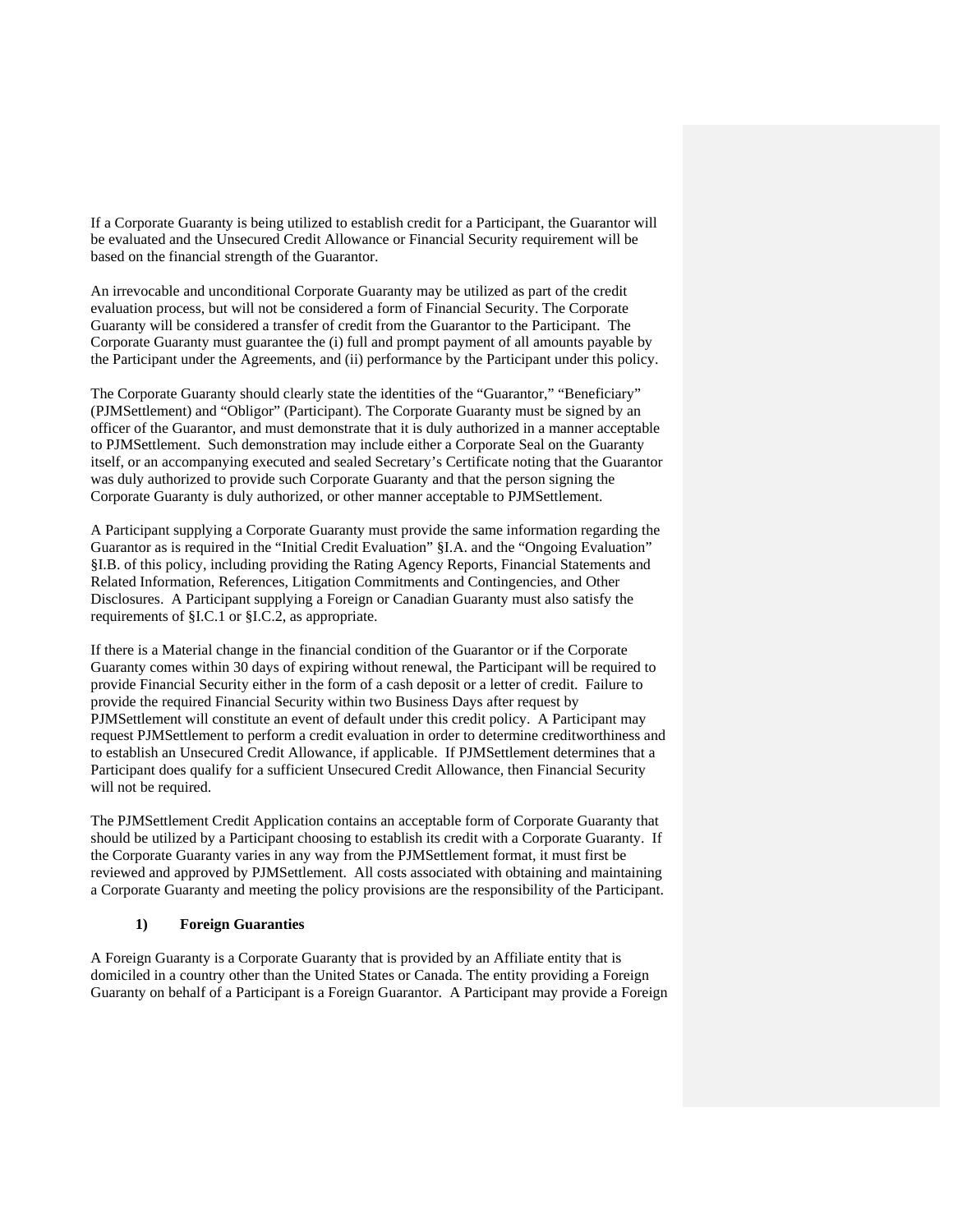Guaranty in satisfaction of part of its credit obligations or voluntary credit provision at PJMSettlement provided that all of the following conditions are met:

PJMSettlement reserves the right to deny, reject, or terminate acceptance of any Foreign Guaranty at any time, including for material adverse circumstances or occurrences.

#### a. A Foreign Guaranty:

- i. Must contain provisions equivalent to those contained in PJMSettlement's standard form of Foreign Guaranty with any modifications subject to review and approval by PJMSettlement counsel.
- ii. Must be denominated in US currency.
- iii. Must be written and executed solely in English, including any duplicate originals.
- iv. Will not be accepted towards a Participant's Unsecured Credit Allowance for more than the following limits, depending on the Foreign Guarantor's credit rating:

|                             | Maximum Accepted              | Maximum Accepted           |  |
|-----------------------------|-------------------------------|----------------------------|--|
|                             | Guaranty if Country Rating is | <b>Guaranty if Country</b> |  |
| Rating of Foreign Guarantor | AAA                           | Rating is AA+              |  |
| A- and above                | USD50,000,000                 | USD30,000,000              |  |
| $BBB+$                      | USD30,000,000                 | USD20,000,000              |  |
| <b>BBB</b>                  | USD10,000,000                 | USD10,000,000              |  |
| <b>BBB-</b> or below        | USD 0                         | USD 0                      |  |

v. May not exceed 50% of the Participant's total credit, if the Foreign Grantor is rated less than BBB+.

#### b. A Foreign Guarantor:

- i. Must satisfy all provisions of the PJM credit policy applicable to domestic Guarantors.
- ii. Must be an Affiliate of the Participant.
- iii. Must maintain an agent for acceptance of service of process in the United States; such agent shall be situated in the Commonwealth of Pennsylvania, absent legal constraint.
- iv. Must be rated by at least one Rating Agency acceptable to PJMSettlement; the credit strength of a Foreign Guarantor may not be determined based on an evaluation of its financials without an actual credit rating as well.
- v. Must have a Senior Unsecured (or equivalent, in PJMSettlement's sole discretion) rating of BBB (one notch above BBB-) or greater by any and all agencies that provide rating coverage of the entity.
- vi. Must provide financials in GAAP format or other format acceptable to PJMSettlement with clear representation of net worth, intangible assets, and any other information PJMSettlement may require in order to determine the entity's Unsecured Credit Allowance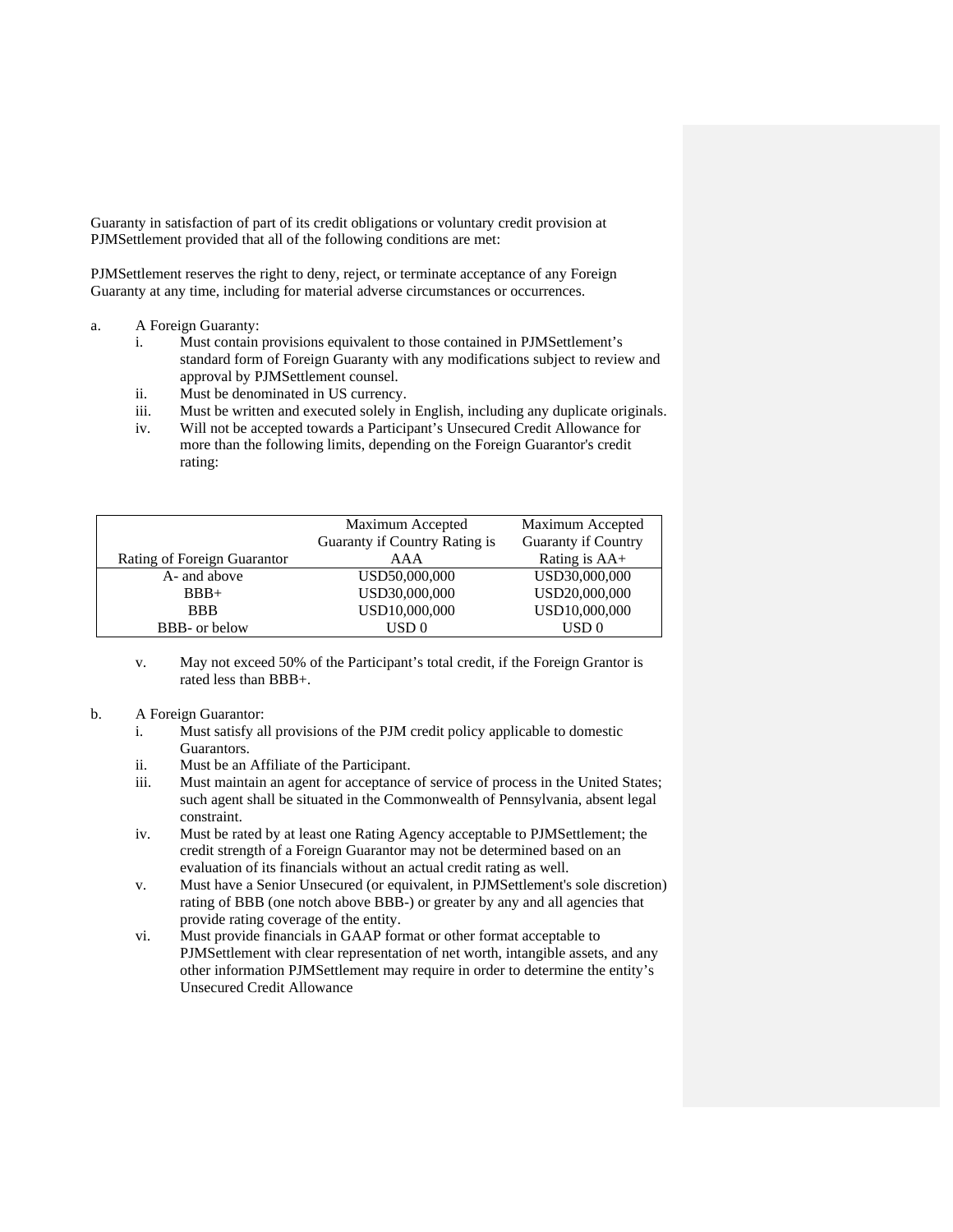- vii. Must provide a Secretary's Certificate certifying the adoption of Corporate Resolutions:
	- 1. Authorizing and approving the Guaranty; and
	- 2. Authorizing the Officers to execute and deliver the Guaranty on behalf of the Guarantor.
- viii. Must be domiciled in a country with a minimum long-term sovereign (or equivalent) rating of AA+/Aa1, with the following conditions:
	- 1. Sovereign ratings must be available from at least two rating agencies acceptable to PJMSettlement (e.g. S&P, Moody's, Fitch, DBRS).
	- 2. Each agency's sovereign rating for the domicile will be considered to be the lowest of: country ceiling, senior unsecured government debt, longterm foreign currency sovereign rating, long-term local currency sovereign rating, or other equivalent measures, at PJMSettlement's sole discretion.
	- 3. Whether ratings are available from two or three agencies, the lowest of the two or three will be used.
- ix. Must be domiciled in a country that recognizes and enforces judgments of US courts.
- x. Must demonstrate financial commitment to activity in the United States as evidenced by one of the following:
	- 1. American Depository Receipts (ADR) are traded on the New York Stock Exchange, American Stock Exchange, or NASDAQ.
	- 2. Equity ownership worth over USD100,000,000 in the wholly-owned or majority owned subsidiaries in the United States.
- xi. Must satisfy all other applicable provisions of the PJM Tariff and/or Operating Agreement, including this credit policy.
- xii. Must pay for all expenses incurred by PJMSettlement related to reviewing and accepting a foreign guaranty beyond nominal in-house credit and legal review.
- xiii. Must, at its own cost, provide PJMSettlement with independent legal opinion from an attorney/solicitor of PJMSettlement's choosing and licensed to practice law in the United States and/or Guarantor's domicile, in form and substance acceptable to PJMSettlement in its sole discretion, confirming the enforceability of the Foreign Guaranty, the Guarantor's legal authorization to grant the Guaranty, the conformance of the Guaranty, Guarantor, and Guarantor's domicile to all of these requirements, and such other matters as PJMSettlement may require in its sole discretion.

# **2) Canadian Guaranties**

A Canadian Guaranty is a Corporate Guaranty that is provided by an Affiliate entity that is domiciled in Canada and satisfies all of the provisions below. The entity providing a Canadian Guaranty on behalf of a Participant is a Canadian Guarantor. A Participant may provide a Canadian Guaranty in satisfaction of part of its credit obligations or voluntary credit provision at PJMSettlement provided that all of the following conditions are met.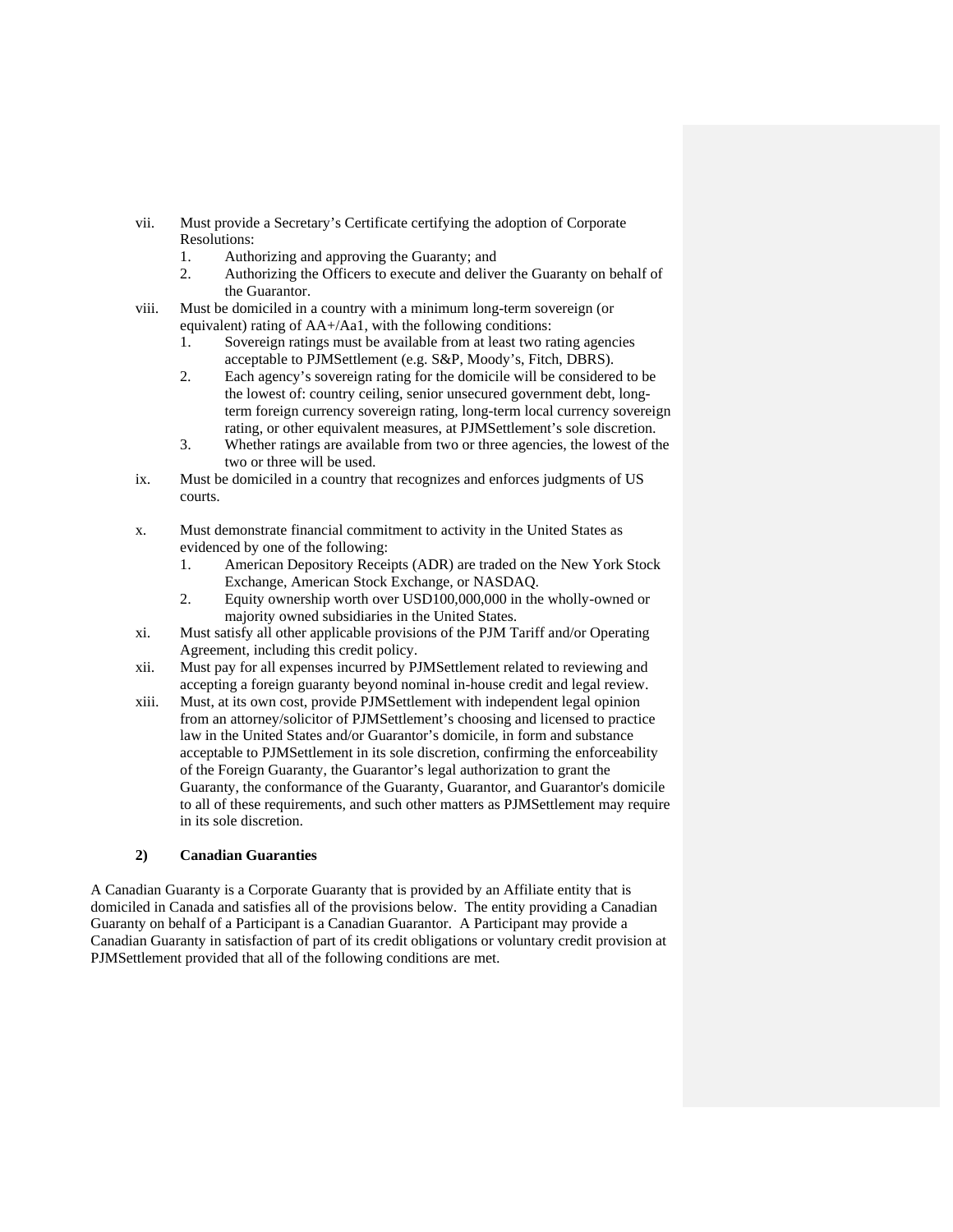PJMSettlement reserves the right to deny, reject, or terminate acceptance of any Canadian Guaranty at any time for reasonable cause, including adverse material circumstances.

- a. A Canadian Guaranty:
	- i. Must contain provisions equivalent to those contained in PJMSettlement's standard form of Foreign Guaranty with any modifications subject to review and approval by PJMSettlement counsel.
	- ii. Must be denominated in US currency.
	- iii. Must be written and executed solely in English, including any duplicate originals.
- b. A Canadian Guarantor:
	- i. Must satisfy all provisions of the PJM credit policy applicable to domestic Guarantors.
	- ii. Must be an Affiliate of the Participant.
	- iii. Must maintain an agent for acceptance of service of process in the United States; such agent shall be situated in the Commonwealth of Pennsylvania, absent legal constraint.
	- iv. Must be rated by at least one Rating Agency acceptable to PJMSettlement; the credit strength of a Canadian Guarantor may not be determined based on an evaluation of its financials without an actual credit rating as well.
	- v. Must provide financials in GAAP format or other format acceptable to PJMSettlement with clear representation of net worth, intangible assets, and any other information PJMSettlement may require in order to determine the entity's Unsecured Credit Allowance.
	- vi. Must satisfy all other applicable provisions of the PJM Tariff and/or Operating Agreement, including this Credit Policy.

### **Ia. MINIMUM PARTICIPATION REQUIREMENTS**

#### **A. PJM Market Participation Eligibility Requirements**

To be eligible to transact in PJM Markets, a Market Participant must demonstrate in accordance with the Risk Management and Verification processes set forth below that it qualifies in one of the following ways:

- 1. an "appropriate person," as that term is defined under Section  $4(c)(3)$ , or successor provision, of the Commodity Exchange Act, or;
- 2. an "eligible contract participant," as that term is defined in Section 1a(18), or successor provision, of the Commodity Exchange Act, or;
- 3. a business entity or person who is in the business of: (1) generating, transmitting, or distributing electric energy, or (2) providing electric energy services that are necessary to support the reliable operation of the transmission system, or;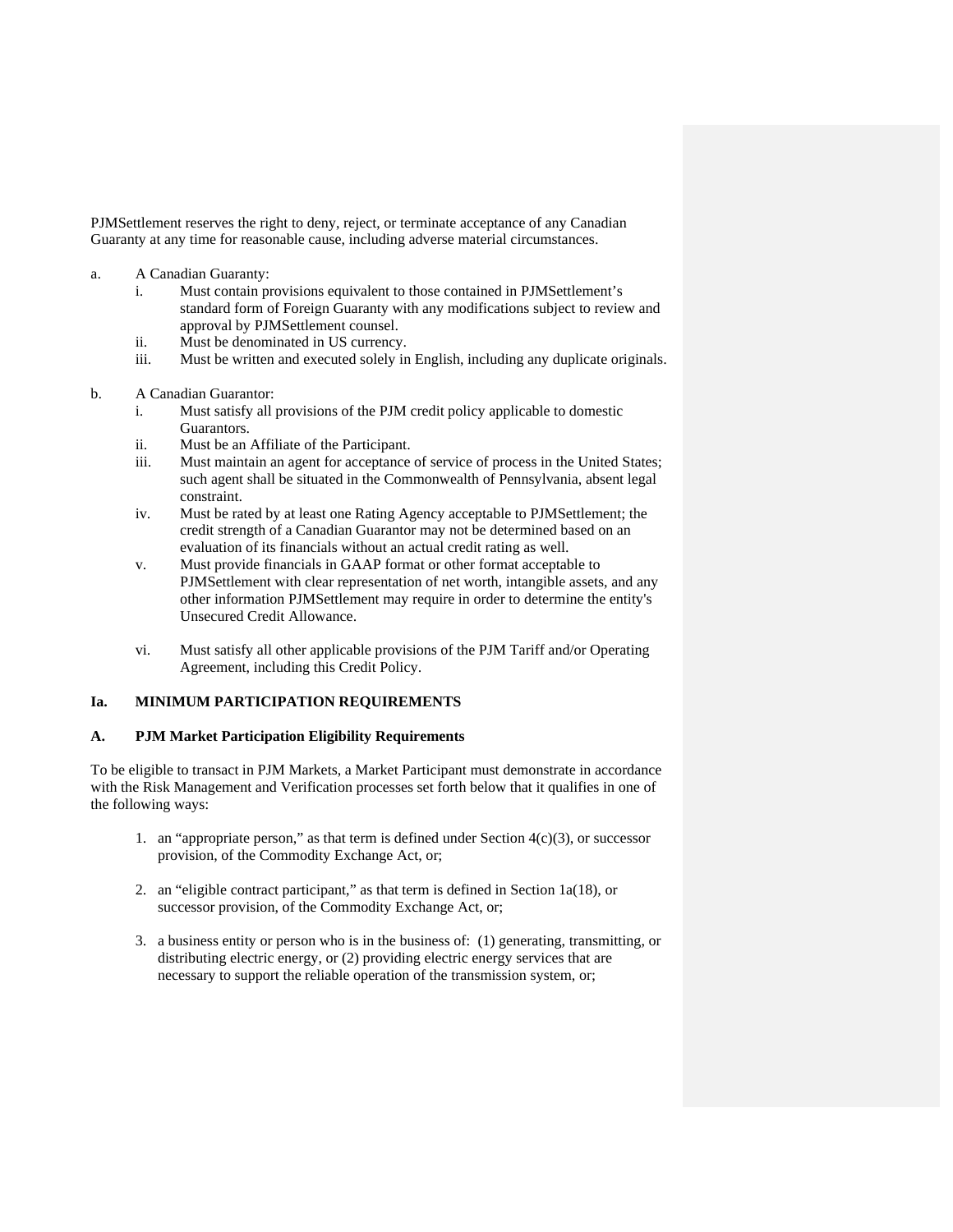- 4. a Market Participant seeking eligibility as an "appropriate person" providing an unlimited Corporate Guaranty in a form acceptable to PJMSettlement as described in Section I.C of Attachment Q from an issuer that has at least \$1 million of total net worth or \$5 million of total assets per Participant for which the issuer has issued an unlimited Corporate Guaranty, or;
- 5. a Market Participant providing a letter of credit of at least \$5 million to PJMSettlement in a form acceptable to PJMSettlement as described in Section VI.B of Attachment Q that the Market Participant acknowledges is separate from, and cannot be applied to meet, its credit requirements to PJMSettlement.

If, at any time, a Market Participant cannot meet the eligibility requirements set forth above, it shall immediately notify PJMSettlement and immediately cease conducting transactions in the PJM Markets. PJMSettlement shall terminate a Market Participant's transaction rights in the PJM Markets if, at any time, it becomes aware that the Market Participant does not meet the minimum eligibility requirements set forth above.

In the event that a Market Participant is no longer able to demonstrate it meets the minimum eligibility requirements set forth above, and possesses, obtains or has rights to possess or obtain, any open or forward positions in PJM's Markets, PJMSettlement may take any such action it deems necessary with respect to such open or forward positions, including, but not limited to, liquidation, transfer, assignment or sale; provided, however, that the Market Participant will, notwithstanding its ineligibility to participate in the PJM Markets, be entitled to any positive market value of those positions, net of any obligations due and owing to PJM and/or PJMSettlement.

#### **B. Risk Management and Verification**

All Participants shall provide to PJMSettlement an executed copy of the annual certification set forth in Appendix 1 to this Attachment Q. This certification shall be provided before an entity is eligible to participate in the PJM Markets and shall be initially submitted to PJMSettlement together with the entity's Credit Application. Thereafter, it shall be submitted each calendar year by all Participants during a period beginning on January 1 and ending April 30, except that new Participants who became eligible to participate in PJM markets during the period of January through April shall not be required to resubmit such certification until the following calendar year. Except for certain FTR Participants (discussed below) or in cases of manifest error, PJMSettlement will accept such certifications as a matter of course and Participants will not need further notice from PJMSettlement before commencing or maintaining their eligibility to participate in PJM markets. A Participant that fails to provide its annual certification by April 30 shall be ineligible to transact in the PJM markets and PJM will disable the Participant's access to the PJM markets until such time as PJMSettlement receives the Participant's certification.

Participants acknowledge and understand that the annual certification constitutes a representation upon which PJMSettlement will rely. Such representation is additionally made under the PJM Tariff, filed with and accepted by FERC, and any inaccurate or incomplete statement may subject the Participant to action by FERC. Failure to comply with any of the criteria or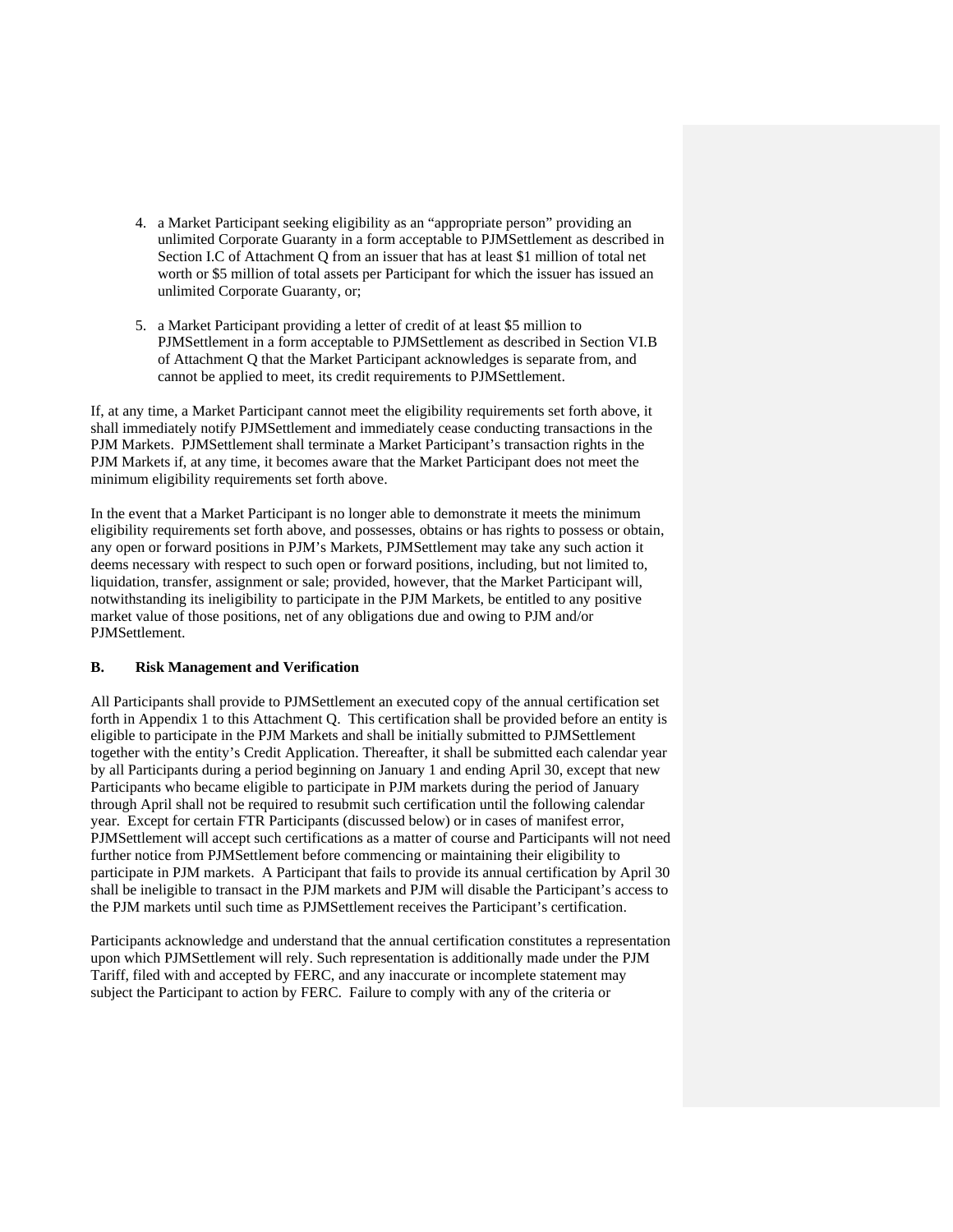requirements listed herein or in the certification may result in suspension of a Participant's transaction rights in the PJM markets.

Certain FTR Participants (those providing representations found in paragraph 3.b of the annual certification set forth in Appendix 1 to this Attachment Q) are additionally required to submit to PJMSettlement (at the time they make their annual certification) a copy of their current governing risk control policies, procedures and controls applicable to their FTR trading activities. PJMSettlement will review such documentation to verify that it appears generally to conform to prudent risk management practices for entities trading in FTR-type markets. If principles or best practices relating to risk management in FTR-type markets are published, as may be modified from time to time, by a third-party industry association, such as the Committee of Chief Risk Officers, PJMSettlement may, following stakeholder discussion and with no less than six months prior notice to stakeholders, apply such principles or best practices in determining the fundamental sufficiency of the FTR Participant's risk controls. Those FTR Participants subject to this provision shall make a one-time payment of \$1,000.00 to PJMSettlement to cover costs associated with review and verification. Thereafter, if such FTR Participant's risk policies, procedures and controls applicable to its FTR trading activities change substantively, it shall submit such modified documentation, without charge, to PJMSettlement for review and verification at the time it makes its annual certification. Such FTR Participant's continued eligibility to participate in the PJM FTR markets is conditioned on PJMSettlement notifying such FTR Participant that its annual certification, including the submission of its risk policies, procedures and controls, has been accepted by PJMSettlement. PJMSettlement may retain outside expertise to perform the review and verification function described in this paragraph, however, in all circumstances, PJMSettlement and any third-party it may retain will treat as confidential the documentation provided by an FTR Participant under this paragraph, consistent with the applicable provisions of PJM's Operating Agreement.

An FTR Participant that makes the representation in paragraph 3.a of the annual certification understand that PJMSettlement, given the visibility it has over a Participant's overall market activity in performing billing and settlement functions, may at any time request the FTR Participant provide additional information demonstrating that it is in fact eligible to make the representation in paragraph 3.a of the annual certification. If such additional information is not provided or does not, in PJMSettlement's judgment, demonstrate eligibility to make the representation in paragraph 3.a of the annual certification, PJMSettlement will require the FTR Participant to instead make the representations required in paragraph 3.b of the annual certification, including representing that it has submitted a copy of its current governing risk control policies, procedures and controls applicable to its FTR trading activities. If the FTR Participant cannot or does not make those representations as required in paragraph 3.b of the annual certification, then PJM will terminate the FTR Participant's rights to purchase FTRs in the FTR market and may terminate the FTR Participant's rights to sell FTRs in the PJM FTR market.

Through a periodic compliance verification process, PJMSettlement shall review and verify, as applicable, a Participant's risk management policies, practices, and procedures pertaining to the Participant's activities in the PJM markets. Such review shall include verification that: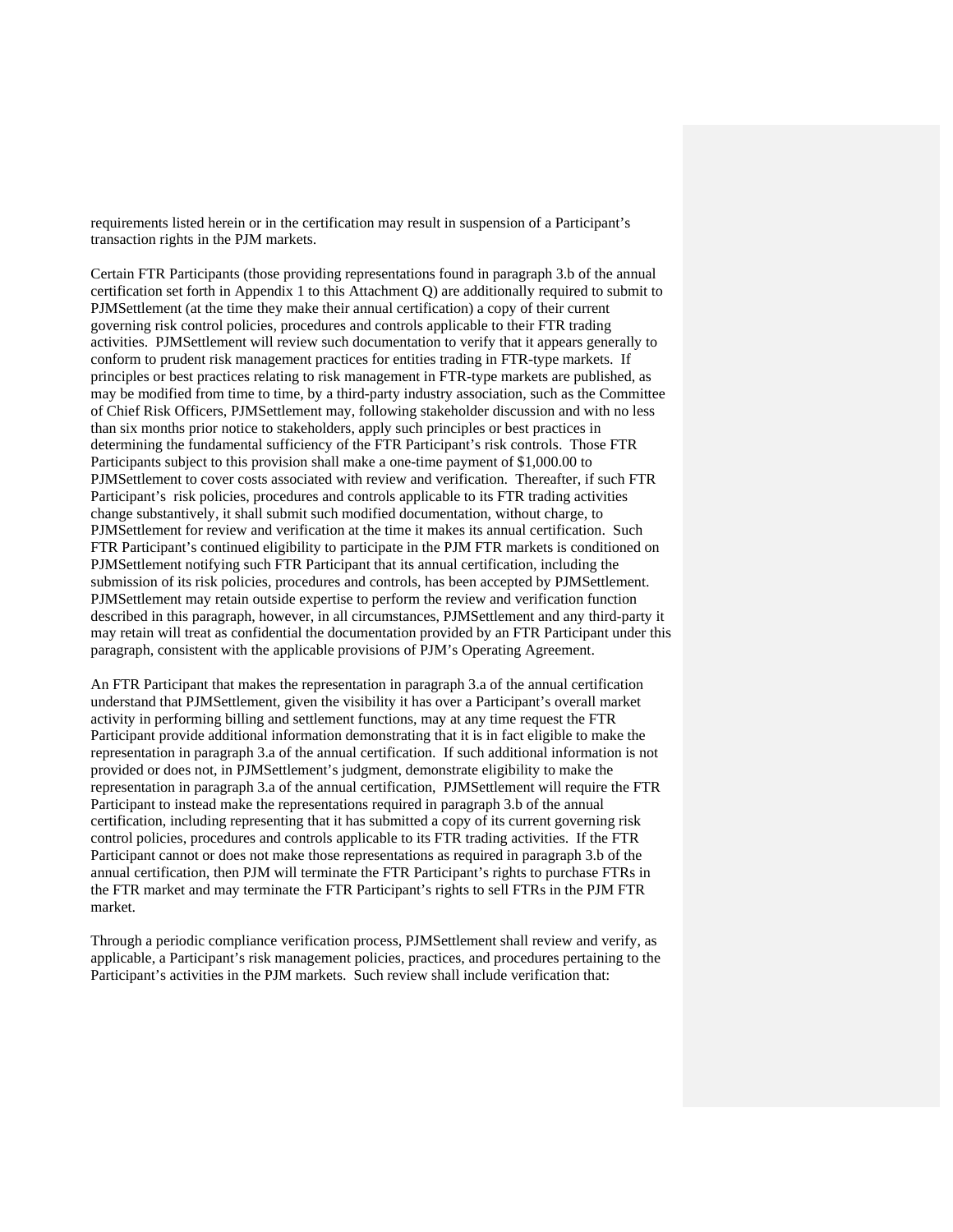- 1. The risk management framework is documented in a risk policy addressing market, credit and liquidity risks.
- 2. The Participant maintains an organizational structure with clearly defined roles and responsibilities that clearly segregates trading and risk management functions.
- 3. There is clarity of authority specifying the types of transactions into which traders are allowed to enter.
- 4. The Participant has requirements that traders have adequate training relative to their authority in the systems and PJM markets in which they transact.
- 5. As appropriate, risk limits are in place to control risk exposures.
- 6. Reporting is in place to ensure that risks and exceptions are adequately communicated throughout the organization.
- 7. Processes are in place for qualified independent review of trading activities.
- 8. As appropriate, there is periodic valuation or mark-to-market of risk positions.

If principles or best practices relating to risk management in PJM-type markets are published, as may be modified from time to time, by a third-party industry association, PJMSettlement may, following stakeholder discussion and with no less than six months prior notice to stakeholders, apply such principles or best practices in determining the sufficiency of the Participant's risk controls. PJMSettlement may select Participants for review on a random basis and/or based on identified risk factors such as, but not limited to, the PJM markets in which the Participant is transacting, the magnitude of the Participant's transactions in the PJM markets, or the volume of the Participant's open positions in the PJM markets. Those Participants notified by PJMSettlement that they have been selected for review shall, upon 14 calendar days notice, provide a copy of their current governing risk control policies, procedures and controls applicable to their PJM market activities and shall also provide such further information or documentation pertaining to the Participants' activities in the PJM markets as PJMSettlement may reasonably request. Participants selected for risk management verification through a random process and satisfactorily verified by PJMSettlement shall be excluded from such verification process based on a random selection for the subsequent two years. PJMSettlement shall annually randomly select for review no more than 20% of the Participants in each member sector.

Each selected Participant's continued eligibility to participate in the PJM markets is conditioned upon PJMSettlement notifying the Participant of successful completion of PJMSettlement's verification, provided, however, that if PJMSettlement notifies the Participant in writing that it could not successfully complete the verification process, PJMSettlement shall allow such Participant 14 calendar days to provide sufficient evidence for verification prior to declaring the Participant as ineligible to continue to participate in PJM's markets, which declaration shall be in writing with an explanation of why PJMSettlement could not complete the verification. If, prior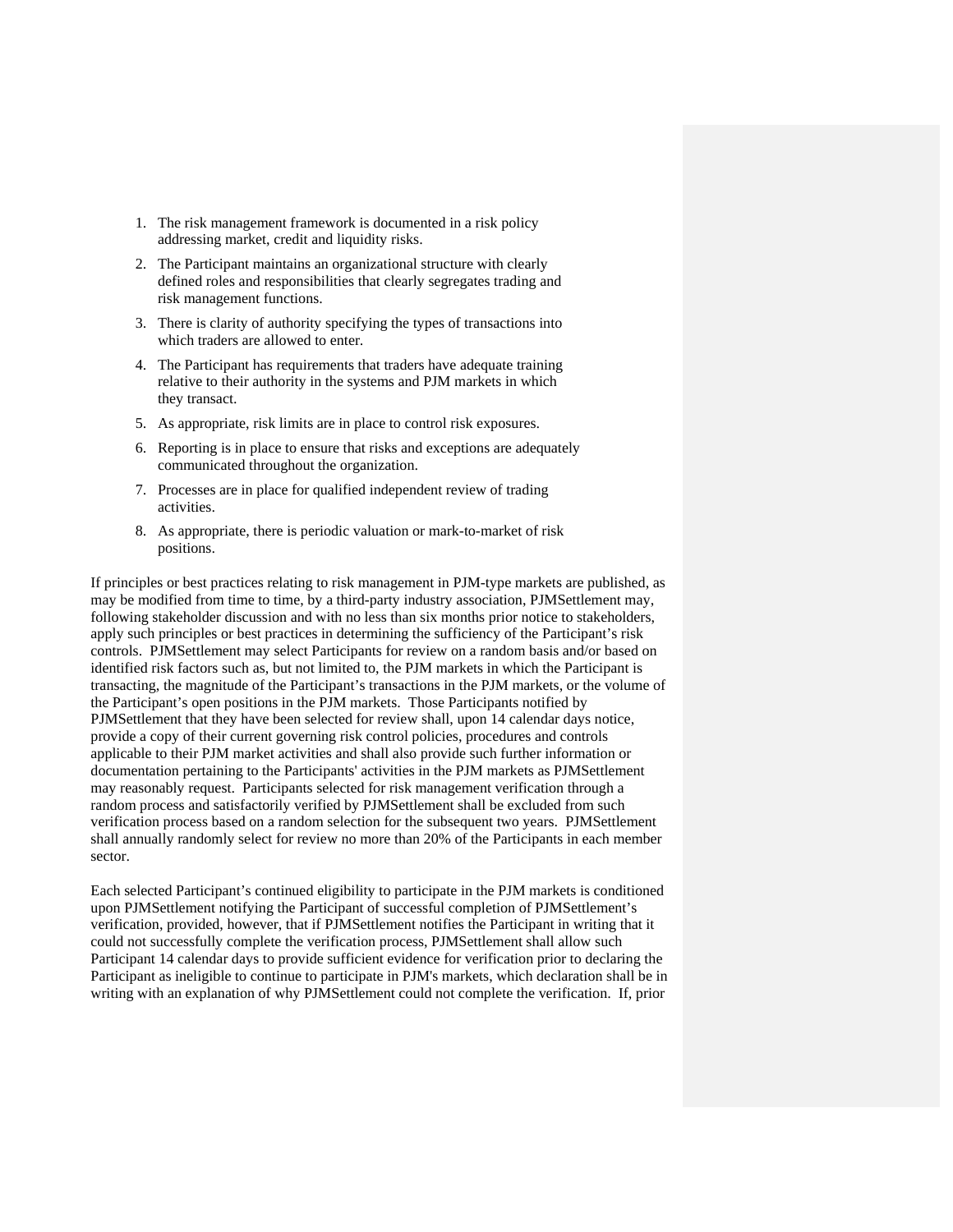to the expiration of such 14 calendar days, the Participant demonstrates to PJMSettlement that it has filed with the Federal Energy Regulatory Commission an appeal of PJMSettlement's risk management verification determination, then the Participant shall retain its transaction rights, pending the Commission's determination on the Participant's appeal. PJMSettlement may retain outside expertise to perform the review and verification function described in this paragraph. PJMSettlement and any third party it may retain will treat as confidential the documentation provided by a Participant under this paragraph, consistent with the applicable provisions of the Operating Agreement. If PJMSettlement retains such outside expertise, a Participant may direct in writing that PJMSettlement perform the risk management review and verification for such Participant instead of utilizing a third party, provided however, that employees and contract employees of PJMSettlement and PJM shall not be considered to be such outside expertise or third parties.

Participants are solely responsible for the positions they take and the obligations they assume in PJM markets. PJMSettlement hereby disclaims any and all responsibility to any Participant or PJM Member associated with Participant's submitting or failure to submit its annual certification or PJMSettlement's review and verification of an FTR Participant's risk policies, procedures and controls. Such review and verification is limited to demonstrating basic compliance by an FTR Participant with the representation it makes under paragraph 3.b of its annual certification showing the existence of written policies, procedures and controls to limit its risk in PJM's FTR markets and does not constitute an endorsement of the efficacy of such policies, procedures or controls.

#### **B. Capitalization**

In addition to the Annual Certification requirements in Appendix 1 to this Attachment Q, a Participant must demonstrate that it meets the minimum financial requirements appropriate for the PJM market(s) in which it transacts by satisfying either the Minimum Capitalization or the Provision of Collateral requirements listed below:

#### **1. Minimum Capitalization**

FTR Participants must demonstrate a tangible net worth in excess of \$1 million or tangible assets in excess of \$10 million. Other Participants must demonstrate a tangible net worth in excess of \$500,000 or tangible assets in excess of \$5 million.

a. In either case, consideration of "tangible" assets and net worth shall exclude assets (net of any matching liabilities, assuming the result is a positive value) which PJMSettlement reasonably believes to be restricted, highly risky, or potentially unavailable to settle a claim in the event of default. Examples include, but are not limited to, restricted assets and Affiliate assets, derivative assets, goodwill, and other intangible assets.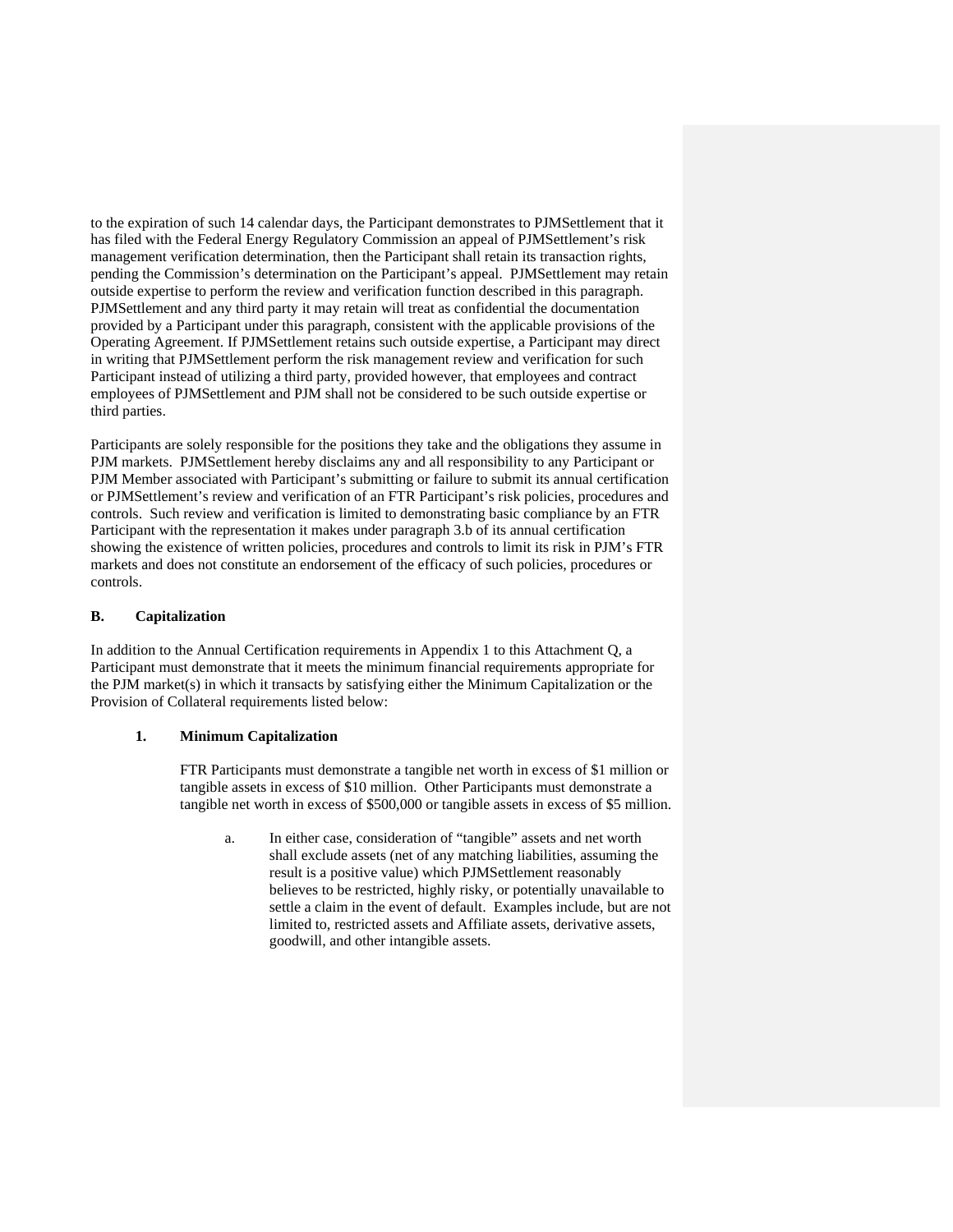b. Demonstration of "tangible" assets and net worth may be satisfied through presentation of an acceptable Corporate Guaranty, provided that both:

> (i) the guarantor is an affiliate company that satisfies the tangible net worth or tangible assets requirements herein, and;

 (ii) the Corporate Guaranty is either unlimited or at least \$500,000.

 If the Corporate Guaranty presented by the Participant to satisfy these Capitalization requirements is limited in value, then the Participant's resulting Unsecured Credit Allowance shall be the lesser of:

 (1) the applicable Unsecured Credit Allowance available to the Participant by the Corporate Guaranty pursuant to the creditworthiness provisions of this Credit Policy, or:

 (2) the face value of the Corporate Guaranty, reduced by \$500,000 and further reduced by 10%. (For example, a \$10.5 million Corporate Guaranty would be reduced first by \$500,000 to \$10 million and then further reduced 10% more to \$9 million. The resulting \$9 million would be the Participant's Unsecured Credit Allowance available through the Corporate Guaranty).

 In the event that a Participant provides collateral in addition to a limited Corporate Guaranty to increase its available credit, the value of such collateral shall be reduced by 10%. This reduced value shall be deemed Financial Security and available to satisfy the requirements of this Credit Policy.

Demonstrations of capitalization must be presented in the form of audited financial statements for the Participant's most recent fiscal year.

### **2. Provision of Collateral**

If a Participant does not demonstrate compliance with its applicable Minimum Capitalization Requirements above, it may still qualify to participate in PJM's markets by posting additional collateral, subject to the terms and conditions set forth herein.

Any collateral provided by a Participant unable to satisfy the Minimum Capitalization Requirements above will be restricted in the following manner:

i. Collateral provided by FTR Participants shall be reduced by \$500,000 and then further reduced by 10%. This reduced amount shall be considered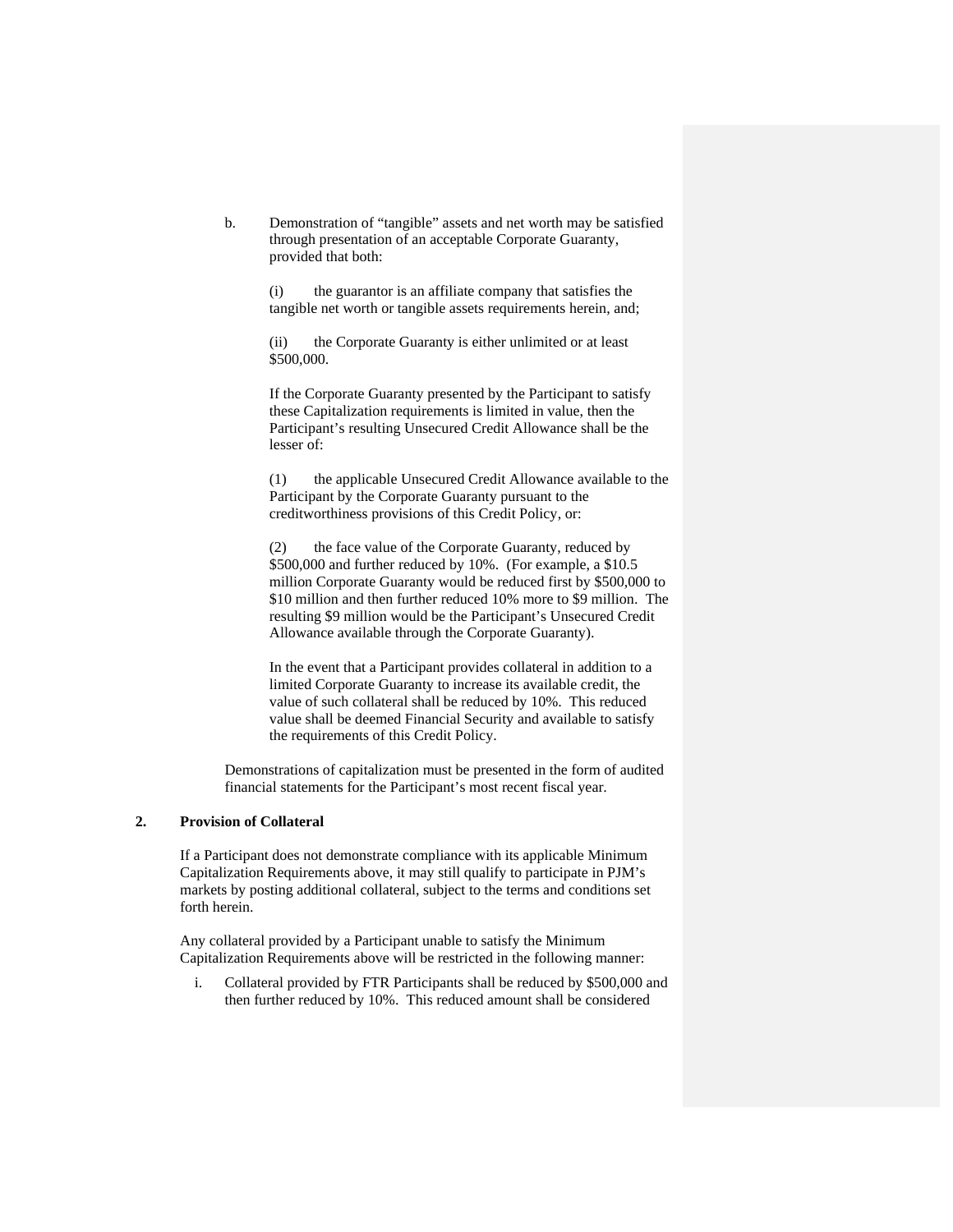the Financial Security provided by the Participant and available to satisfy requirements of this Credit Policy.

- ii. Collateral provided by other Participants that engage in Virtual Transactions shall be reduced by \$200,000 and then further reduced by 10%. This reduced value shall be considered Financial Security available to satisfy requirements of this Credit Policy.
- iii. Collateral provided by other Participants that do not engage in Virtual Transactions shall be reduced by 10%, and this reduced value shall be considered Financial Security available to satisfy requirements of this Credit Policy.

In the event a Participant that satisfies the Minimum Participation Requirements through provision of collateral also provides a Corporate Guaranty to increase its available credit, then the Participant's resulting Unsecured Credit Allowance conveyed through such Guaranty shall be the lesser of:

(1) the applicable Unsecured Credit Allowance available to the Participant by the Corporate Guaranty pursuant to the creditworthiness provisions of this credit policy, or,

(2) the face value of the Guaranty, reduced by 10%.

### **II. CREDIT ALLOWANCE AND WORKING CREDIT LIMIT**

PJMSettlement's credit evaluation process will include calculating a Credit Score for each Participant. The credit score will be utilized to determine a Participant's Unsecured Credit Allowance.

Participants who do not qualify for an Unsecured Credit Allowance will be required to provide Financial Security based on their Peak Market Activity, as provided below.

A corresponding Working Credit Limit will be established based on the Unsecured Credit Allowance and/or the Financial Security provided.

Where Participant of PJM are considered Affiliates, Unsecured Credit Allowances and Working Credit Limits will be established for each individual Participant, subject to an aggregate maximum amount for all Affiliates as provided for in §II.F of this policy.

In its credit evaluation of Cooperatives and Municipalities, PJMSettlement may request additional information as part of the overall financial review process and may also consider qualitative factors in determining financial strength and creditworthiness.

#### **A. Credit Score**

For participants with credit ratings, a Credit Score will be assigned based on their senior unsecured credit rating and credit watch status as shown in the table below. If an explicit senior unsecured rating is not available, PJMSettlement may impute an equivalent rating from other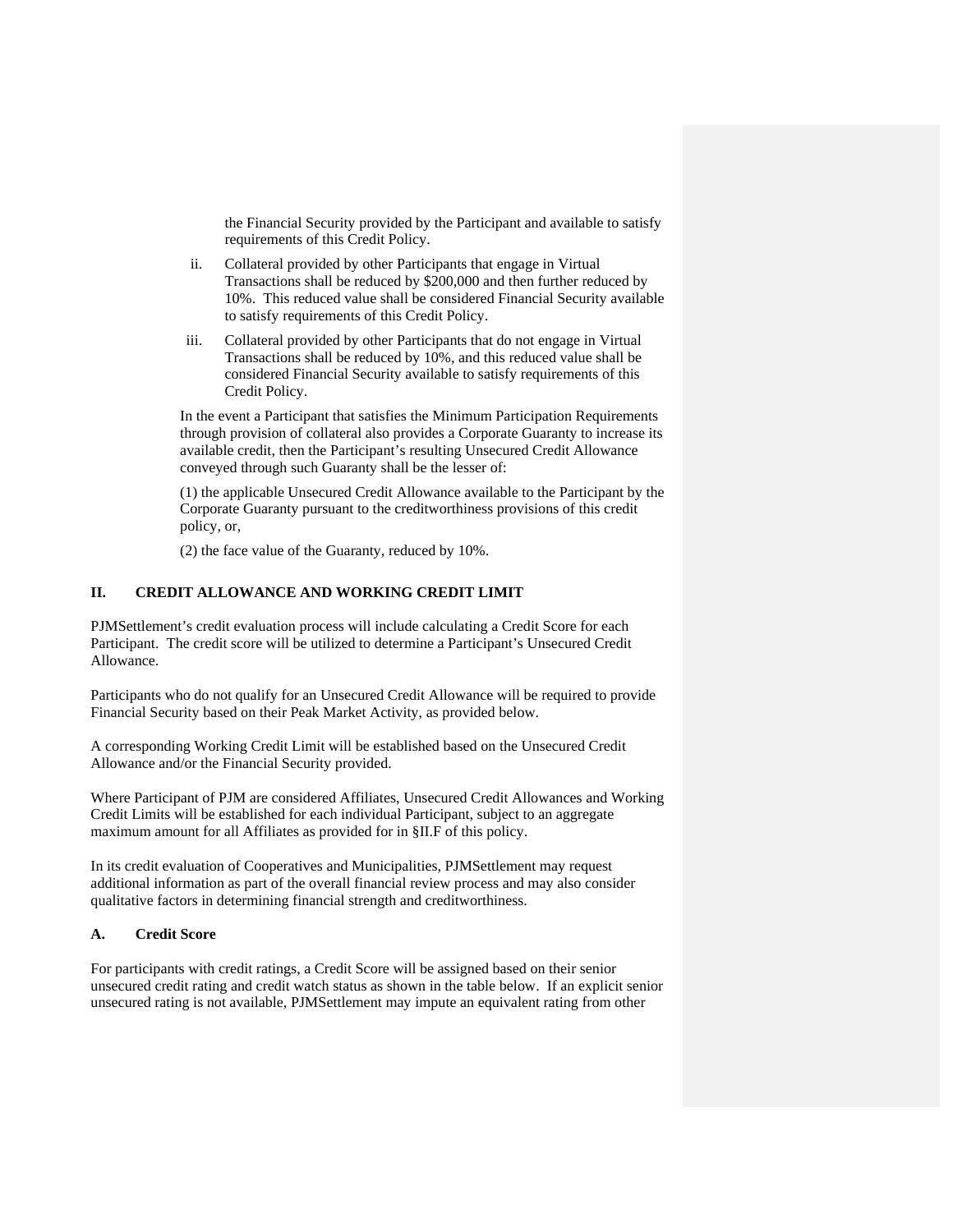ratings that are available. For Participants without a credit rating, but who wish to be considered for unsecured Credit, a Credit Score will be generated from PJMSettlement's review and analysis of various factors that are predictors of financial strength and creditworthiness. Key factors in the scoring process include, financial ratios, and years in business. PJMSettlement will consistently apply the measures it uses in determining Credit Scores. The credit scoring methodology details are included in a supplementary document available on OASIS.

|                 |       | Score Modifier |              |
|-----------------|-------|----------------|--------------|
| Rating          | Score | Credit Watch   | Credit Watch |
|                 |       | Negative       | Positive     |
| AAA             | 100   | $-1.0$         | 0.0          |
| $AA+$           | 99    | $-1.0$         | 0.0          |
| AA              | 99    | $-1.0$         | 0.0          |
| $AA-$           | 98    | $-1.0$         | 0.0          |
| $A+$            | 97    | $-1.0$         | 0.0          |
| A               | 96    | $-2.0$         | 0.0          |
| $A -$           | 93    | $-3.0$         | 1.0          |
| $BBB+$          | 88    | $-4.0$         | 2.0          |
| <b>BBB</b>      | 78    | $-4.0$         | 2.0          |
| BBB-            | 65    | $-4.0$         | 2.0          |
| $BB+$ and below | 0     | 0.0            | 0.0          |

### **Rated Entities Credit Scores**

#### **B. Unsecured Credit Allowance**

PJMSettlement will determine a Participant's Unsecured Credit Allowance based on its Credit Score and the parameters in the table below. The maximum Unsecured Credit Allowance is the lower of:

 **1)** A percentage of the Participant's Tangible Net Worth, as stated in the table below, with the percentage based on the Participant's credit score; and

 **2)** A dollar cap based on the credit score, as stated in the table below:

| <b>Credit Score</b> | <b>Tangible Net Worth</b><br><b>Factor</b> | <b>Maximum</b><br><b>Unsecured Credit</b><br><b>Allowance</b><br>(\$ Million) |
|---------------------|--------------------------------------------|-------------------------------------------------------------------------------|
| 91-100              | $2.125 - 2.50\%$                           | \$50                                                                          |
| 81-90               | $1.708 - 2.083\%$                          | \$42                                                                          |
| 71-80               | $1.292 - 1.667%$                           | \$33                                                                          |
| 61-70               | $0.875 - 1.25\%$                           | \$7                                                                           |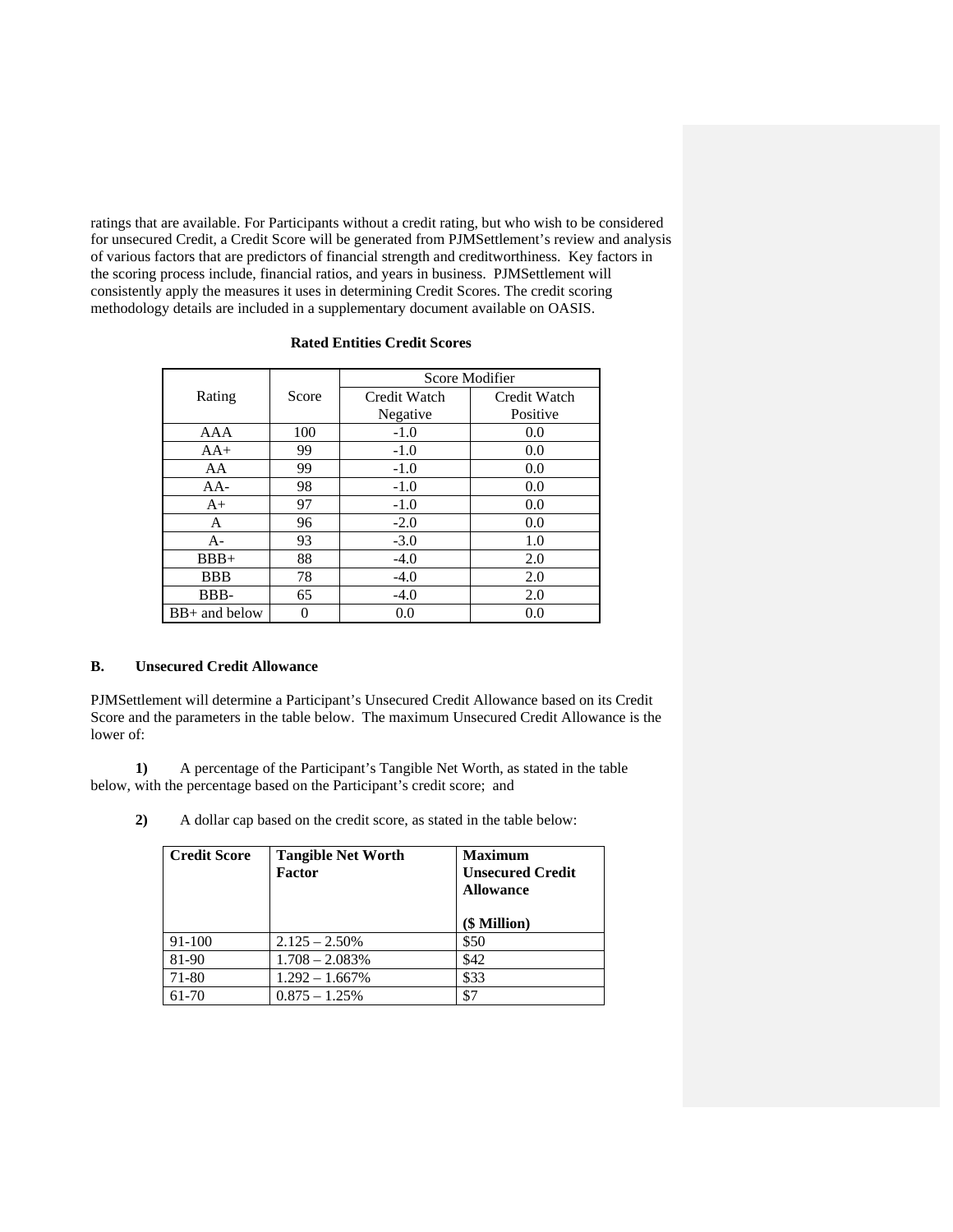| $51-60$      | 0.833%<br>0.458 | $$0-$2$<br>-DZ |
|--------------|-----------------|----------------|
| 50 and Under | 0%              | \$0            |

If a Corporate Guaranty is utilized to establish an Unsecured Credit Allowance for a Participant, the value of a Corporate Guaranty will be the lesser of:

- The limit imposed in the Corporate Guaranty;
- The Unsecured Credit Allowance calculated for the Guarantor; and
- A portion of the Unsecured Credit Allowance calculated for the Guarantor in the case of Affiliated Participants.

PJMSettlement has the right at any time to modify any Unsecured Credit Allowance and/or require additional Financial Security as may be deemed reasonably necessary to support current market activity. Failure to pay the required amount of additional Financial Security within two Business Days shall be an event of default.

PJMSettlement will maintain a posting of each Participant's unsecured Credit Allowance, along with certain other credit related parameters, on the PJM web site in a secure, password-protected location. Such information will be updated at least weekly. Each Participant will be responsible for monitoring such information and recognizing changes that may occur.

### **C. Seller Credit**

Participants that have maintained a Net Sell Position for each of the prior 12 months are eligible for Seller Credit, which is an additional form of Unsecured Credit. A Participant's Seller Credit will be equal to sixty percent of the Participant's thirteenth smallest weekly Net Sell Position invoiced in the past 52 weeks.

Each Participant receiving Seller Credit must maintain both its Seller Credit and its Total Net Sell Position equal to or greater than the Participant's aggregate credit requirements, less any Financial Security or other sources of credit provided.

For Participants receiving Seller Credit, PJMSettlement may forecast the Participant's Total Net Sell Position considering the Participant's current Total Net Sell Position, recent trends in the Participant's Total Net Sell Position, and other information available to PJMSettlement, such as, but not limited to, known generator outages, changes in load responsibility, and bilateral transactions impacting the Participant. If PJMSettlement's forecast ever indicates that the Participant's Total Net Sell Position may in the future be less than the Participant's aggregate credit requirements, less any Financial Security or other sources of credit provided, then PJMSettlement may require Financial Security as needed to cover the difference. Failure to pay the required amount of additional Financial Security within two Business Days shall be an event of default.

Any Financial Security required by PJMSettlement pursuant to these provisions for Seller Credit will be returned once the requirement for such Financial Security has ended. Seller Credit may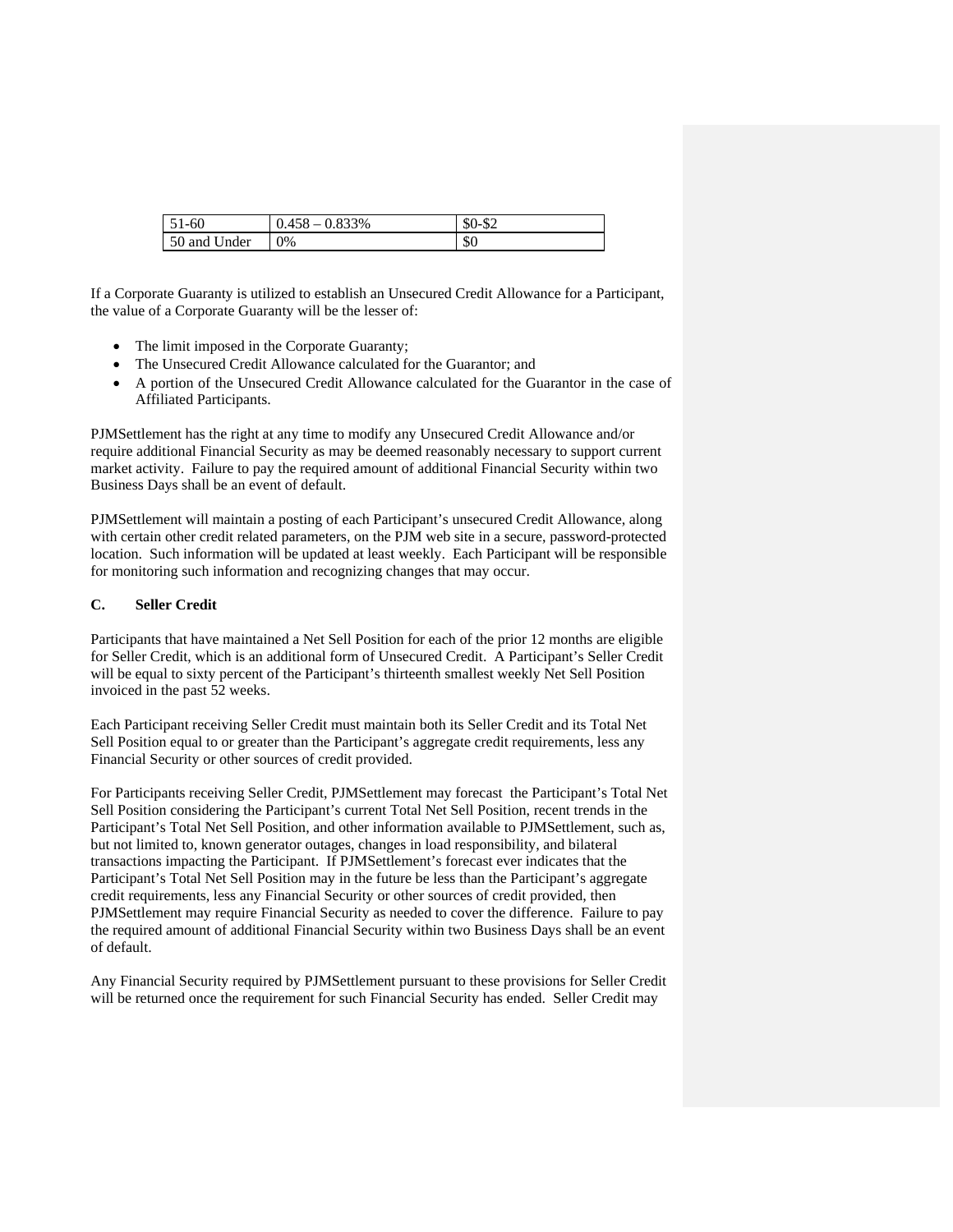not be conveyed to another entity through use of a guaranty. Seller Credit shall be subject to the cap on available Unsecured Credit set forth in Section II.F.

### **D. Peak Market Activity and Financial Security Requirement**

A PJM Participant or Applicant that has an insufficient Unsecured Credit Allowance to satisfy its Peak Market Activity will be required to provide Financial Security such that its Unsecured Credit Allowance and Financial Security together are equal to its Peak Market Activity in order to secure its transactional activity in the PJM Market.

Peak Market Activity for Participants will be determined semi-annually beginning in the first complete billing week in the months of April and October. Peak Market Activity shall be the greater of the initial Peak Market Activity, as explained below, or the greatest amount invoiced for the Participant's transaction activity for all PJM markets and services, excluding FTR Net Activity, in any rolling one, two, or three week period, ending within a respective semi-annual period. However, Peak Market Activity shall not exceed the greatest amount invoiced for the Participant's transaction activity for all PJM markets and services, excluding FTR Net Activity, in any rolling one, two or three week period in the prior 52 weeks.

The initial Peak Market Activity for Applicants will be determined by PJMSettlement based on a review of an estimate of their transactional activity for all PJM markets and services, excluding FTR Net Activity, over the next 52 weeks, which the Applicant shall provide to PJMSettlement.

The initial Peak Market Activity for Participants, calculated at the beginning of each respective semi-annual period, shall be the three-week average of all non-zero invoice totals, excluding FTR Net Activity, over the previous 52 weeks. This calculation shall be performed and applied within three business days following the day the invoice is issued for the first full billing week in the current semi-annual period.

Prepayments shall not affect Peak Market Activity unless otherwise agreed to in writing pursuant to this Credit Policy.

All Peak Market Activity calculations shall take into account reductions of invoice values effectuated by early payments which are applied to reduce a Participant's Peak Market Activity as contemplated by other terms of the Credit Policy; provided that the initial Peak Market Activity shall not be less than the average value calculated using the weeks for which no early payment was made.

A Participant may reduce its Financial Security Requirement by agreeing in writing (in a form acceptable to PJMSettlement) to make additional payments, including prepayments, as and when necessary to ensure that such Participant's Total Net Obligation at no time exceeds such reduced Financial Security Requirement.

PJMSettlement may, at its discretion, adjust a Participant's Financial Security Requirement if PJMSettlement determines that the Peak Market Activity is not representative of such Participant's expected activity, as a consequence of known, measurable, and sustained changes.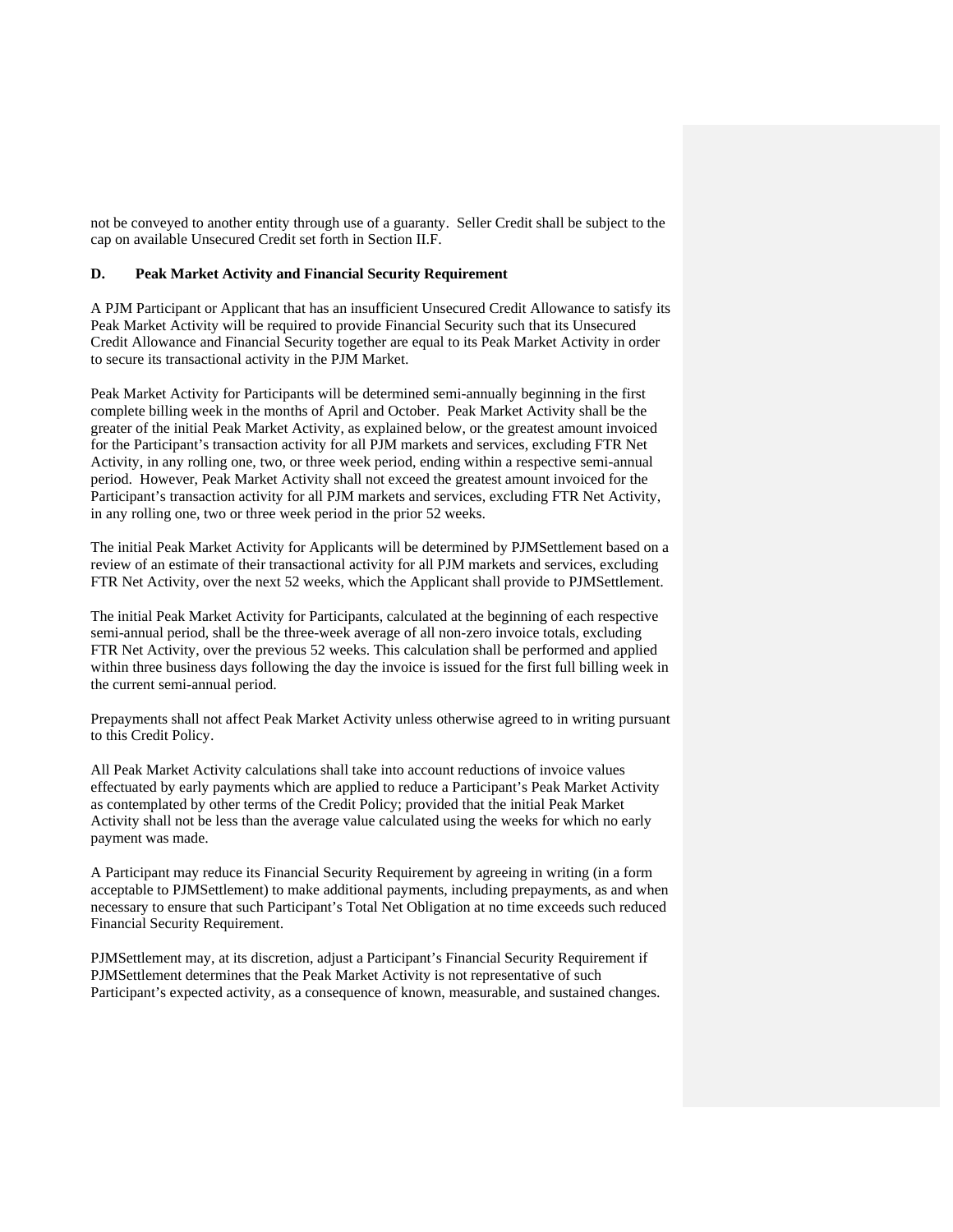Such changes may include the loss (without replacement) of short-term load contracts, when such contracts had terms of three months or more and were acquired through state-sponsored retail load programs, but shall not include short-term buying and selling or Virtual Transactions.

PJMSettlement may waive the Financial Security Requirement for a Participant that agrees in writing that it shall not, after the date of such agreement, incur obligations under any of the Agreements. Such entity's access to all electronic transaction systems administered by PJM shall be terminated.

PJMSettlement will maintain a posting of each Participant's Financial Security Requirement on the PJM web site in a secure, password-protected location. Such information will be updated at least weekly. Each Participant will be responsible for monitoring such information and recognizing changes that may occur.

### **E. Working Credit Limit**

PJMSettlement will establish a Working Credit Limit for each Participant against which its **Total Net Obligation** will be monitored. The Working Credit Limit is defined as 75% of the Financial Security provided to PJMSettlement and/or 75% of the Unsecured Credit Allowance determined by PJMSettlement based on a credit evaluation. A Participant's Total Net Obligation should not exceed its Working Credit Limit.

Example: After a credit evaluation by PJMSettlement, a Participant is deemed able to support an Unsecured Credit Allowance of \$10.0 million. The Participant will be assigned a Working Credit Limit of \$8.5 million. PJMSettlement will monitor the Participant's Total Net Obligations against the Working Credit Limit.

A Participant with an Unsecured Credit Allowance may choose to provide Financial Security in order to increase its Working Credit Limit. A Participant with no Unsecured Credit Allowance may also choose to increase its Working Credit Limit by providing Financial Security in an amount greater than its Peak Market Activity.

If a Participant's Total Net Obligation approaches its Working Credit Limit, PJMSettlement may require the Participant to make an advance payment or increase its Financial Security in order to maintain its Total Net Obligation below its Working Credit Limit. Except as explicitly provided below, advance payments shall not serve to reduce the Participant's Peak Market Activity for the purpose of calculating credit requirements.

Example: After 10 days, and with 5 days remaining before the bill is due to be paid, a Participant approaches its \$4.0 million Working Credit Limit. PJMSettlement may require a prepayment of \$2.0 million in order that the Total Net Obligation will not exceed the Working Credit Limit.

If a Participant exceeds its Working Credit Limit or is required to make advance payments more than ten times during a 52-week period, PJMSettlement may require Financial Security in an amount as may be deemed reasonably necessary to support its Total Net Obligation.

A Participant receiving unsecured credit may make early payments up to ten times in a rolling 52-week period in order to reduce its Peak Market Activity for credit requirement purposes.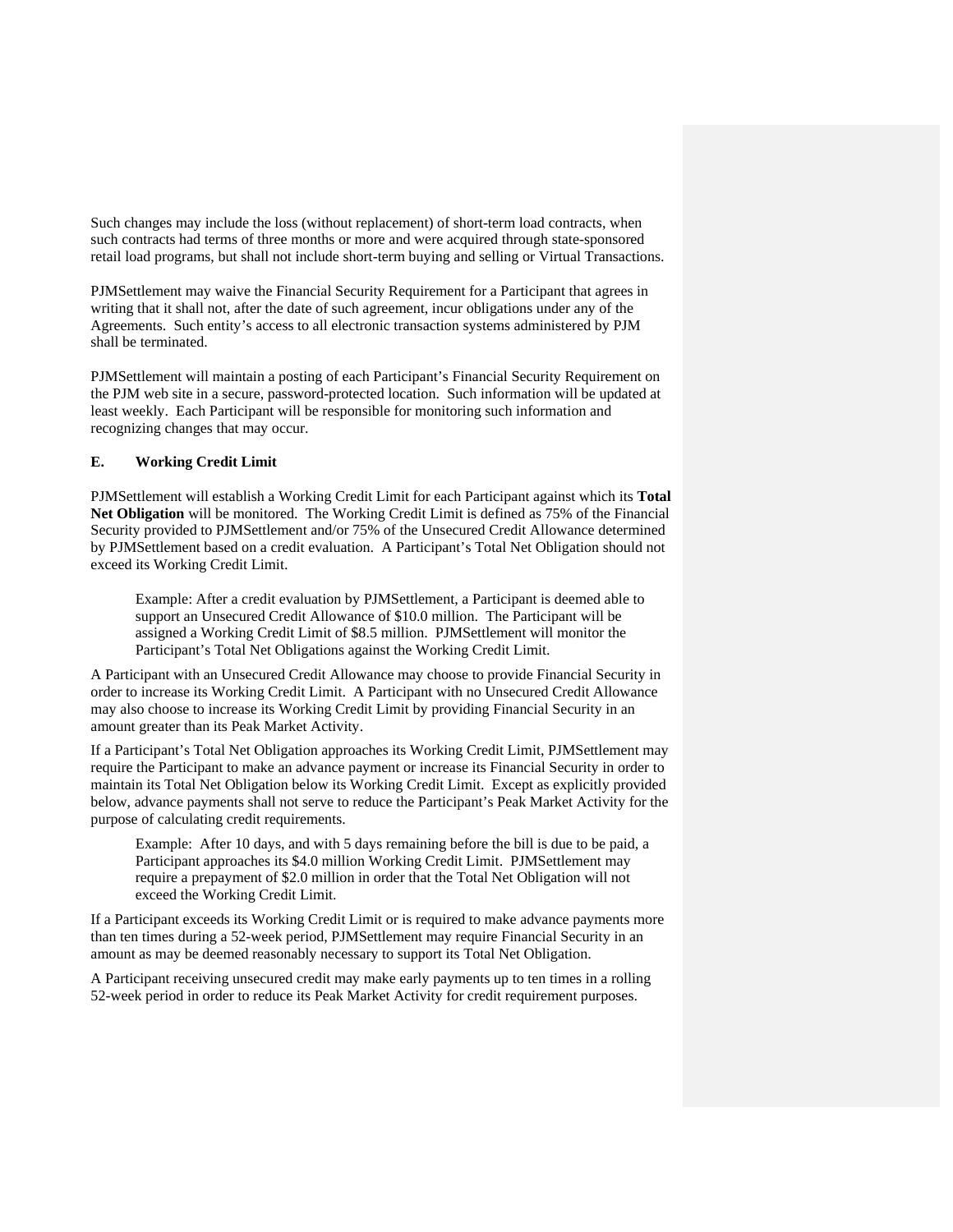Imputed Peak Market Activity reductions for credit purposes will be applied to the billing period for which the payment was received. Payments used as the basis for such reductions must be received prior to issuance or posting of the invoice for the relevant billing period. The imputed Peak Market Activity reduction attributed to any payment may not exceed the amount of Unsecured Credit for which the Participant is eligible.

## **F. Credit Limit Setting For Affiliates**

If two or more Participants are Affiliates and each is being granted an Unsecured Credit Allowance and a corresponding Working Credit Limit, PJMSettlement will consider the overall creditworthiness of the Affiliated Participants when determining the Unsecured Credit Allowances and Working Credit Limits in order not to grant more Unsecured Credit than the overall corporation could support.

**Example:** Participants A and B each have a \$10.0 million Corporate Guaranty from their common parent, a holding company with an Unsecured Credit Allowance calculation of \$12.0 million. PJMSettlement may limit the Unsecured Credit Allowance for each Participant to \$6.0 million, so the total Unsecured Credit Allowance does not exceed the corporate total of \$12.0 million.

PJMSettlement will work with Affiliated Participants to allocate the total Unsecured Credit Allowance among the Affiliates while assuring that no individual Participant, nor common guarantor, exceeds the Unsecured Credit Allowance appropriate for its credit strength. The aggregate Unsecured Credit for a Participant, including Unsecured Credit Allowance granted based on its own creditworthiness and any Unsecured Credit Allowance conveyed through a Guaranty shall not exceed \$50 million. The aggregate Unsecured Credit for a group of Affiliates shall not exceed \$50 million. A group of Affiliates subject to this cap shall request PJMSettlement to allocate the maximum Unsecured Credit and Working Credit Limit amongst the group, assuring that no individual Participant or common guarantor, shall exceed the Unsecured Credit level appropriate for its credit strength and activity.

## **G. Working Credit Limit Violations**

## **1) Notification**

A Participant is subject to notification when its Total Net Obligation to PJMSettlement approaches the Participant's established Working Credit Limit.

## **2) Suspension**

A Participant that exceeds its Working Credit Limit is subject to suspension from participation in the PJM markets and from scheduling any future Transmission Service unless and until Participant's credit standing is brought within acceptable limits. A Participant will have two Business Days from notification to remedy the situation in a manner deemed acceptable by PJMSettlement. Additionally, PJMSettlement, in coordination with PJM, will take such actions as may be required or permitted under the Agreements, including but not limited to the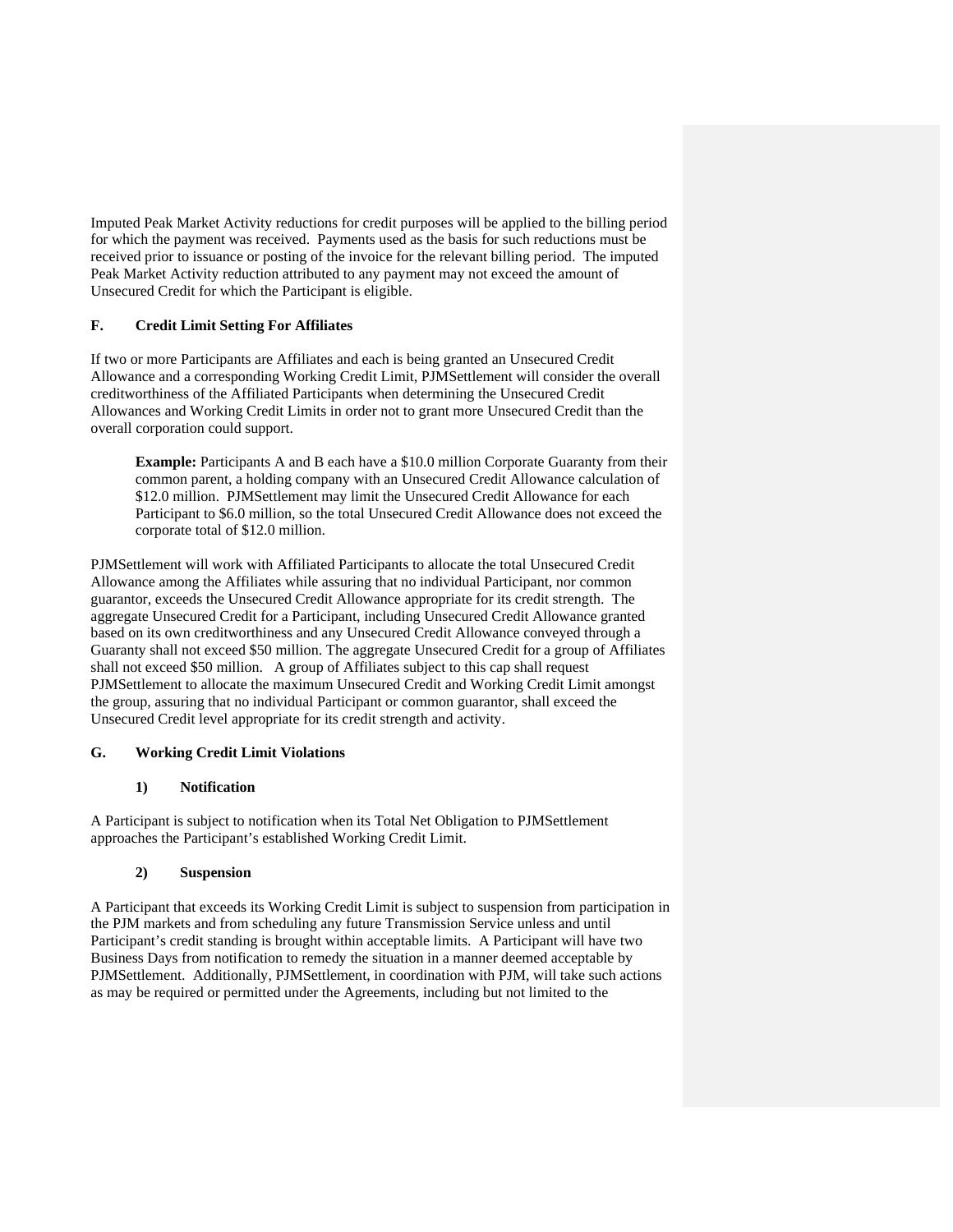termination of the Participant's ongoing Transmission Service and participation in PJM Markets. Failure to comply with this policy will be considered an event of default under this credit policy.

## **H. PJM Administrative Charges**

Financial Security held by PJMSettlement shall also secure obligations to PJM for PJM administrative charges.

### **I. Pre-existing Financial Security**

PJMSettlement's credit requirements are applicable as of the effective date of the filing on May 5, 2010 by PJM and PJMSettlement of amendments to Attachment Q. Financial Security held by PJM prior to the effective date of such amendments shall be held by PJM for the benefit of PJMSettlement.

## **III. VIRTUAL TRANSACTION SCREENING**

### **A. Credit and Financial Security**

PJMSettlement does not require a Participant to establish separate or additional credit for submitting Virtual Transactions. A Participant's ability to submit Virtual Transactions into the spot market will be governed, however, by the terms of this section, so a Participant may choose to establish such additional credit in order to expand its ability to undertake Virtual Transactions in the PJM spot market.

If a Participant chooses to provide additional Financial Security in order to increase its **Credit Available for Virtual Transactions PJMSettlement** may establish a reasonable timeframe, not to exceed three months, for which such Financial Security must be maintained. PJMSettlement will not impose such restriction on a deposit unless a Participant is notified prior to making the deposit. Such restriction, if applied, shall be applied to all future deposits by all Participants engaging in Virtual Transactions.

A Participant wishing to increase its Credit Available for Virtual Transactions by providing additional Financial Security may make the appropriate arrangements with PJMSettlement. PJMSettlement will make a good faith effort to make new Financial Security available as Credit Available for Virtual Transactions as soon as practicable after confirmation of receipt. In any event, however, Financial Security received and confirmed by noon on a business day will be applied (as provided under this policy) to Credit Available for Virtual Transactions no later than 10:00 am on the following business day. Receipt and acceptance of wired funds for cash deposit shall mean actual receipt by PJMSettlement's bank, deposit into PJMSettlement's customer deposit account, and confirmation by PJMSettlement that such wire has been received and deposited. Receipt and acceptance of letters of credit shall mean receipt of the original letter of credit or amendment thereto, and confirmation from PJMSettlement's credit and legal staffs that such letter of credit or amendment thereto conforms to PJMSettlement's requirements, which confirmation shall be made in a reasonable and practicable timeframe. To facilitate this process,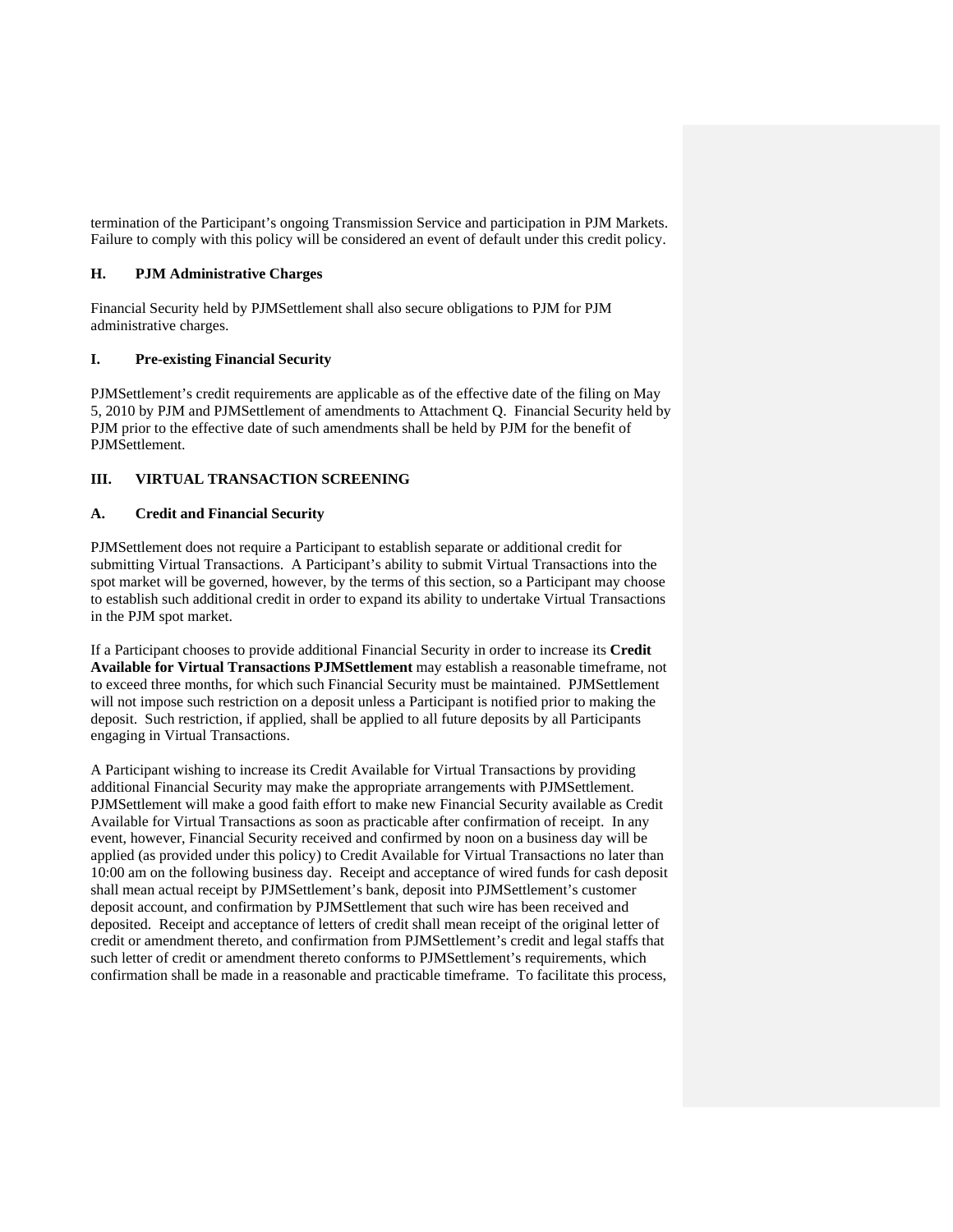bidders wiring funds for the purpose of increasing their Credit Available for Virtual Transactions are advised to specifically notify PJMSettlement that a wire is being sent for such purpose.

### **B. Virtual Transaction Screening Process**

All Virtual Transactions submitted to PJM shall be subject to a credit screen prior to acceptance in the Day-ahead Energy Market auction. The credit screen process will automatically reject Virtual Transactions submitted by the PJM market participant if the participant's Credit Available for Virtual Transactions is exceeded by the **Virtual Credit Exposure** that is calculated based on the participant's submitted Virtual Transactions as described below.

A Participant's Virtual Credit Exposure will be calculated on a daily basis for all Virtual Transactions submitted by the market participant for the next market day using the following equation:

Virtual Credit Exposure = INC and DEC Exposure + Up-to Congestion Exposure Where:

1) INC and DEC Exposure is calculated as the lesser of:

 (i) ((total MWh bid or offered, whichever is greater, hourly at each node) x Nodal Reference Price x 2 days) summed over all nodes and all hours; or

(ii) (a) ((the total MWh bid or offered, whichever is greater, hourly at each node)  $x$ the Nodal Reference Price x 1 day) summed over all nodes and all hours; plus (b) ((the difference between the total bid MWh cleared and total offered MWh cleared hourly at each node) x Nodal Reference Price) summed over all nodes and all hours for the previous three cleared day-ahead markets.

2) Up-to Congestion Exposure is calculated as:

Total MWh bid hourly for each Up-to Congestion Transaction x (price bid – Up-to Congestion Reference Price) summed over all Up-to Congestion Transactions and all hours + Total MWh cleared hourly for each Up-to Congestion Transaction x (cleared price – Up-to Congestion Reference Price) summed over all Up-to Congestion Transactions and all hours for the previous three cleared day-ahead markets, provided that hours for which the calculation for an Up-to Congestion Transaction is negative, it shall be deemed to have a zero contribution to the sum.

A Participant's Credit Available for Virtual Transactions will be the Participant's Working Credit Limit less any unpaid billed and unbilled amounts owed to PJMSettlement, plus any unpaid billed and unbilled amounts owed by PJMSettlement to the Participant, less any credit required for FTR or other credit requirement determinants as defined in this policy.

If a Market Participant's Virtual Transactions are rejected as a result of the credit screen process, the Market Participant will be notified via an eMKT error message. A Market Participant whose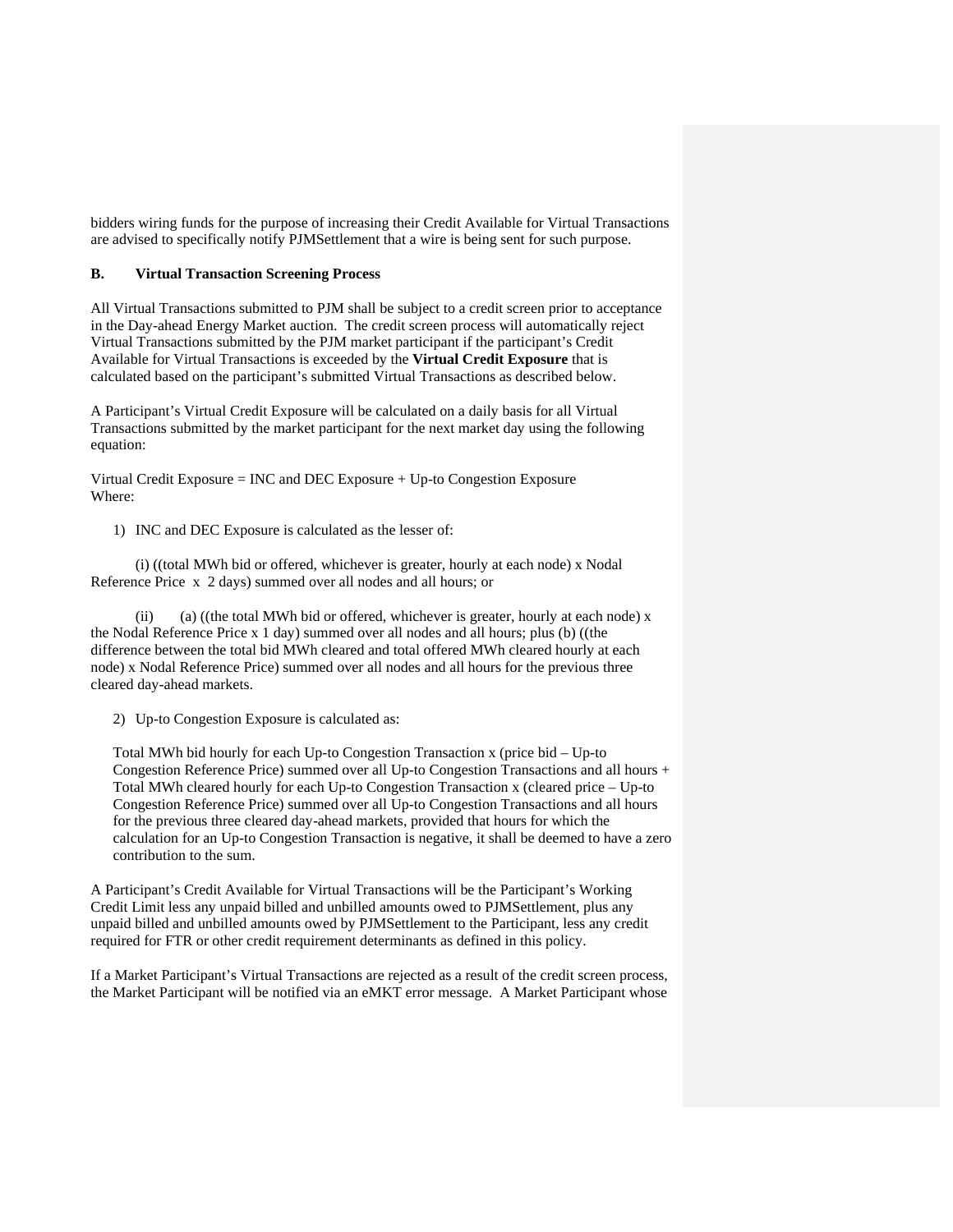Virtual Transactions are rejected may alter its Virtual Transactions so that its Virtual Credit Exposure does not exceed its Credit Available forVirtual Transactions, and may resubmit them. Virtual Transactions may be submitted in one or more groups during a day. If one or more groups of Virtual Transactions is submitted and accepted, and a subsequent group of submitted Virtual Transactions causes the total submitted Virtual Transactions to exceed the Virtual Credit Exposure, then only that subsequent set of Virtual Transactions will be rejected. Previously accepted Virtual Transactions will not be affected, though the Market Participant may choose to withdraw them voluntarily.

## **IV. RELIABILITY PRICING MODEL AUCTION AND PRICE RESPONSIVE DEMAND CREDIT REQUIREMENTS**

Settlement during any Delivery Year of cleared positions resulting or expected to result from any Reliability Pricing Model Auction shall be included as appropriate in Peak Market Activity, and the provisions of this Attachment Q shall apply to any such activity and obligations arising therefrom. In addition, the provisions of this section shall apply to any entity seeking to participate in any RPM Auction, to address credit risks unique to such auctions. The provisions of this section also shall apply under certain circumstances to PRD Providers that seek to commit Price Responsive Demand pursuant to the provisions of the Reliability Assurance Agreement.

## **A. Applicability**

A Market Seller seeking to submit a Sell Offer in any Reliability Pricing Model Auction based on any Capacity Resource for which there is a materially increased risk of non-performance must satisfy the credit requirement specified in section IV.B before submitting such Sell Offer. A PRD Provider seeking to commit Price Responsive Demand for which there is a materially increased risk of non-performance must satisfy the credit requirement specified in section IV.B before it may commit the Price Responsive Demand. Credit must be maintained until such risk of non-performance is substantially eliminated, but may be reduced commensurate with the reduction in such risk, as set forth in Section IV.C.

For purposes of this provision, a resource for which there is a materially increased risk of nonperformance shall mean: (i) a Planned Generation Capacity Resource; (ii) a Planned Demand Resource or an Energy Efficiency Resource; (iii) a Qualifying Transmission Upgrade; (iv) an existing or Planned Generation Capacity Resource located outside the PJM Region that at the time it is submitted in a Sell Offer has not secured firm transmission service to the border of the PJM Region sufficient to satisfy the deliverability requirements of the Reliability Assurance Agreement; or (v) Price Responsive Demand to the extent the responsible PRD Provider has not registered PRD-eligible load at a PRD Substation level to satisfy its Nominal PRD Value commitment, in accordance with Schedule 6.1 of the Reliability Assurance Agreement.

### **B. Reliability Pricing Model Auction and Price Responsive Demand Credit Requirement**

Except as provided for Credit-Limited Offers below, for any resource specified in Section IV.A, other than Price Responsive Demand, the credit requirement shall be the RPM Auction Credit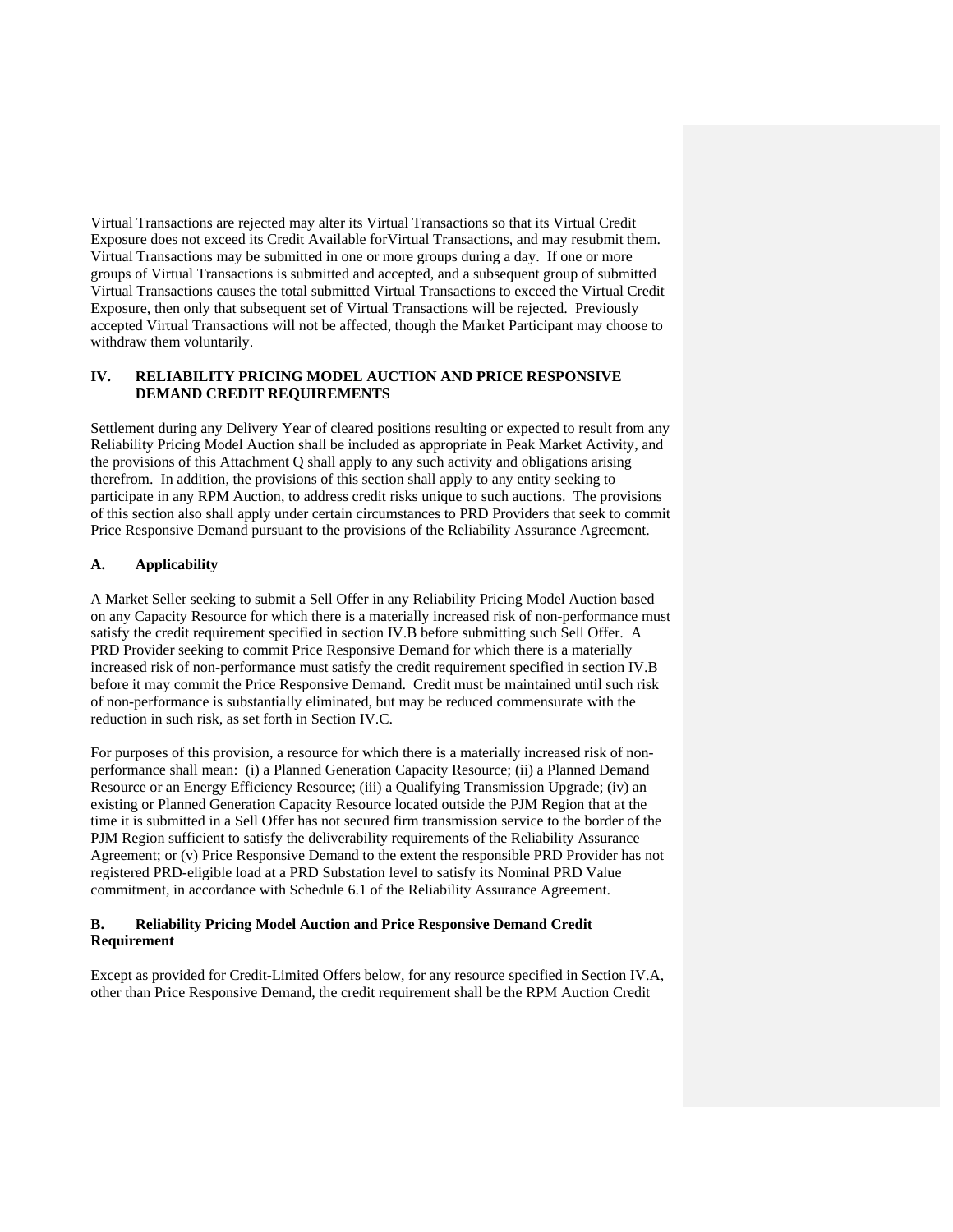Rate, as provided in Section IV.D, times the megawatts to be offered for sale from such resource in a Reliability Pricing Model Auction. The RPM Auction Credit Requirement for each Market Seller shall be the sum of the credit requirements for all such resources to be offered by such Market Seller in the auction or, as applicable, cleared by such Market Seller from the relevant auctions. For Price Responsive Demand specified in section IV.A, the credit requirement shall be based on the Nominal PRD Value (stated in Unforced Capacity terms) times the Price Responsive Demand Credit Rate as set forth in section IV.E.

Except for Credit-Limited Offers, the RPM Auction Credit Requirement for a Market Seller will be reduced for any Delivery Year to the extent less than all of such Market Seller's offers clear in the Base Residual Auction or any Incremental Auction for such Delivery Year. Such reduction shall be proportional to the quantity, in megawatts, that failed to clear in such Delivery Year.

A Sell Offer based on a Planned Generation Capacity Resource, Planned Demand Resource, or Energy Efficiency Resource may be submitted as a Credit-Limited Offer. A Market Seller electing this option shall specify a maximum amount of Unforced Capacity, in megawatts, and a maximum credit requirement, in dollars, applicable to the Sell Offer. A Credit-Limited Offer shall clear the RPM Auction in which it is submitted (to the extent it otherwise would clear based on the other offer parameters and the system's need for the offered capacity) only to the extent of the lesser of: (i) the quantity of Unforced Capacity that is the quotient of the division of the specified maximum credit requirement by the Auction Credit Rate resulting from section IV.D.b.; and (ii) the maximum amount of Unforced Capacity specified in the Sell Offer. For a Market Seller electing this alternative, the RPM Auction Credit Requirement applicable prior to the posting of results of the auction shall be the maximum credit requirement specified in its Credit-Limited Offer, and the RPM Auction Credit Requirement subsequent to posting of the results will be the Auction Credit Rate, as provided in Section IV.D.b, c. or d., as applicable, times the amount of Unforced Capacity from such Sell Offer that cleared in the auction. The availability and operational details of Credit-Limited Offers shall be as described in the PJM Manuals.

As set forth in Section IV.D, a Market Seller's Auction Credit Requirement shall be determined separately for each Delivery Year.

## **C. Reduction in Credit Requirement**

As specified in Section IV.D, the RPM Auction Credit Rate may be reduced under certain circumstances after the auction has closed.

The Price Responsive Demand credit requirement shall be reduced as and to the extent the PRD Provider registers PRD-eligible load at a PRD Substation level to satisfy its Nominal PRD Value commitment, in accordance with Schedule 6.1 of the Reliability Assurance Agreement.

In addition, the RPM Auction Credit Requirement for a Participant for any given Delivery Year shall be reduced periodically, provided the Participant successfully meets progress milestones that reduce the risk of non-performance, as follows: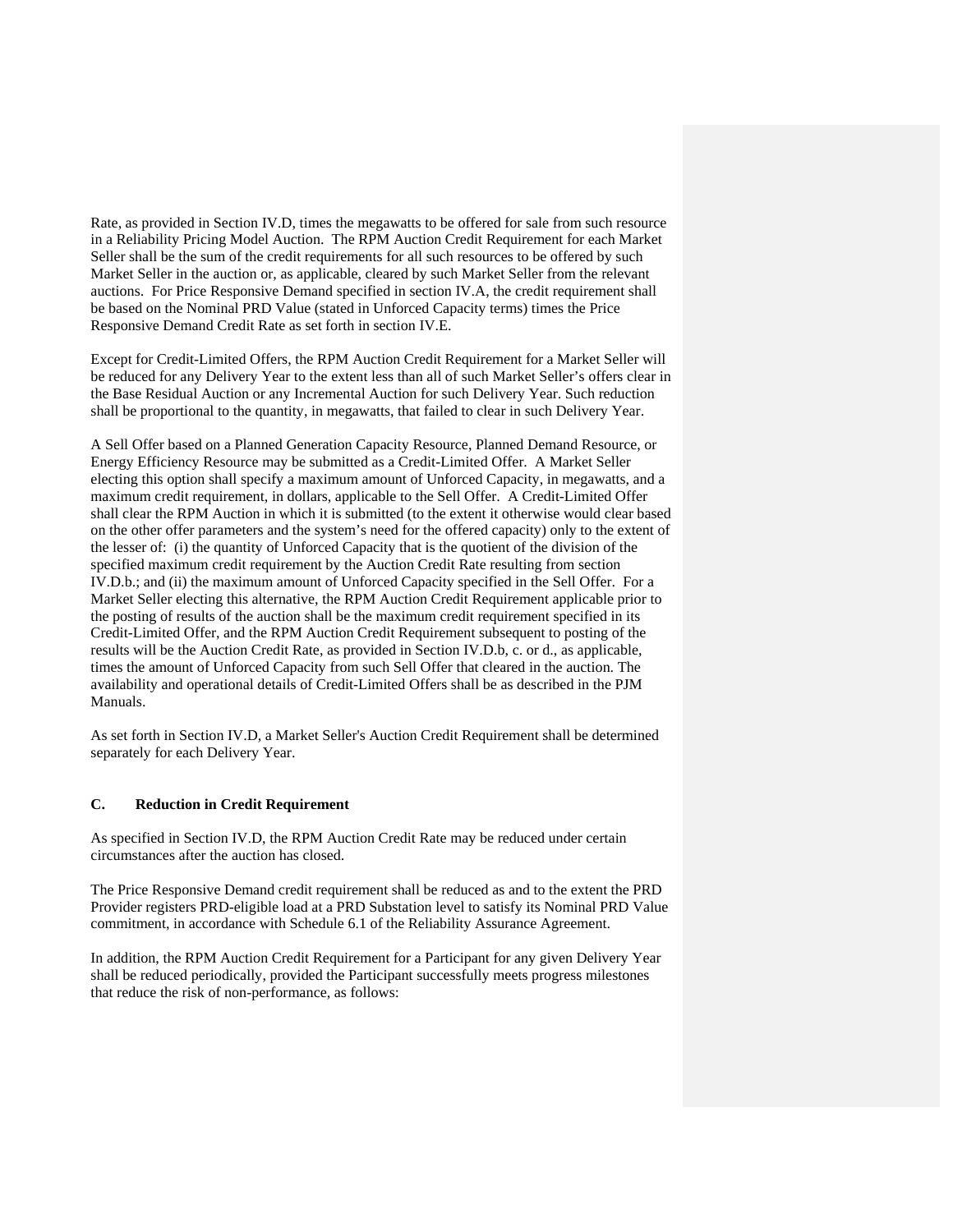a. For Planned Demand Resources and Energy Efficiency Resources, the RPM Auction Credit Requirement will be reduced in direct proportion to the megawatts of such Demand Resource that the Resource Provider qualifies as a Capacity Resource, in accordance with the procedures established under the Reliability Assurance Agreement.

b. For Existing Generation Capacity Resources located outside the PJM Region that have not secured sufficient firm transmission to the border of the PJM Region prior to the auction in which such resource is first offered, the RPM Credit Requirement shall be reduced in direct proportion to the megawatts of firm transmission service secured by the Market Seller that qualify such resource under the deliverability requirements of the Reliability Assurance Agreement.

c. For Planned Generation Capacity Resources, the RPM Credit Requirement shall be reduced to 50% of the amount calculated under Section IV.B beginning as of the effective date of an Interconnection Service Agreement, and shall be reduced to zero on the date of commencement of Interconnection Service.

d. For Planned Generation Capacity Resources located outside the PJM Region, the RPM Credit Requirement shall be reduced once the conditions in both b and c above are met, i.e., the RPM Credit Requirement shall be reduced to 50% of the amount calculated under Section IV.B when 1) beginning as of the effective date of the equivalent Interconnection Service Agreement, and 2) when 50% or more megawatts of firm transmission service have been secured by the Market Seller that qualify such resource under the deliverability requirements of the Reliability Assurance Agreement. The RPM Credit Requirement for a Planned Generation Capacity Resource located outside the PJM Region shall be reduced to zero when 1) the resource commences Interconnection Service and 2) 100% of the megawatts of firm transmission service have been secured by the Market Seller that qualify such resource under the deliverability requirements of the Reliability Assurance Agreement.

e. For Qualifying Transmission Upgrades, the RPM Credit Requirement shall be reduced to 50% of the amount calculated under Section IV.B beginning as of the effective date of the latest associated Interconnection Service Agreement (or, when a project will have no such agreement, an Upgrade Construction Service Agreement), and shall be reduced to zero on the date the Qualifying Transmission Upgrade is placed in service. In addition, a Qualifying Transmission Upgrade will be allowed a reduction in its RPM Credit Requirement equal to the amount of collateral currently posted with PJM for the facility construction when the Qualifying Transmission Upgrade meets the following requirements: the Upgrade Construction Service Agreement has been fully executed, the full estimated cost to complete as most recently determined or updated by PJM has been fully paid or collateralized, and all regulatory and other required approvals (except those that must await construction completion) have been obtained. Such reduction in RPM Credit Requirement may not be transferred across different projects.

## **D. RPM Auction Credit Rate**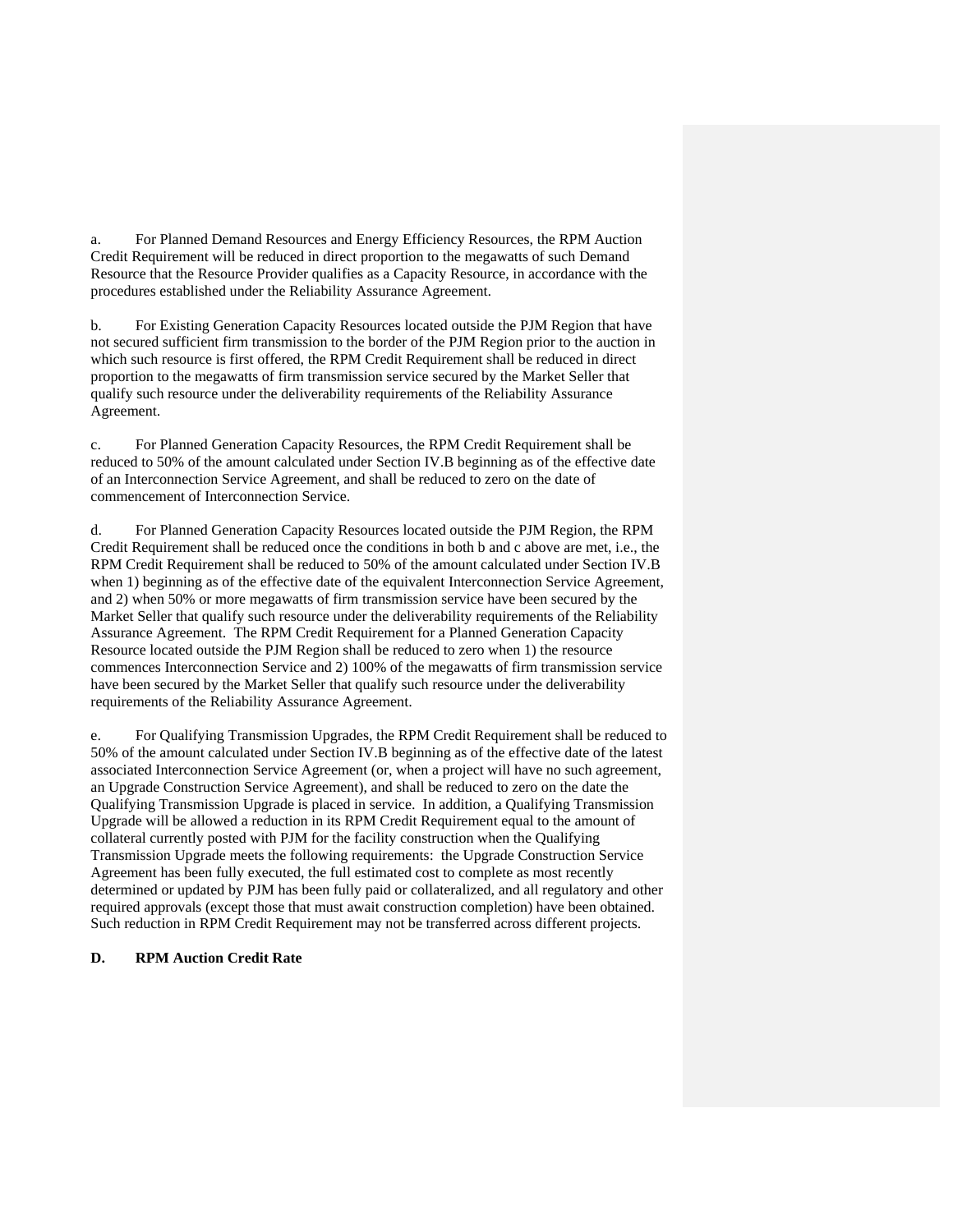As set forth in the PJM Manuals, a separate Auction Credit Rate shall be calculated for each Delivery <del>year</del>-Year prior to each Reliability Pricing Model Auction for such Delivery Year, as follows:

 For Delivery Years through the Delivery Year that ends on May 31, 2012, the Auction Credit Rate for any resource for a Delivery Year shall be (the greater of \$20/MW-day or 0.24 times the Capacity Resource Clearing Price in the Base Residual Auction for such Delivery Year for the Locational Deliverability Area within which the resource is located) times the number of days in such Delivery Year.

 For Delivery Years beginning with the Delivery Year that commences on June 1, 2012 and ending with the Delivery Year that ends on May 31, 2017:

a. Prior to the posting of the results of a Base Residual Auction for a Delivery Year, the Auction Credit Rate shall be (the greater of (i) 0.3 times the Net Cost of New Entry for the PJM Region for such Delivery Year, in MW-day or (ii) \$20 per MW-day) times the number of days in such Delivery Year.

b. Subsequent to the posting of the results from a Base Residual Auction, the Auction Credit Rate used for ongoing credit requirements for supply committed in such auction shall be (the greater of (i) \$20/MW-day or (ii) 0.2 times the Capacity Resource Clearing Price in such auction for the Locational Deliverability Area within which the resource is located) times the number of days in such Delivery Year; provided, however, that the Auction Credit Rate for Capacity Resources to the extent committed in the Base Residual Auction for the 2012-2013 Delivery Year shall be as determined under the provisions of this Attachment Q in effect at the time of such Base Residual Auction.

c. For any resource not previously committed for a Delivery Year that seeks to participate in an Incremental Auction, the Auction Credit Rate shall be (the greater of (i) 0.3 times the Net Cost of New Entry for the PJM Region for such Delivery Year, in MW-day or (ii) 0.24 times the Capacity Resource Clearing Price in the Base Residual Auction for such Delivery Year for the Locational Deliverability Area within which the resource is located or (iii) \$20 per MW-day) times the number of days in such Delivery Year.

d. Subsequent to the posting of the results of an Incremental Auction, the Auction Credit Rate used for ongoing credit requirements for supply committed in such auction shall be (the greater of (i) \$20/MW-day or (ii) 0.2 times the Capacity Resource Clearing Price in such auction for the Locational Deliverability Area within which the resource is located) times the number of days in such Delivery Year, but no greater than the Auction Credit Rate previously established for such resource's participation in such Incremental Auction pursuant to subsection (c) above) times the number of days in such Delivery Year.

For Delivery Years beginning with the Delivery Year that commences on June 1, 2017:

Prior to the posting of the results of a Base Residual Auction for a Delivery Year, the Auction Credit Rate shall be (the greater of (i) 0.75 times the Net Cost of New Entry for the PJM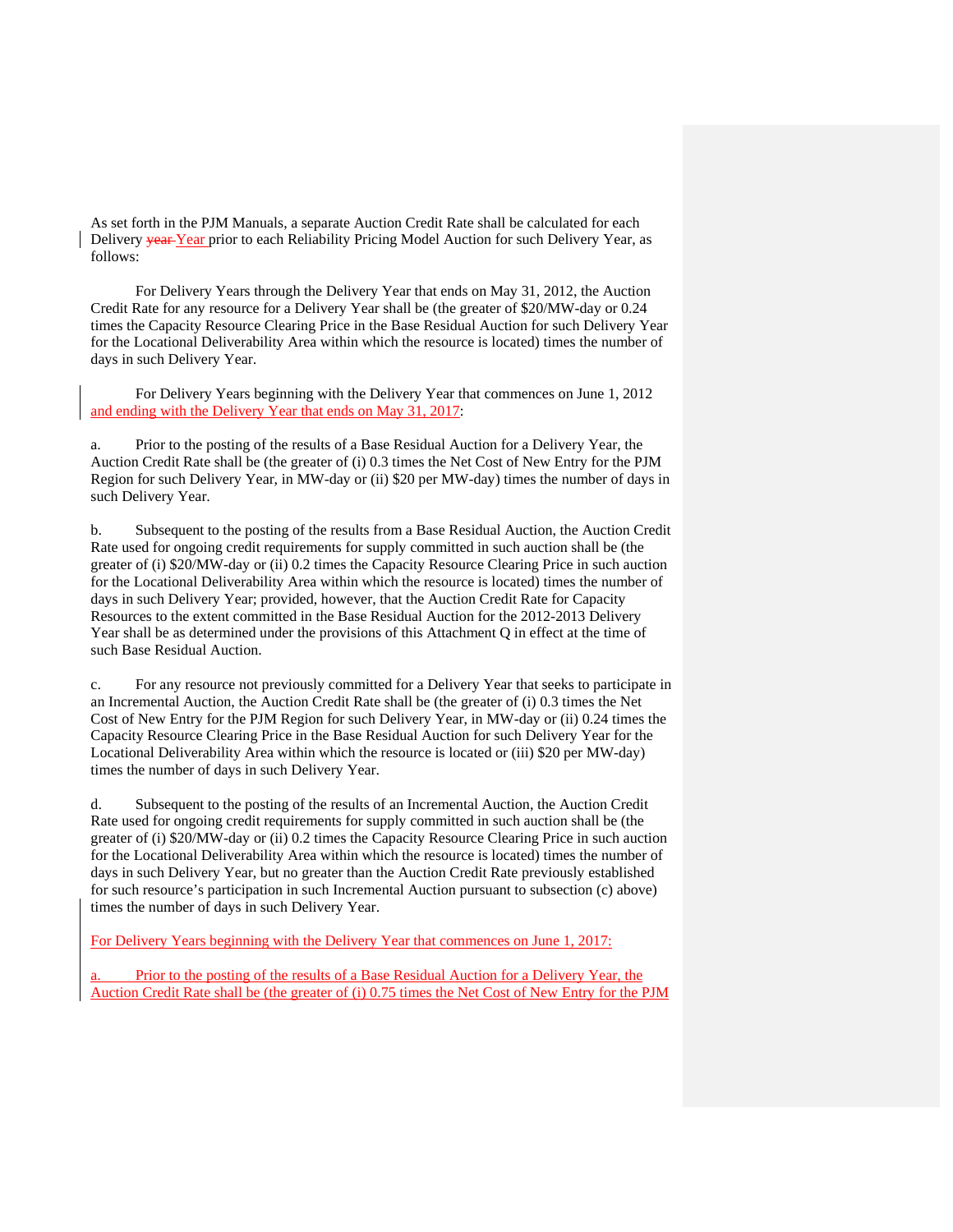Region for such Delivery Year, in MW-day or (ii) \$50 per MW-day) times the number of days in such Delivery Year.

b. Subsequent to the posting of the results from a Base Residual Auction, the Auction Credit Rate used for ongoing credit requirements for supply committed in such auction shall be (the greater of (i) \$50/MW-day or (ii) 0.5 times the Capacity Resource Clearing Price in such auction for the Locational Deliverability Area within which the resource is located) times the number of days in such Delivery Year.

For any resource not previously committed for a Delivery Year that seeks to participate in an Incremental Auction, the Auction Credit Rate shall be (the greater of (i) 0.75 times the Net Cost of New Entry for the PJM Region for such Delivery Year, in MW-day or (ii)  $\frac{0.6075}{0.6075}$  times the Capacity Resource Clearing Price in the Base Residual Auction for such Delivery Year for the Locational Deliverability Area within which the resource is located) times the number of days in such Delivery Year.

Subsequent to the posting of the results of an Incremental Auction, the Auction Credit Rate used for ongoing credit requirements for supply committed in such auction shall be (the greater of (i) \$50/MW-day or (ii) 0.5 times the Capacity Resource Clearing Price in such auction for the Locational Deliverability Area within which the resource is located) times the number of days in such Delivery Year, but no greater than the Auction Credit Rate previously established for such resource's participation in such Incremental Auction pursuant to subsection (c) above times the number of days in such Delivery Year.

## **E. Price Responsive Demand Credit Rate**

a. Prior to the posting of the results of a Base Residual Auction for a Delivery Year, the Price Responsive Demand Credit Rate shall be (the greater of (i) 0.3 times the Net Cost of New Entry for the PJM Region for such Delivery Year, in MW-day or (ii) \$20 per MW-day) times the number of days in such Delivery Year;

b. Subsequent to the posting of the results from a Base Residual Auction, the Price Responsive Demand Credit Rate used for ongoing credit requirements for Price Responsive Demand registered prior to such auction shall be (the greater of (i) \$20/MW-day or (ii) 0.2 times the Capacity Resource Clearing Price in such auction for the Locational Deliverability Area within which the PRD load is located) times the number of days in such Delivery Year times a final price uncertainty factor of 1.05;

c. For any additional Price Responsive Demand that seeks to commit in a Third Incremental Auction in response to a qualifying change in the final LDA load forecast, the Price Responsive Demand Credit Rate shall be the same as the rate for Price Responsive Demand that had cleared in the Base Residual Auction;

d. Subsequent to the posting of the results of the Third Incremental Auction, the Price Responsive Demand Credit Rate used for ongoing credit requirements for all Price Responsive Demand, shall be (the greater of (i) \$20/MW-day or (ii) 0.2 times the Final Zonal Capacity Price **Formatted:** Highlight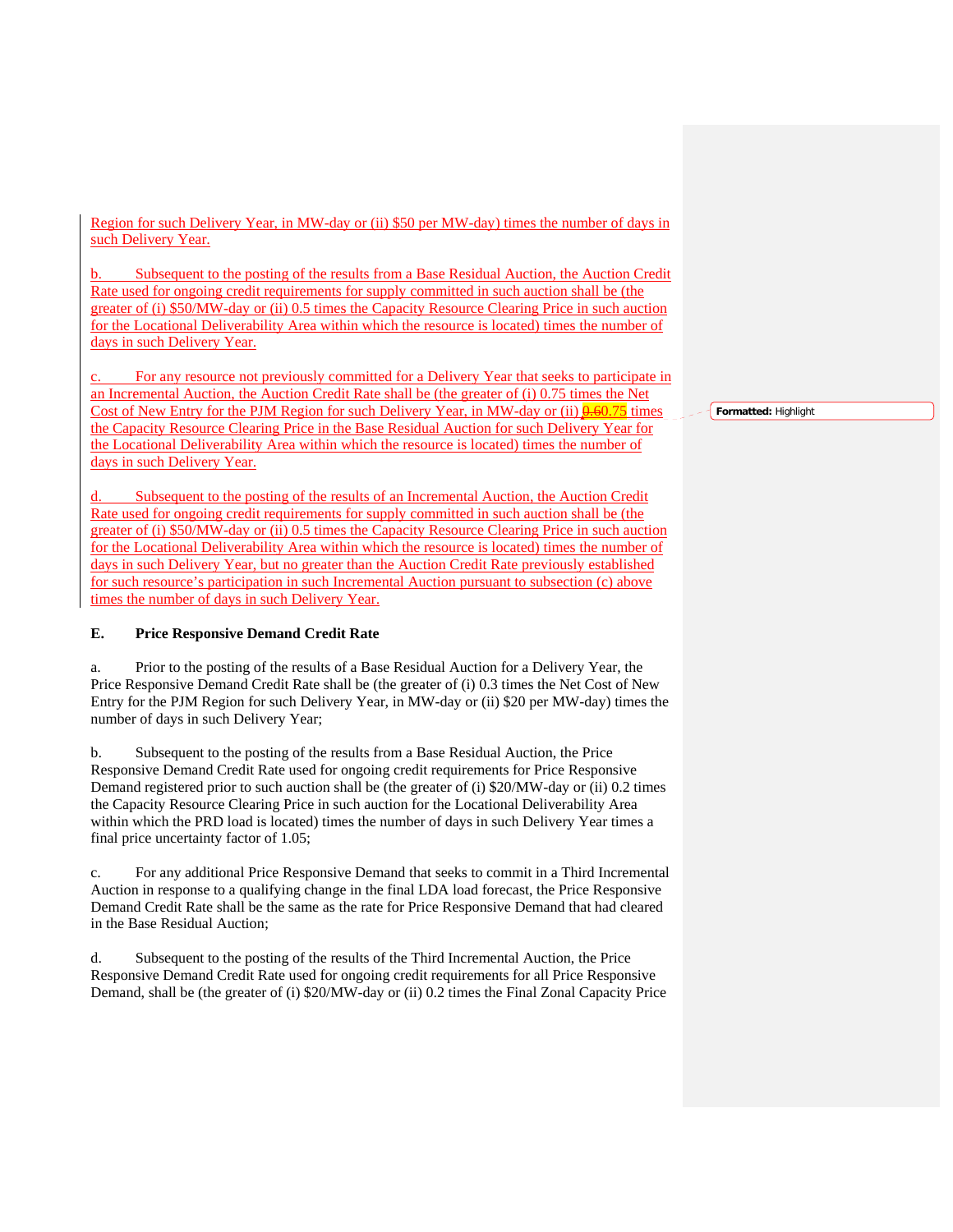for the Locational Deliverability Area within which the Price Responsive Demand is located) times the number of days in such Delivery Year, but no greater than the Price Responsive Demand Credit Rate previously established under subsections (a), (b), or (c) of this section for such Delivery Year.

## **F. RPM Seller Credit - Additional Form of Unsecured Credit for RPM**

In addition to the forms of credit specified elsewhere in this Attachment Q, RPM Seller Credit shall be available to Market Sellers, but solely for purposes of satisfying RPM Auction Credit Requirements. If a supplier has a history of being a net seller into PJM markets, on average, over the past 12 months, then PJMSettlement will count as available Unsecured Credit twice the average of that participant's total net monthly PJMSettlement bills over the past 12 months. This RPM Seller Credit shall be subject to the cap on available Unsecured Credit as established in Section II.F.

### **G. Credit Responsibility for Traded Planned RPM Capacity Resources**

PJMSettlement may require that credit and financial responsibility for planned RPM Capacity Resources that are traded remain with the original party (which for these purposes, means the party bearing credit responsibility for the planned RPM Capacity Resource immediately prior to trade) unless the receiving party independently establishes consistent with the PJM credit policy, that it has sufficient credit with PJMSettlement and agrees by providing written notice to PJMSettlement that it will fully assume the credit responsibility associated with the traded planned RPM Capacity Resource.

## **V. FINANCIAL TRANSMISSION RIGHT AUCTIONS**

## **A. FTR Credit Limit.**

PJMSettlement will establish an FTR Credit Limit for each Participant. Participants must maintain their FTR Credit Limit at a level equal to or greater than their FTR Credit Requirement. FTR Credit Limits will be established only by a Participant providing Financial Security.

## **B. FTR Credit Requirement.**

For each Participant with FTR activity, PJMSettlement shall calculate an FTR Credit Requirement based on FTR cost less a discounted historical value. FTR Credit Requirements shall be further adjusted by ARR credits available and by an amount based on portfolio diversification, if applicable. The requirement will be based on individual monthly exposures which are then used to derive a total requirement.

The FTR Credit Requirement shall be calculated by first adding for each month the FTR Monthly Credit Requirement Contribution for each submitted, accepted, and cleared FTR and then subtracting the prorated value of any ARRs held by the Participant for that month. The resulting twelve monthly subtotals represent the expected value of net payments between PJMSettlement and the Participant for FTR activity each month during the Planning Period.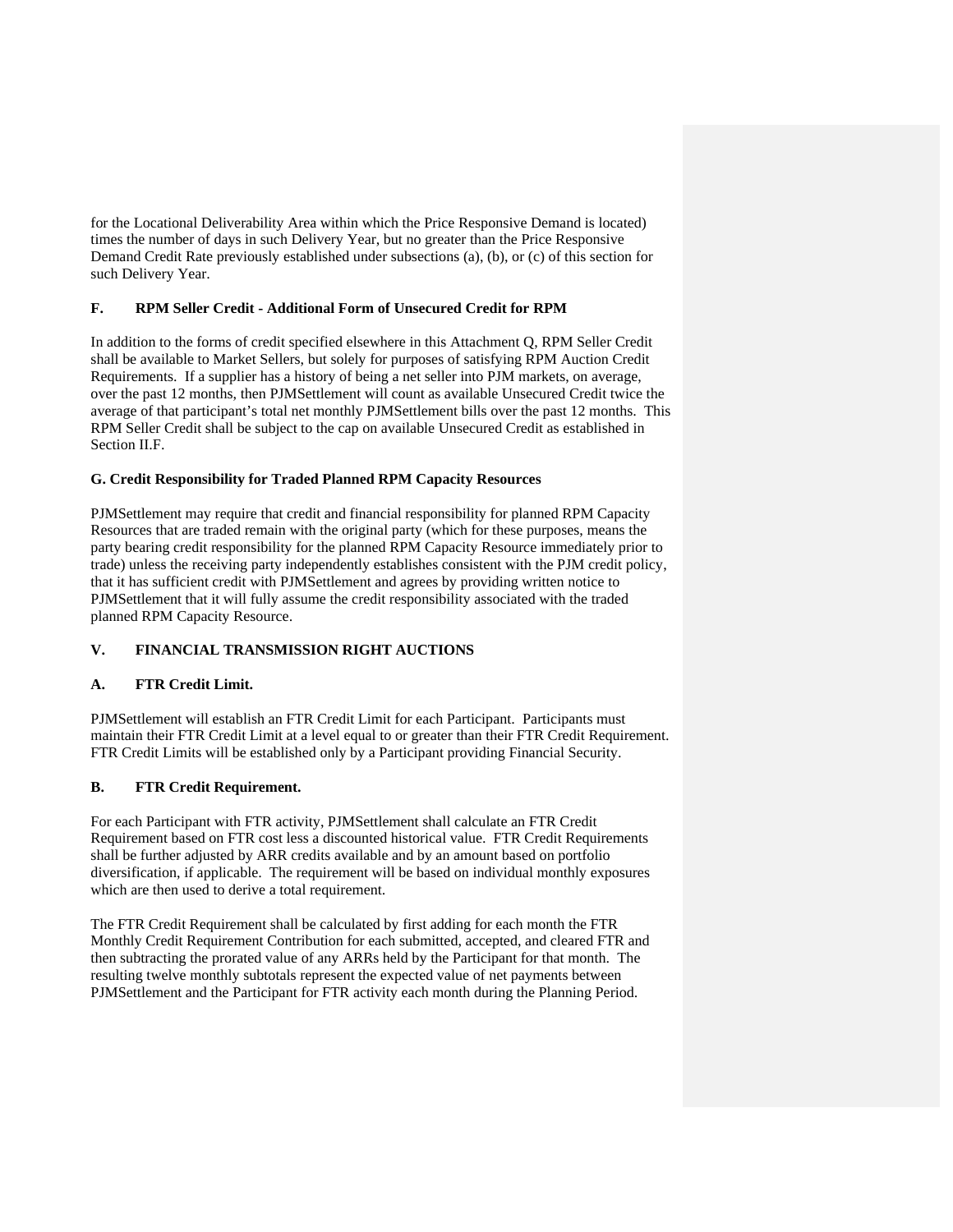Subject to later adjustment by an amount based on portfolio diversification, if applicable, the FTR Credit Requirement shall be the sum of the individual positive monthly subtotals, representing months in which net payments to PJMSettlement are expected.

# **C. Rejection of FTR Bids.**

Bids submitted into an auction will be rejected if the Participant's FTR Credit Requirement including such submitted bids would exceed the Participant's FTR Credit Limit, or if the Participant fails to establish additional credit as required pursuant to provisions related to portfolio diversification.

# **D. FTR Credit Collateral Returns.**

A Market Participant may request from PJMSettlement the return of any collateral no longer required for the FTR auctions. PJMSettlement is permitted to limit the frequency of such requested collateral returns, provided that collateral returns shall be made by PJMSettlement at least once per calendar quarter, if requested by a Market Participant.

# **E. Credit Responsibility for Traded FTRs.**

PJMSettlement may require that credit responsibility associated with an FTR traded within PJM's eFTR system remain with the original party (which for these purposes, means the party bearing credit responsibility for the FTR immediately prior to trade) unless and until the receiving party independently establishes, consistent with the PJM credit policy, sufficient credit with PJMSettlement and agrees through confirmation of the FTR trade within the eFTR system that it will meet in full the credit requirements associated with the traded FTR.

## **F. Portfolio Diversification.**

Subsequent to calculating a tentative cleared solution for an FTR auction (or auction round), PJM shall both:

1. Determine the FTR Portfolio Auction Value, including the tentative cleared solution. Any Participants with such FTR Portfolio Auction Values that are negative shall be deemed FTR Flow Undiversified.

2. Measure the geographic concentration of the FTR Flow Undiversified portfolios by testing such portfolios using a simulation model including, one at a time, each planned transmission outage or other network change which would substantially affect the network for the specific auction period. A list of such planned outages or changes anticipated to be modeled shall be posted prior to commencement of the auction (or auction round). Any FTR Flow Undiversified portfolio that experiences a net reduction in calculated congestion credits as a result of any one or more of such modeled outages or changes shall be deemed FTR Geographically Undiversified.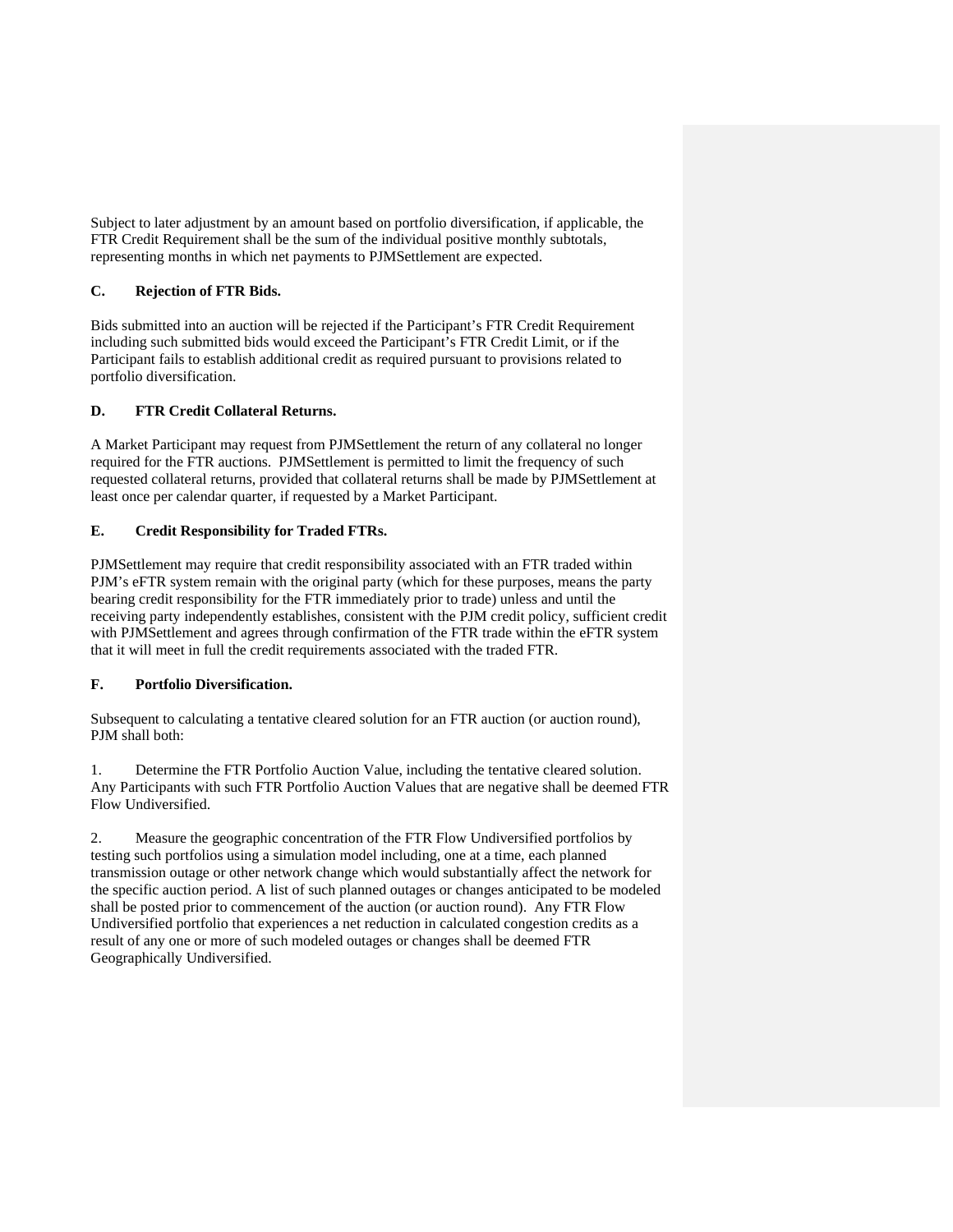For portfolios that are FTR Flow Undiversified but not FTR Geographically Undiversified, PJMSettlement shall increment the FTR Credit Requirement by an amount equal to twice the absolute value of the FTR Portfolio Auction Value, including the tentative cleared solution. For Participants with portfolios that are both FTR Flow Undiversified and FTR Geographically Undiversified, PJMSettlement shall increment the FTR Credit Requirement by an amount equal to three times the absolute value of the FTR Portfolio Auction Value, including the tentative cleared solution. For portfolios that are FTR Flow Undiversified in months subsequent to the current planning year, these incremental amounts, calculated on a monthly basis, shall be reduced (but not below zero) by an amount up to 25% of the monthly value of ARR credits that are held by a Participant. Subsequent to the ARR allocation process preceding an annual FTR auction, such ARRs credits shall be reduced to zero for months associated with that ARR allocation process. PJMSettlement may recalculate such ARR credits at any time, but at a minimum shall do so subsequent to each annual FTR auction. If a reduction in such ARR credits at any time increases the amount of credit required for the Participant beyond its credit available for FTR activity, the Participant must increase its credit to eliminate the shortfall.

If the FTR Credit Requirement for any Participant exceeds its credit available for FTRs as a result of these diversification requirements for the tentatively cleared portfolio of FTRs, PJMSettlement shall immediately issue a demand for additional credit, and such demand must be fulfilled before 4:00 p.m. on the business day following the demand. If any Participant does not timely satisfy such demand, PJMSettlement, in coordination with PJM, shall cause the removal that Participant's entire set of bids for that FTR auction (or auction round) and a new cleared solution shall be calculated for the entire auction (or auction round).

If necessary, PJM shall repeat the auction clearing calculation. PJM shall repeat these portfolio diversification calculations subsequent to any such secondary clearing calculation, and PJMSettlement shall require affected Participants to establish additional credit.

### **G. FTR Administrative Charge Credit Requirement**

In addition to any other credit requirements, PJMSettlement may apply a credit requirement to cover the maximum administrative fees that may be charged to a Participant for its bids and offers.

#### **H. Long-Term FTR Credit Recalculation**

Long-term FTR Credit Requirement calculations shall be updated annually for known history, consistent with updating of historical values used for FTR Credit Requirement calculations in the annual auctions.

## **VI. FORMS OF FINANCIAL SECURITY**

Participants that provide Financial Security must provide the security in a PJMSettlement approved form and amount according to the guidelines below.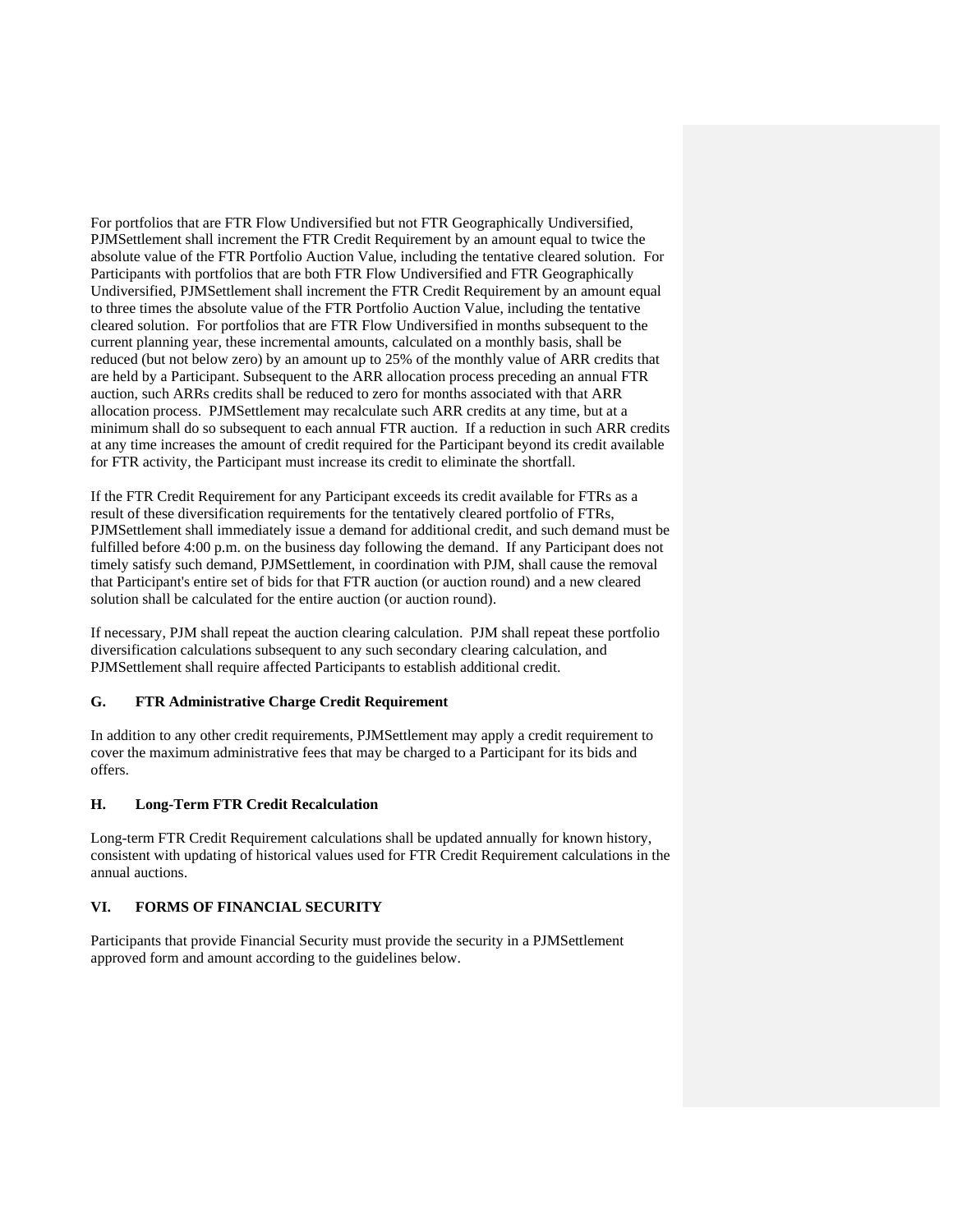Financial Security which is no longer required to be maintained under provisions of the Agreements shall be returned at the request of a participant no later than two Business Days following determination by PJMSettlement within a commercially reasonable period of time that such collateral is not required.

Except when an event of default has occurred, a Participant may substitute an approved PJMSettlement form of Financial Security for another PJMSettlement approved form of Financial Security of equal value. The Participant must provide three (3) Business Days notice to PJMSettlement of its intent to substitute the Financial Security. PJMSettlement will release the replaced Financial Security with interest, if applicable, within (3) Business Days of receiving an approved form of substitute Financial Security.

### **A. Cash Deposit**

Cash provided by a Participant as Financial Security will be held in a depository account by PJMSettlement with interest earned at PJMSettlement's overnight bank rate, and accrued to the Participant. PJMSettlement also may establish an array of investment options among which a Participant may choose to invest its cash deposited as Financial Security. Such investment options shall be comprised of high quality debt instruments, as determined by PJMSettlement, and may include obligations issued by the federal government and/or federal government sponsored enterprises. These investment options will reside in accounts held in PJMSettlement's name in a banking or financial institution acceptable to PJMSettlement. Where practicable, PJMSettlement may establish a means for the Participant to communicate directly with the bank or financial institution to permit the Participant to direct certain activity in the PJMSettlement account in which its Financial Security is held. PJMSettlement will establish and publish procedural rules, identifying the investment options and respective discounts in collateral value that will be taken to reflect any liquidation, market and/or credit risk presented by such investments. PJMSettlement has the right to liquidate all or a portion of the account balances at its discretion to satisfy a Participant's Total Net Obligation to PJMSettlement in the event of default under this credit policy or one or more of the Agreements.

### **B. Letter Of Credit**

An unconditional, irrevocable standby letter of credit can be utilized to meet the Financial Security requirement. As stated below, the form, substance, and provider of the letter of credit must all be acceptable to PJMSettlement.

 The letter of credit will only be accepted from U.S.-based financial institutions or U.S. branches of foreign financial institutions ("financial institutions") that have a minimum corporate debt rating of "A" by Standard & Poor's or Fitch Ratings, or "A2" from Moody's Investors Service, or an equivalent short term rating from one of these agencies. PJMSettlement will consider the lowest applicable rating to be the rating of the financial institution. If the rating of a financial institution providing a letter of credit is lowered below A/A2 by any rating agency, then PJMSettlement may require the Participant to provide a letter of credit from another financial institution that is rated A/A2 or better, or to provide a cash deposit. If a letter of credit is provided from a U.S. branch of a foreign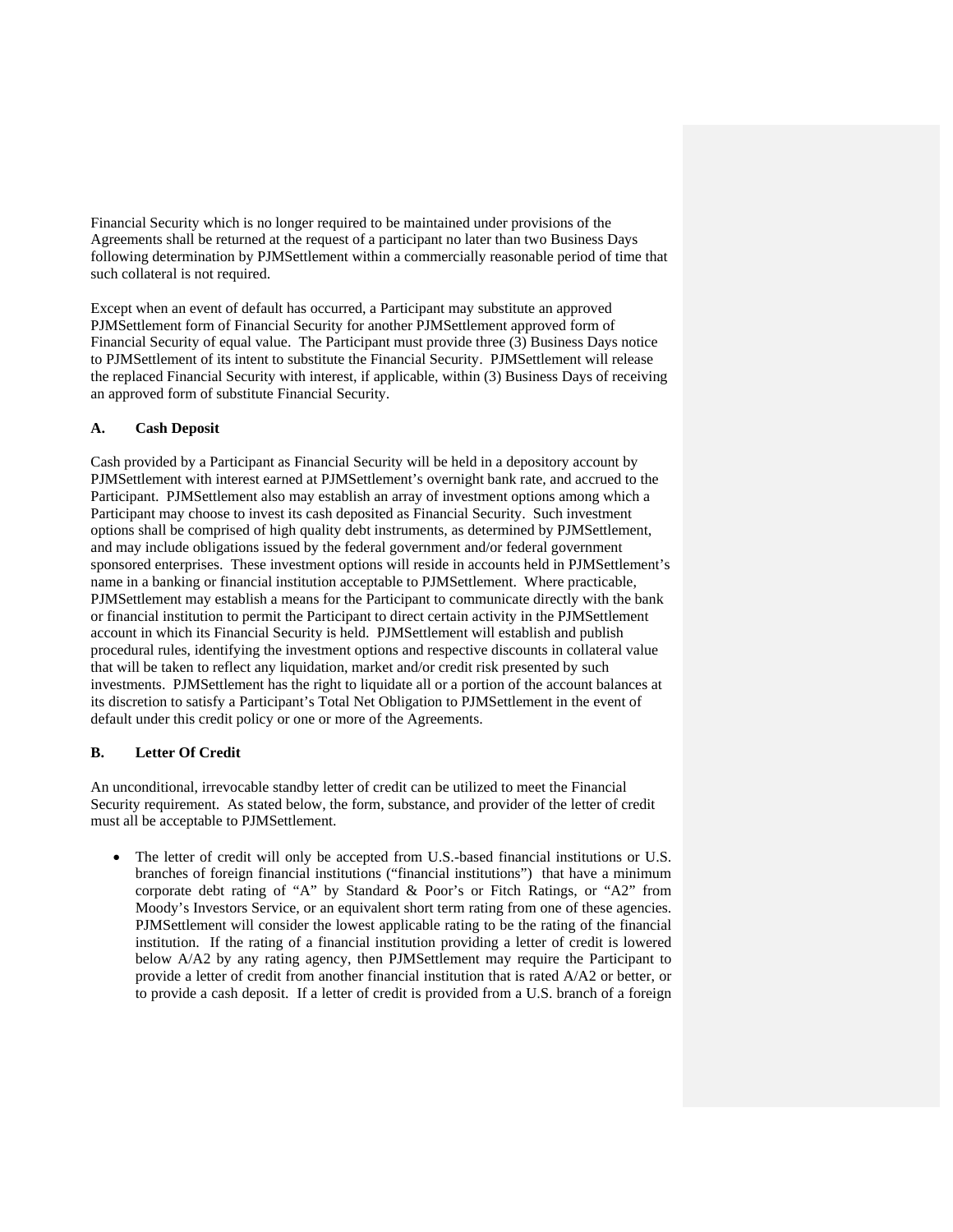institution, the U.S. branch must itself comply with the terms of this credit policy, including having its own acceptable credit rating.

- The letter of credit shall state that it shall renew automatically for successive one-year periods, until terminated upon at least ninety (90) days prior written notice from the issuing financial institution. If PJM or PJMSettlement receives notice from the issuing financial institution that the current letter of credit is being cancelled, the Participant will be required to provide evidence, acceptable to PJMSettlement, that such letter of credit will be replaced with appropriate Financial Security, effective as of the cancellation date of the letter of credit, no later than thirty (30) days before the cancellation date of the letter of credit, and no later than ninety (90) days after the notice of cancellation. Failure to do so will constitute a default under this credit policy and one of more of the Agreements.
- The letter of credit must clearly state the full names of the "Issuer", "Account Party" and "Beneficiary" (PJMSettlement), the dollar amount available for drawings, and shall specify that funds will be disbursed upon presentation of the drawing certificate in accordance with the instructions stated in the letter of credit. The letter of credit should specify any statement that is required to be on the drawing certificate, and any other terms and conditions that apply to such drawings.
- The PJMSettlement Credit Application contains an acceptable form of a letter of credit that should be utilized by a Participant choosing to meet its Financial Security requirement with a letter of credit. If the letter of credit varies in any way from the PJMSettlement format, it must first be reviewed and approved by PJMSettlement. All costs associated with obtaining and maintaining a letter of credit and meeting the policy provisions are the responsibility of the Participant
- PJMSettlement may accept a letter of credit from a Financial Institution that does not meet the credit standards of this policy provided that the letter of credit has third-party support, in a form acceptable to PJMSettlement, from a financial institution that does meet the credit standards of this policy.

### **VII. POLICY BREACH AND EVENTS OF DEFAULT**

A Participant will have two Business Days from notification of Breach (including late payment notice) or notification of a Collateral Call to remedy the Breach or satisfy the Collateral Call in a manner deemed acceptable by PJMSettlement. Failure to remedy the Breach or satisfy such Collateral Call within such two Business Days will be considered an event of default. If a Participant fails to meet the requirements of this policy but then remedies the Breach or satisfies a Collateral Call within the two Business Day cure period, then the Participant shall be deemed to have complied with the policy. Any such two Business Day cure period will expire at 4:00 p.m. eastern prevailing time on the final day.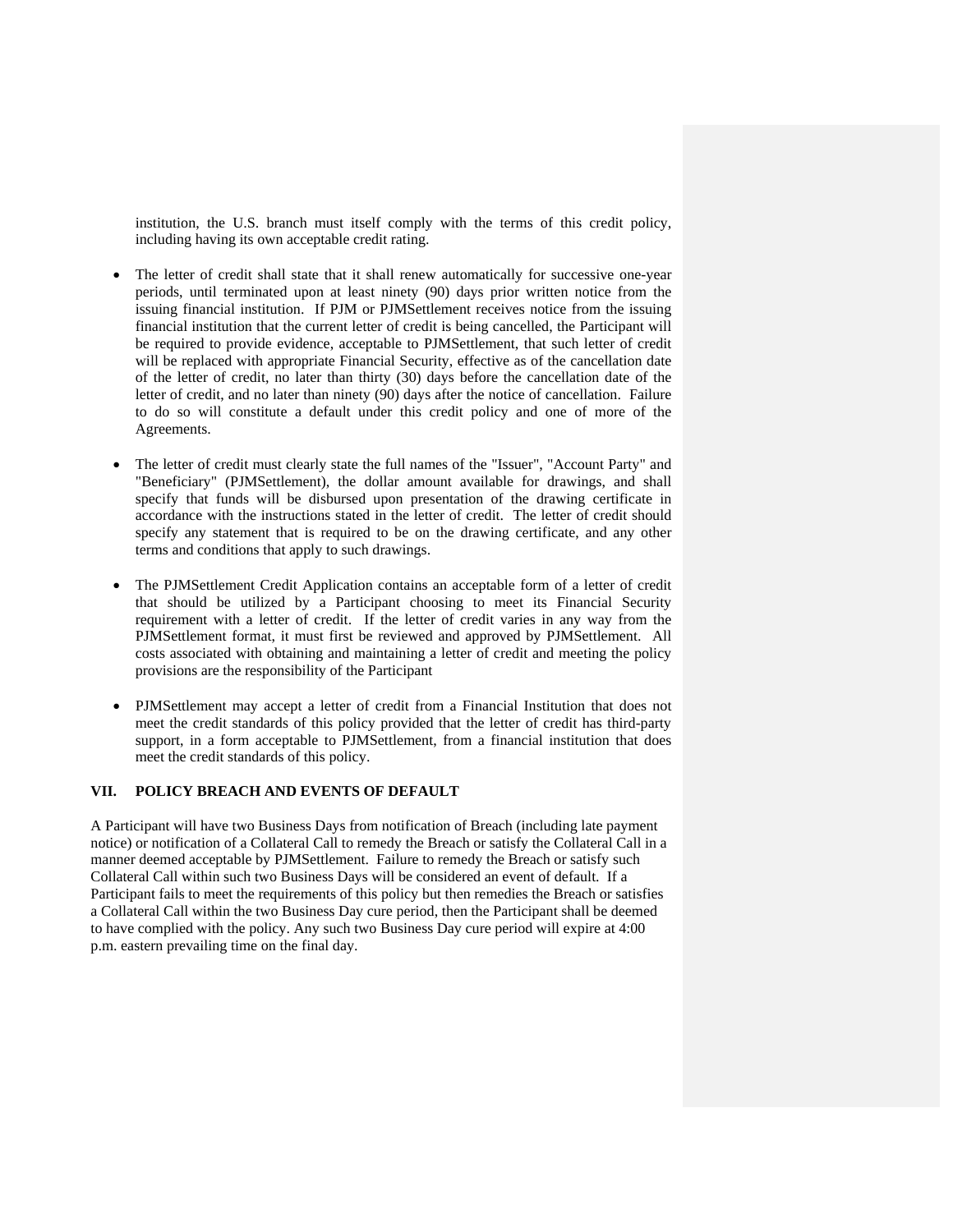Only one cure period shall apply to a single event giving rise to a breach or default. Application of Financial Security towards a non-payment Breach shall not be considered a satisfactory cure of the Breach if the Participant fails to meet all requirements of this policy after such application.

Failure to comply with this policy (except for the responsibility of a Participant to notify PJMSettlement of a Material change) shall be considered an event of default. Pursuant to § 15.1.3(a) of the Operating Agreement of PJM Interconnection, L.L.C. and § I.7.3 of the PJM Open Access Transmission Tariff, non-compliance with the PJMSettlement credit policy is an event of default under those respective Agreements. In event of default under this credit policy or one or more of the Agreements, PJMSettlement, in coordination with PJM, will take such actions as may be required or permitted under the Agreements, including but not limited to the termination of the Participant's ongoing Transmission Service and participation in PJM Markets. PJMSettlement has the right to liquidate all or a portion of a Participant's Financial Security at its discretion to satisfy Total Net Obligations to PJMSettlement in the event of default under this credit policy or one or more of the Agreements.

PJMSettlement may hold a defaulting Participant's Financial Security for as long as such party's positions exist and consistent with the PJM credit policy in this Attachment Q, in order to protect PJM's membership from default.

No payments shall be due to a Participant, nor shall any payments be made to a Participant, while the Participant is in default or has been declared in Breach of this policy or the Agreements, or while a Collateral Call is outstanding. PJMSettlement may apply towards an ongoing default any amounts that are held or later become available or due to the defaulting Participant through PJM's markets and systems.

In order to cover Obligations, PJMSettlement may hold a Participant's Financial Security through the end of the billing period which includes the 90th day following the last day a Participant had activity, open positions, or accruing obligations (other than reconciliations and true-ups), and until such Participant has satisfactorily paid any obligations invoiced through such period. Obligations incurred or accrued through such period shall survive any withdrawal from PJM. In event of non-payment, PJMSettlement may apply such Financial Security to such Participant's Obligations, even if Participant had previously announced and effected its withdrawal from PJM.

### **VIII. DEFINITIONS:**

#### **Affiliate**

Affiliate is defined in the PJM Operating Agreement, §1.2.

#### **Agreements**

Agreements are the Operating Agreement of PJM Interconnection, L.L.C., the PJM Open Access Transmission Tariff, the Reliability Assurance Agreement, the Reliability Assurance Agreement – West, and/or other agreements between PJM Interconnection, L.L.C. and its Members.

#### **Applicant**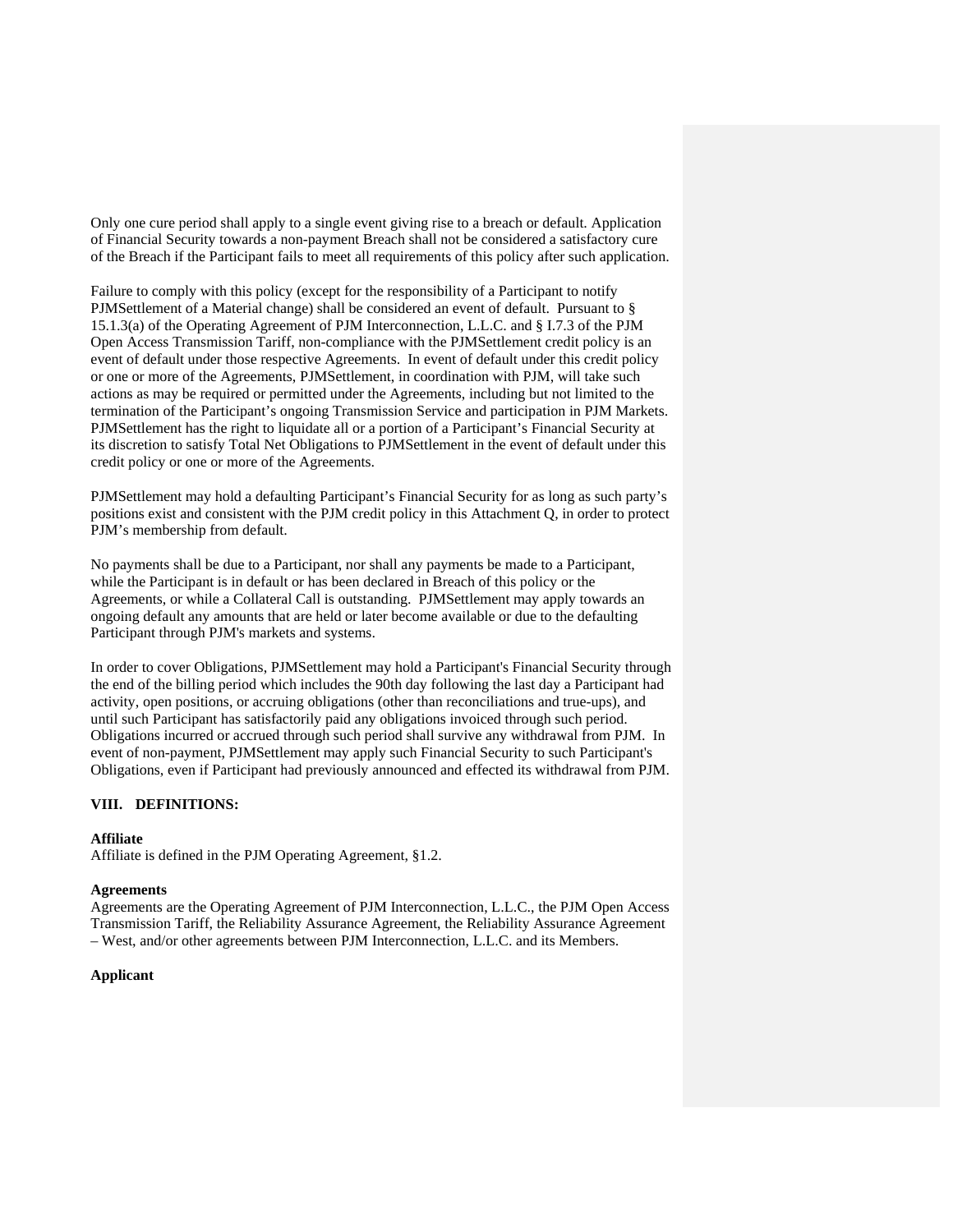Applicant is an entity desiring to become a PJM Member, or to take Transmission Service that has submitted the PJMSettlement Credit Application, PJMSettlement Credit Agreement and other required submittals as set forth in this policy.

#### **Breach**

Breach is the status of a Participant that does not currently meet the requirements of this policy or other provisions of the Agreements.

#### **Business Day**

A Business Day is a day in which the Federal Reserve System is open for business and is not a scheduled PJM holiday.

#### **Canadian Guaranty**

Canadian Guaranty is a Corporate Guaranty provided by an Affiliate of a Participant that is domiciled in Canada, and meets all of the provisions of this credit policy.

#### **Capacity**

Capacity is the installed capacity requirement of the Reliability Assurance Agreement or similar such requirements as may be established.

### **Collateral Call**

Collateral Call is a notice to a Participant that additional Financial Security, or possibly early payment, is required in order to remain in, or to regain, compliance with this policy.

### **Corporate Guaranty**

Corporate Guaranty is a legal document used by one entity to guaranty the obligations of another entity.

#### **Credit Available for Virtual Transactions**

Credit Available for Virtual Transactions is a Participant's Working Credit Limit, less its Total Net Obligation.

### **Credit-Limited Offer**

Credit-Limited Offer shall mean a Sell Offer that is submitted by a Market Seller in an RPM Auction subject to a maximum credit requirement specified by such Market Seller.

#### **Credit Score**

Credit Score is a composite numerical score scaled from 0-100 as calculated by PJMSettlement that incorporates various predictors of creditworthiness.

#### **Financial Security**

Financial Security is a cash deposit or letter of credit in an amount and form determined by and acceptable to PJMSettlement, provided by a Participant to PJMSettlement as security in order to participate in the PJM Markets or take Transmission Service.

#### **Foreign Guaranty**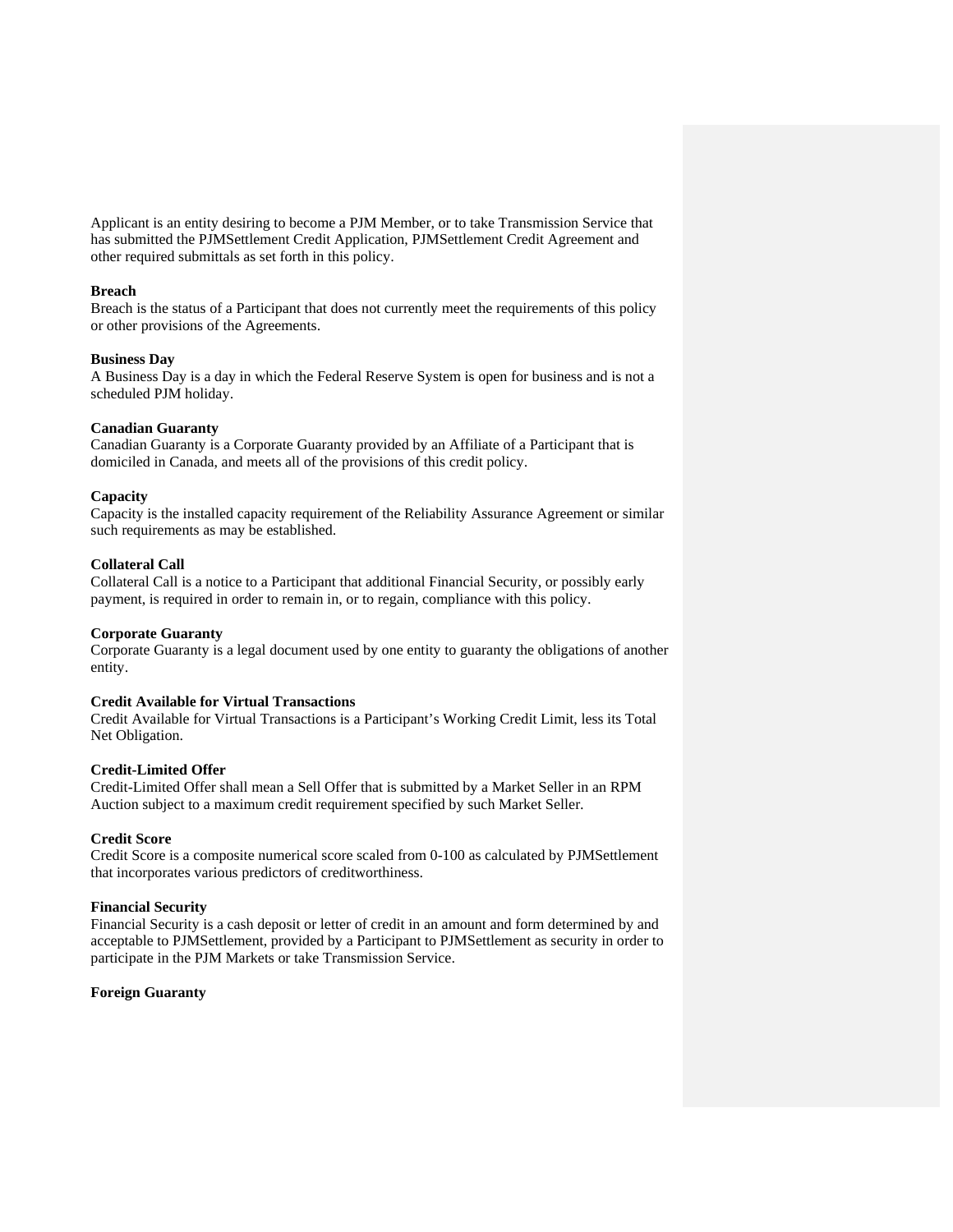Foreign Guaranty is a Corporate Guaranty provided by an Affiliate of a Participant that is domiciled in a foreign country, and meets all of the provisions of this credit policy.

### **FTR Credit Limit**

FTR Credit Limit will be equal to the amount of credit established with PJMSettlement that a Participant has specifically designated to PJMSettlement to be set aside and used for FTR activity. Any such credit so set aside shall not be considered available to satisfy any other credit requirement the Participant may have with PJMSettlement.

### **FTR Credit Requirement**

FTR Credit Requirement is the amount of credit that a Participant must provide in order to support the FTR positions that it holds and/or is bidding for. The FTR Credit Requirement shall not include months for which the invoicing has already been completed, provided that PJMSettlement shall have up to two Business Days following the date of the invoice completion to make such adjustments in its credit systems.

### **FTR Flow Undiversified**

FTR Flow Undiversified shall have the meaning established in section V.G of this Attachment Q.

### **FTR Geographically Undiversified**

FTR Geographically Undiversified shall have the meaning established in section V.G of this Attachment Q.

### **FTR Historical Value**

FTR Historical Value – For each FTR for each month, this is the historical weighted average value over three years for the FTR path using the following weightings: 50% - most recent year; 30% - second year; 20% - third year. FTR Historical Values shall be calculated separately for on-peak, off-peak, and 24-hour FTRs for each month of the year. FTR Historical Values shall be adjusted by plus or minus ten percent (10%) for cleared counterflow or normal flow FTRs, respectively, in order to mitigate exposure due to uncertainty and fluctuations in actual FTR value.

#### **FTR Monthly Credit Requirement Contribution**

FTR Monthly Credit Requirement Contribution - For each FTR for each month, this is the total FTR cost for the month, prorated on a daily basis, less the FTR Historical Value for the month. For cleared FTRs, this contribution may be negative; prior to clearing, FTRs with negative contribution shall be deemed to have zero contribution.

#### **FTR Net Activity**

FTR Net Activity shall mean the aggregate net value of the billing line items for auction revenue rights credits, FTR auction charges, FTR auction credits, and FTR congestion credits, and shall also include day-ahead and balancing/real-time congestion charges up to a maximum net value of the sum of the foregoing auction revenue rights credits, FTR auction charges, FTR auction credits and FTR congestion credits.

#### **FTR Participant**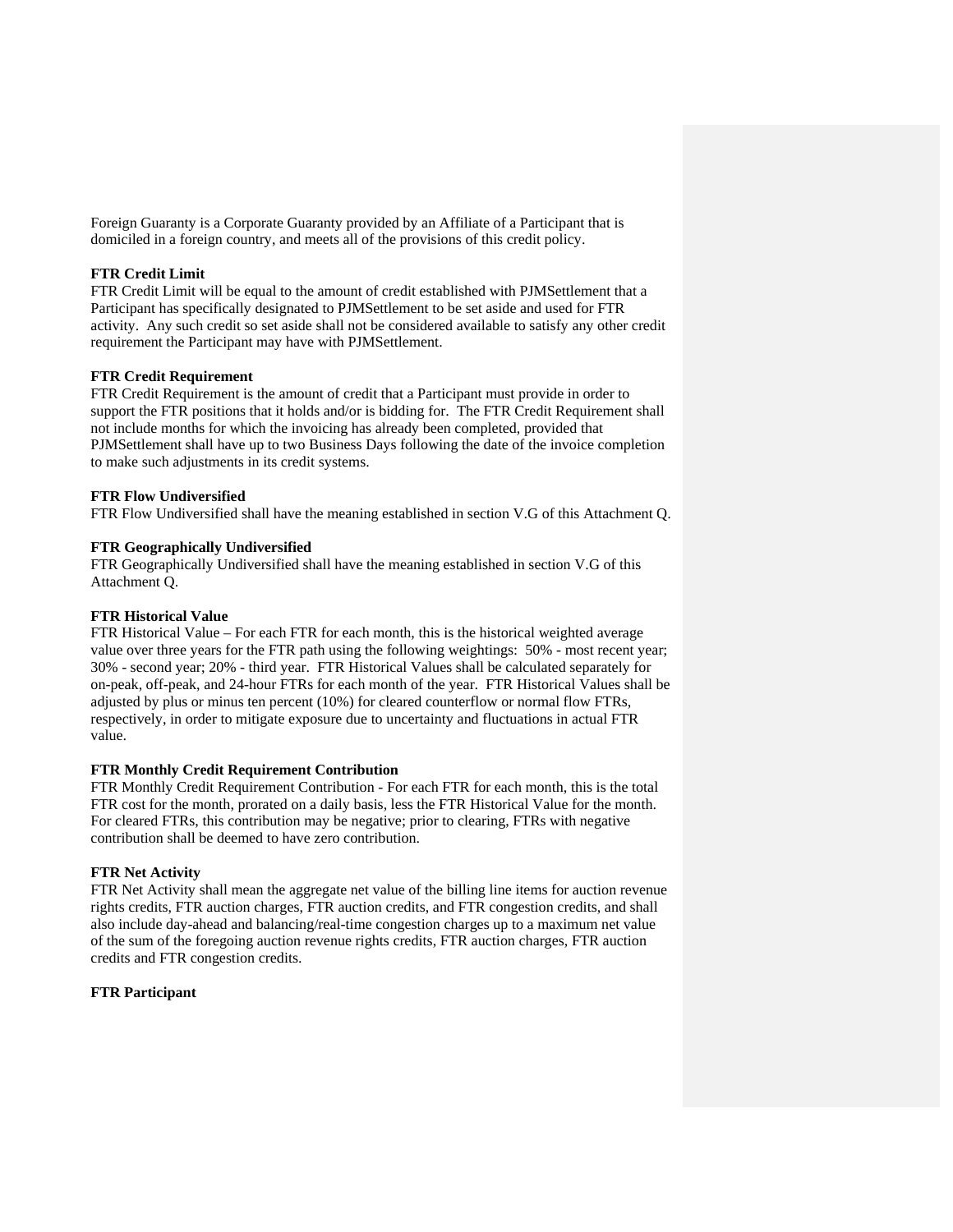FTR Participant shall mean any Market Participant that is required to provide Financial Security in order to participate in PJM's FTR auctions.

#### **FTR Portfolio Auction Value**

FTR Portfolio Auction Value shall mean for each Participant (or Participant account), the sum, calculated on a monthly basis, across all FTRs, of the FTR price times the FTR volume in MW.

#### **Market Participant**

Market Participant shall have the meaning provided in the Operating Agreement.

#### **Material**

For these purposes, material is defined in §I.B.3, Material Changes. For the purposes herein, the use of the term "material" is not necessarily synonymous with use of the term by governmental agencies and regulatory bodies.

#### **Member**

Member shall have the meaning provided in the Operating Agreement.

#### **Minimum Participation Requirements**

A set of minimum training, risk management, communication and capital or collateral requirements required for Participants in the PJM markets, as set forth herein and in the Form of Annual Certification set forth as Appendix 1 to this Attachment Q. Participants transacting in FTRs in certain circumstances will be required to demonstrate additional risk management procedures and controls as further set forth in the Annual Certification found in Appendix 1 to this Attachment Q.

#### **Net Obligation**

Net Obligation is the amount owed to PJMSettlement and PJM for purchases from the PJM Markets, Transmission Service, (under both Part II and Part III of the O.A.T.T.), and other services pursuant to the Agreements, after applying a deduction for amounts owed to a Participant by PJMSettlement as it pertains to monthly market activity and services. Should other markets be formed such that Participants may incur future Obligations in those markets, then the aggregate amount of those Obligations will also be added to the Net Obligation.

#### **Net Sell Position**

Net Sell Position is the amount of Net Obligation when Net Obligation is negative.

#### **Nodal Reference Price**

 The Nodal Reference Price at each location is the 97th percentile price differential between hourly day-ahead and real-time prices experienced over the corresponding two-month reference period in the prior calendar year. In order to capture seasonality effects and maintain a twomonth reference period, reference months will be grouped by two, starting with January (e.g., Jan-Feb, Mar-Apr, … , Jul-Aug, … Nov-Dec). For any given current-year month, the reference period months will be the set of two months in the prior calendar year that include the month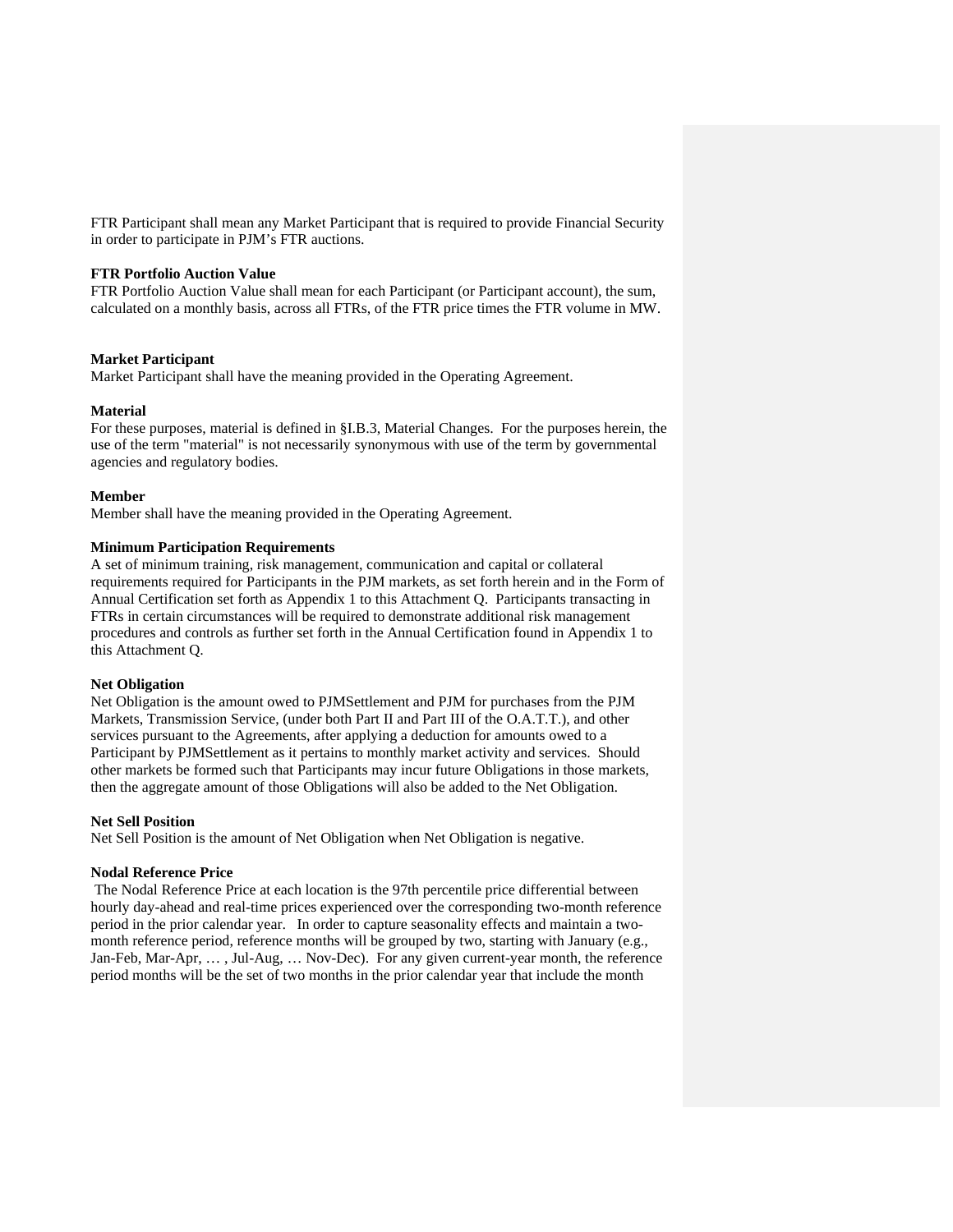corresponding to the current month. For example, July and August 2003 would each use July-August 2002 as their reference period.

#### **Obligation**

Obligation is all amounts owed to PJMSettlement for purchases from the PJM Markets, Transmission Service, (under both Part II and Part III of the O.A.T.T.), and other services or obligations pursuant to the Agreements. In addition, aggregate amounts that will be owed to PJMSettlement in the future for Capacity purchases within the PJM Capacity markets will be added to this figure. Should other markets be formed such that Participants may incur future Obligations in those markets, then the aggregate amount of those Obligations will also be added to the Net Obligation.

### **Operating Agreement of PJM Interconnection, L.L.C., ("Operating Agreement")**

The Amended and Restated Operating Agreement of PJM Interconnection, L.L.C., dated as of June 2, 1997, on file with the Federal Energy Regulatory Commission, and as revised from time to time.

### **Participant**

A Participant is a Market Participant and/or Transmission Customer and/or Applicant.

#### **Peak Market Activity**

Peak Market Activity is a measure of exposure for which credit is required, involving peak exposures in rolling three-week periods over a year timeframe, with two semi-annual reset points, pursuant to provisions of section II.D of this Credit Policy.

### **PJM Markets**

The PJM Markets are the PJM Interchange Energy Market and the PJM Capacity markets as established by the Operating Agreement. Also any other markets that exist or may be established in the future wherein Participants may incur Obligations to PJMSettlement.

## **PJM Open Access Transmission Tariff ("O.A.T.T.")**

The Open Access Transmission Tariff of PJM Interconnection, L.L.C., on file with the Federal Energy Regulatory Commission, and as revised from time to time.

#### **Reliability Assurance Agreement ("R.A.A.")**

See the definition of the Reliability Assurance Agreement ("R.A.A.") in the Operating Agreement.

### **RPM Seller Credit**

RPM Seller Credit is an additional form of Unsecured Credit defined in section IV of this document.

#### **Seller Credit**

A Seller Credit is a form of Unsecured Credit extended to Participants that have a consistent long-term history of selling into PJM Markets, as defined in this document.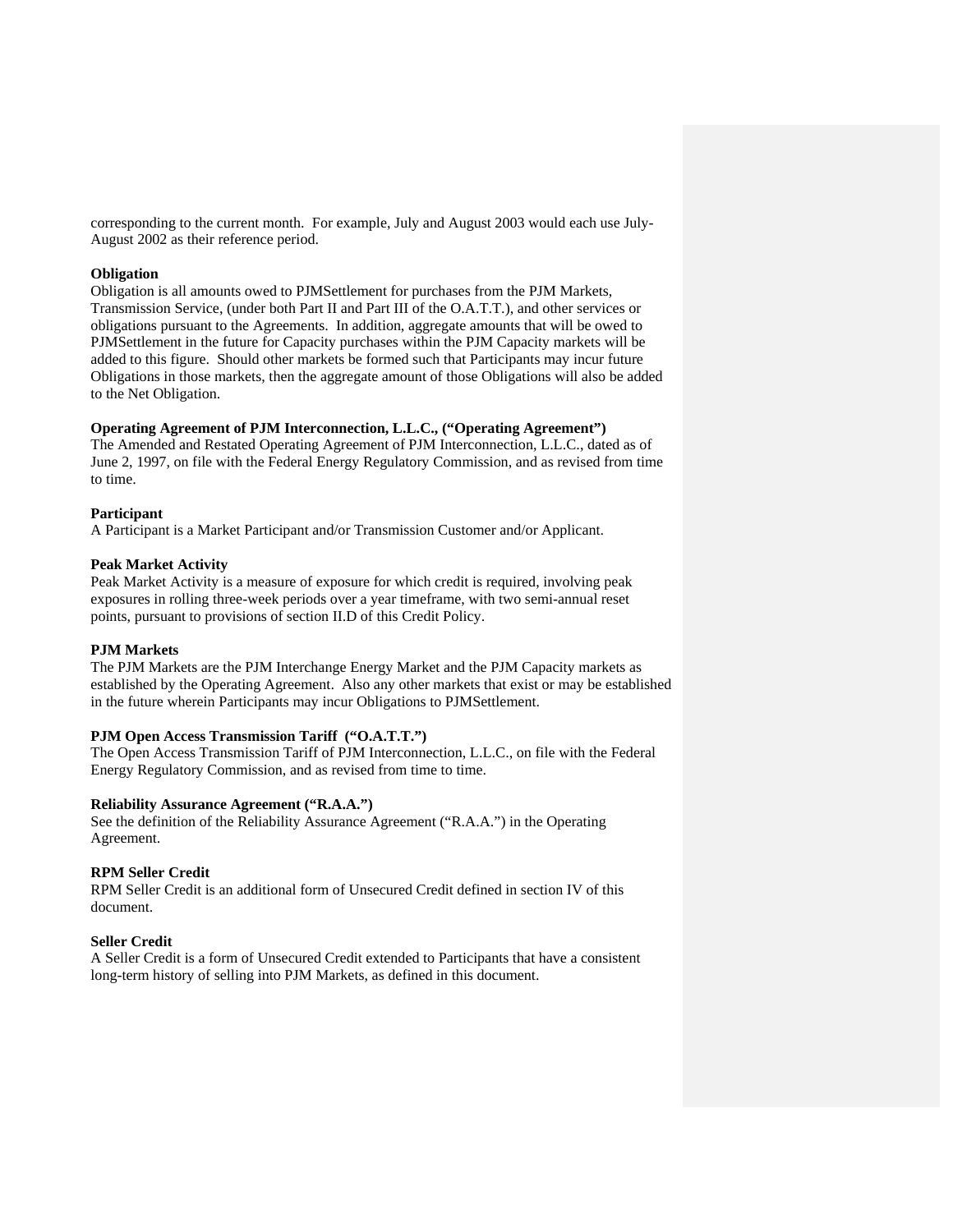### **Tangible Net Worth**

Tangible Net Worth is all assets (not including any intangible assets such as goodwill) less all liabilities. Any such calculation may be reduced by PJMSettlement upon review of the available financial information.

#### **Total Net Obligation**

Total Net Obligation is all unpaid billed Net Obligations plus any unbilled Net Obligation incurred to date, as determined by PJMSettlement on a daily basis, plus any other Obligations owed to PJMSettlement at the time.

#### **Total Net Sell Position**

Total Net Sell Position is all unpaid billed Net Sell Positions plus any unbilled Net Sell Positions accrued to date, as determined by PJMSettlement on a daily basis.

#### **Transmission Customer**

Transmission Customer is a Transmission Customer is an entity taking service under Part II or Part III of the O.A.T.T.

#### **Transmission Service**

Transmission Service is any or all of the transmission services provided by PJM pursuant to Part II or Part III of the O.A.T.T.

#### **Uncleared Bid Exposure**

Uncleared Bid Exposure is a measure of exposure from Increment Offers and Decrement Bids activity relative to a Participant's established credit as defined in this policy. It is used only as a pre-screen to determine whether a Participant's Increment Offers and Decrement Bids should be subject to Increment Offer and Decrement Bid Screening.

#### **Unsecured Credit**

Unsecured Credit is any credit granted by PJMSettlement to a Participant that is not secured by a form of Financial Security.

#### **Unsecured Credit Allowance**

Unsecured Credit Allowance is Unsecured Credit extended by PJMSettlement in an amount determined by PJMSettlement's evaluation of the creditworthiness of a Participant. This is also defined as the amount of credit that a Participant qualifies for based on the strength of its own financial condition without having to provide Financial Security. See also: "Working Credit Limit."

#### **Up-to Congestion Counterflow Transaction**

An Up-to Congestion Transaction will be deemed an Up-to Congestion Counterflow Transaction if the following value is negative: (a) when bidding, the lower of the bid price and the prior Upto Congestion Historical Month's average real-time value for the transaction; or (b) for cleared Virtual Transactions, the cleared day-ahead price of the Virtual Transactions.

#### **Up-to Congestion Historical Month**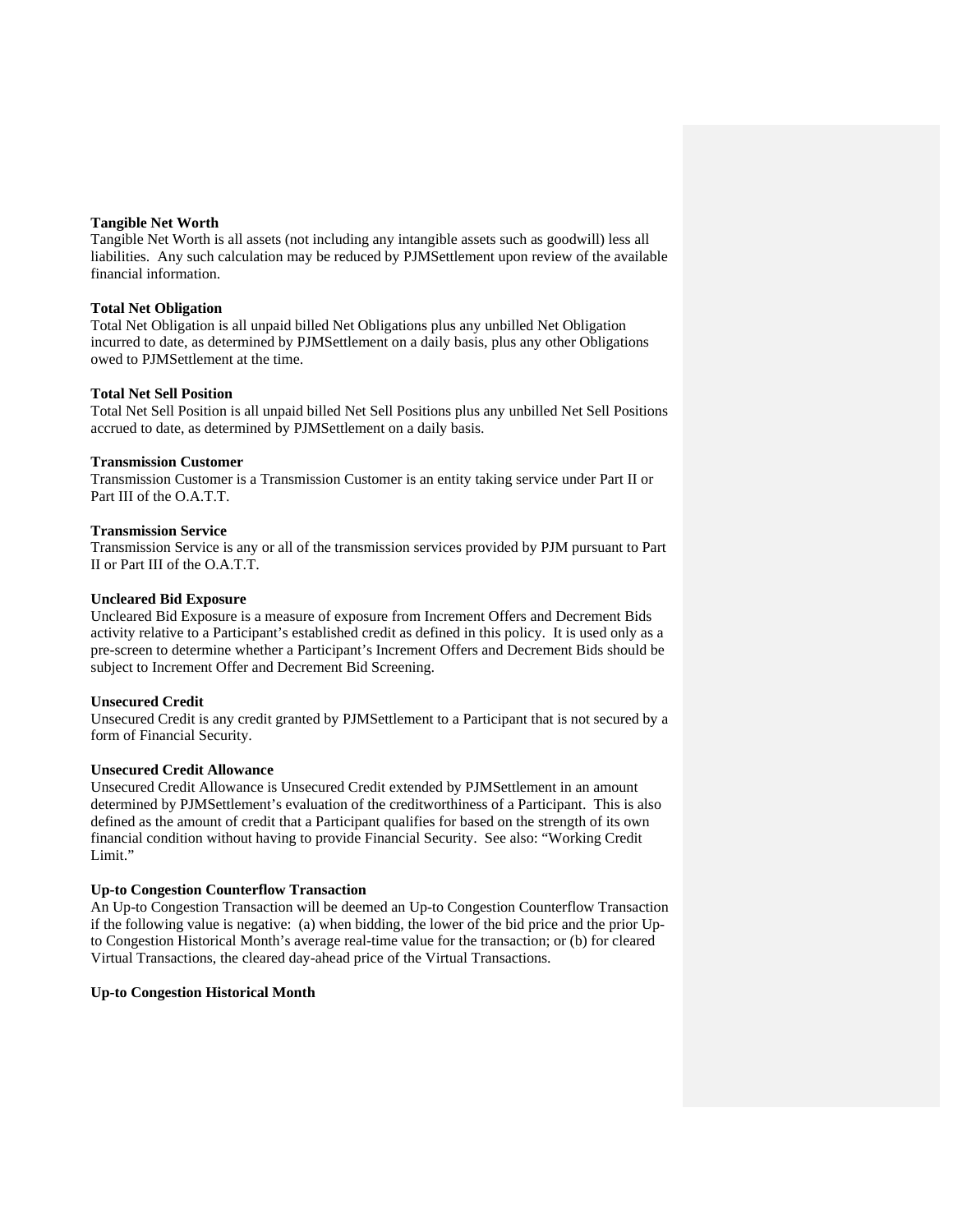An Up-to Congestion Historical Month is a consistently-defined historical period nominally one month long that is as close to a calendar month as PJM determines is practical.

#### **Up-to Congestion Prevailing Flow Transaction**

An Up-to Congestion Transaction will be deemed an Up-to Congestion Prevailing Flow Transaction if it is not an Up-to Congestion Counterflow Transaction.

### **Up-to Congestion Reference Price**

The Up-to Congestion Reference Price for an Up-to Congestion Transaction is the specified percentile price differential between source and sink (defined as sink price minus source price) for hourly real-time prices experienced over the prior Up-to Congestion Historical Month, averaged with the same percentile value calculated for the second prior Up-to Congestion Historical Month. Up-to Congestion Reference Prices shall be calculated using the following historical percentiles:

For Up-to Congestion Prevailing Flow Transactions:  $30<sup>th</sup>$  percentile For Up-to Congestion Counterflow Transactions when bid:  $20<sup>th</sup>$  percentile For Up-to Congestion Counterflow Transactions when cleared:  $\hat{5}^{th}$  percentile

### **Virtual Credit Exposure**

Virtual Credit Exposure is the amount of potential credit exposure created by a market participant's bid submitted into the Day-ahead market, as defined in this policy.

#### **Virtual Transaction Screening**

Virtual Transaction Screening is the process of reviewing the Virtual Credit Exposure of submitted Virtual Transactions against the Credit Available for Virtual Transactions. If the credit required is greater than credit available, then the Virtual Transactions will not be accepted.

#### **Working Credit Limit**

Working Credit Limit amount is 75% of the Participant's Unsecured Credit Allowance and/or 75% of the Financial Security provided by the Participant to PJMSettlement. The Working Credit Limit establishes the maximum amount of Total Net Obligation that a Participant may have outstanding at any time.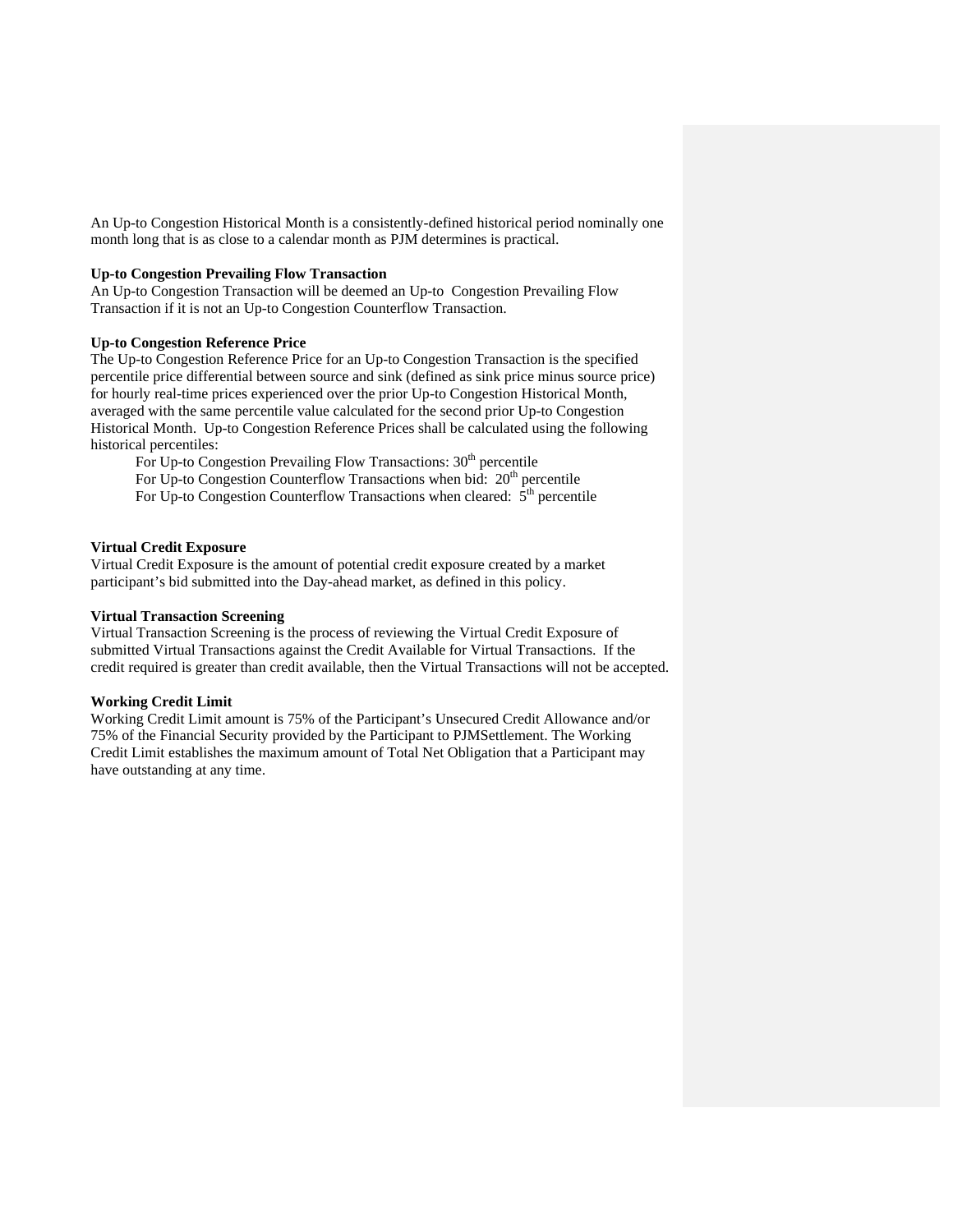**Appendix 1 to Attachment Q**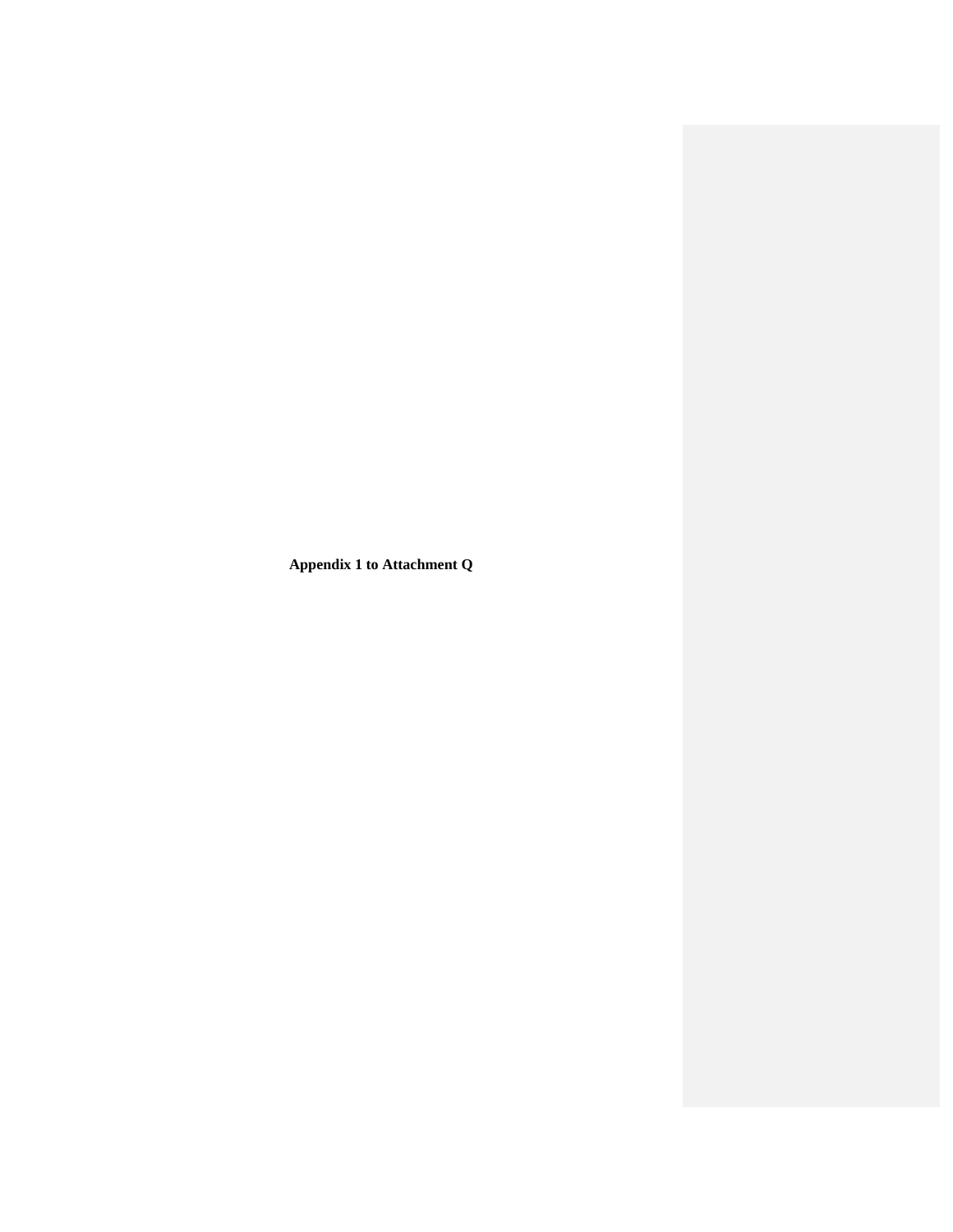## **PJM MINIMUM PARTICIPATION CRITERIA**  OFFICER CERTIFICATION FORM

| <b>Participant Name:</b> | ("Participant") |
|--------------------------|-----------------|
|--------------------------|-----------------|

 $I, \_\_$ Participant, understanding that PJM Interconnection, L.L.C. and PJM Settlement, Inc. ("PJMSettlement") are relying on this certification as evidence that Participant meets the minimum requirements set forth in Attachment Q to the PJM Open Access Transmission Tariff ("PJM Tariff"), hereby certify that I have full authority to represent on behalf of Participant and further represent as follows, as evidenced by my initialing each representation in the space provided below:

- 1. All employees or agents transacting in markets or services provided pursuant to the PJM Tariff or PJM Amended and Restated Operating Agreement ("PJM Operating Agreement") on behalf of the Participant have received appropriate<sup>1</sup> training and are authorized to transact on behalf of Participant.\_\_\_\_\_\_\_\_\_
- 2. Participant has written risk management policies, procedures, and controls, approved by Participant's independent risk management function<sup>2</sup> and applicable to transactions in the PJM markets in which it participates and for which employees or agents transacting in markets or services provided pursuant to the PJM Tariff or PJM Operating Agreement have been trained, that provide an appropriate, comprehensive risk management framework that, at a minimum, clearly identifies and documents the range of risks to which Participant is exposed, including, but not limited to credit risks, liquidity risks and market risks.\_\_\_\_\_\_\_\_\_\_
- 3. An FTR Participant (as defined in Attachment Q to the PJM Tariff) must make either the following 3.a. or 3.b. additional representations, evidenced by the undersigned officer initialing either the one 3.a. representation or the five 3.b. representations in the spaces provided below:
	- 3.a. Participant transacts in PJM's FTR markets with the sole intent to hedge congestion risk in connection with either obligations Participant has to serve load or rights Participant has to generate electricity in the PJM Region ("physical

 $\overline{\phantom{a}}$ 

 $<sup>1</sup>$  As used in this representation, the term "appropriate" as used with respect to training means training that is (i)</sup> comparable to generally accepted practices in the energy trading industry, and (ii) commensurate and proportional in sophistication, scope and frequency to the volume of transactions and the nature and extent of the risk taken by the participant.

<sup>2</sup> As used in this representation, a Participant's "independent risk management function" can include appropriate corporate persons or bodies that are independent of the Participant's trading functions, such as a risk management committee, a risk officer, a Participant's board or board committee, or a board or committee of the Participant's parent company.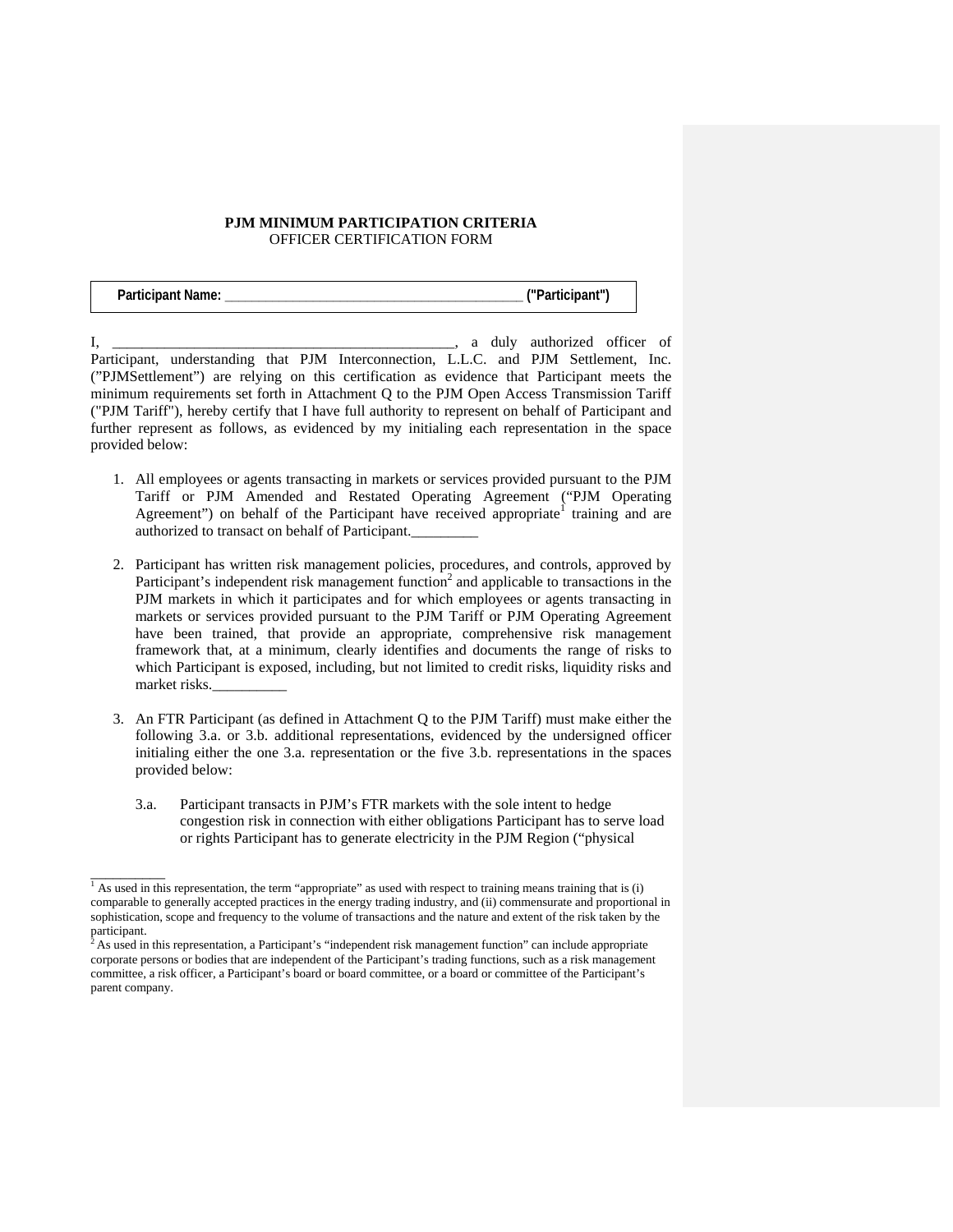transactions") and monitors all of the Participant's FTR market activity to endeavor to ensure that its FTR positions, considering both the size and pathways of the positions, are either generally proportionate to or generally do not exceed the Participant's physical transactions, and remain generally consistent with the Participant's intention to hedge its physical transactions.

3.b. On no less than a weekly basis, Participant values its FTR positions and engages in a probabilistic assessment of the hypothetical risk of such positions using analytically based methodologies, predicated on the use of industry accepted valuation methodologies.

Such valuation and risk assessment functions are performed either by persons within Participant's organization independent from those trading in PJM's FTR markets or by an outside firm qualified and with expertise in this area of risk management.\_\_\_\_\_\_\_\_\_\_

Having valued its FTR positions and quantified their hypothetical risks, Participant applies its written policies, procedures and controls to limit its risks using industry recognized practices, such as value-at-risk limitations, concentration limits, or other controls designed to prevent Participant from purposefully or unintentionally taking on risk that is not commensurate or proportional to Participant's financial capability to manage such risk.

Exceptions to Participant's written risk policies, procedures and controls applicable to Participant's FTR positions are documented and explain a reasoned basis for the granting of any exception.

Participant has provided to PJMSettlement, in accordance with Section I A. of Attachment Q to the PJM Tariff, a copy of its current governing risk management policies, procedures and controls applicable to its FTR trading activities.\_\_\_\_\_\_\_\_\_\_

- 4. Participant has appropriate personnel resources, operating procedures and technical abilities to promptly and effectively respond to all PJM communications and directions.
- 5. Participant has demonstrated compliance with the Minimum Capitalization criteria set forth in Attachment Q of the PJM Open Access Transmission Tariff that are applicable to the PJM market(s) in which Participant transacts, and is not aware of any change having occurred or being imminent that would invalidate such compliance.
- 6. All Participants must certify and initial in at least one of the four sections below:
	- a. I certify that Participant qualifies as an "appropriate person" as that term is defined under Section  $4(c)(3)$ , or successor provision, of the Commodity Exchange Act or an "eligible contract participant" as that term is defined under Section 1a(18), or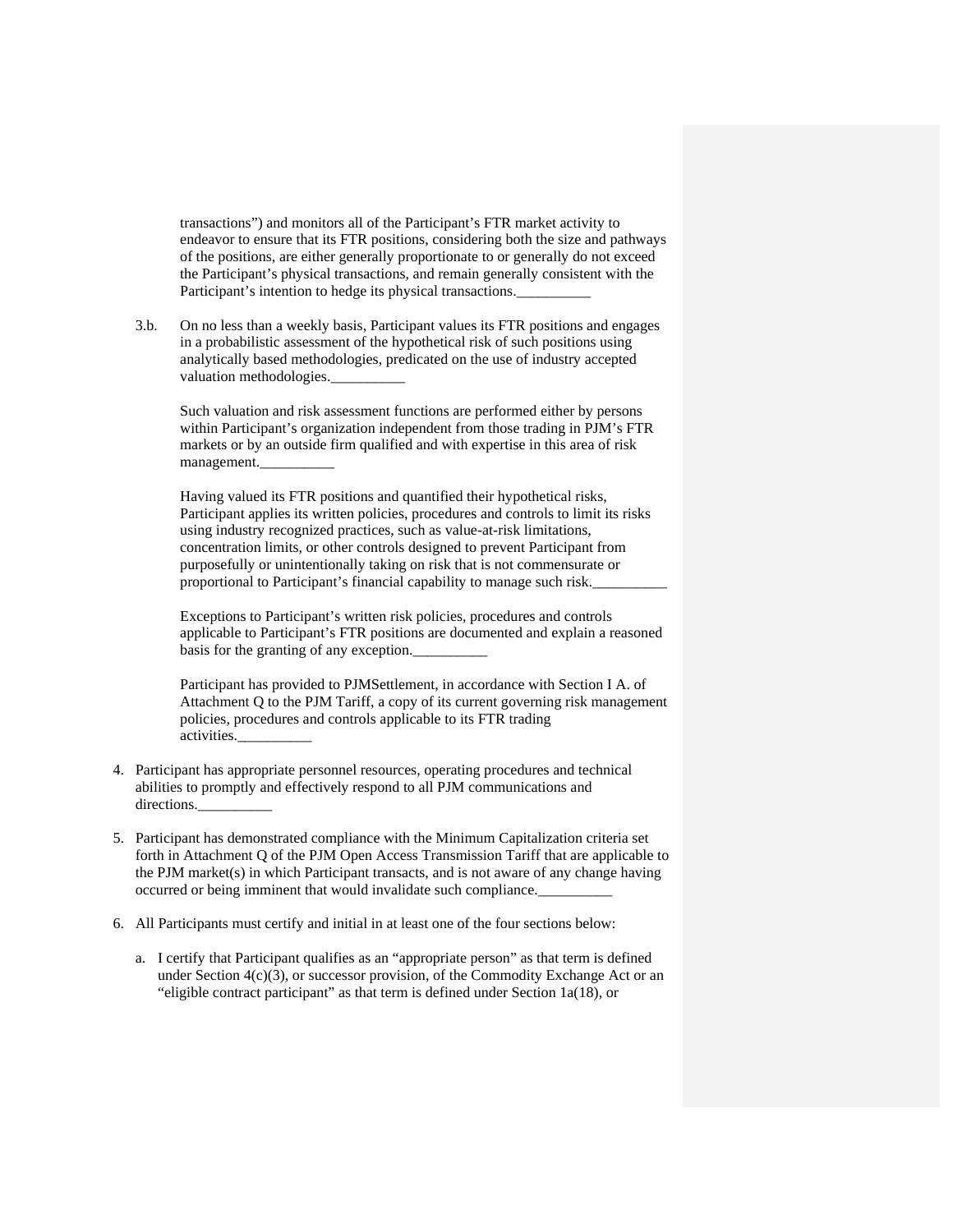successor provision, of the Commodity Exchange Act. I certify that Participant will cease transacting in PJM's Markets and notify PJMSettlement immediately if Participant no longer qualifies as an "appropriate person" or "eligible contract participant."

If providing financial statements to support Participant's certification of qualification as an "appropriate person:"

I certify, to the best of my knowledge and belief, that the financial statements provided to PJMSettlement present fairly, pursuant to such disclosures in such financial statements, the financial position of Participant as of the date of those financial statements. Further, I certify that Participant continues to maintain the minimum \$1 million total net worth and/or \$5 million total asset levels reflected in these financial statements as of the date of this certification. I acknowledge that both PJM and PJMSettlement are relying upon my certification to maintain compliance with federal regulatory requirements.

If providing financial statements to support Participant's certification of qualification as an "eligible contract participant:"

I certify, to the best of my knowledge and belief, that the financial statements provided to PJMSettlement present fairly, pursuant to such disclosures in such financial statements, the financial position of Participant as of the date of those financial statements. Further, I certify that Participant continues to maintain the minimum \$1 million total net worth and/or \$10 million total asset levels reflected in these financial statements as of the date of this certification. I acknowledge that both PJM and PJMSettlement are relying upon my certification to maintain compliance with federal regulatory requirements.

b. I certify that Participant has provided an unlimited Corporate Guaranty in a form acceptable to PJM as described in Section I.C of Attachment Q from an issuer that has at least \$1 million of total net worth or \$5 million of total assets per Participant per Participant for which the issuer has issued an unlimited Corporate Guaranty. I certify that Participant will cease transacting PJM's Markets and notify PJMSettlement immediately if issuer of the unlimited Corporate Guaranty for Participant no longer has at least \$1 million of total net worth or \$5 million of total assets per Participant for which the issuer has issued an unlimited Corporate Guaranty.

I certify that the issuer of the unlimited Corporate Guaranty to Participant continues to have at least \$1 million of total net worth or \$5 million of total assets per Participant for which the issuer has issued an unlimited Corporate Guaranty. I acknowledge that PJM and PJMSettlement are relying upon my certifications to maintain compliance with federal regulatory requirements.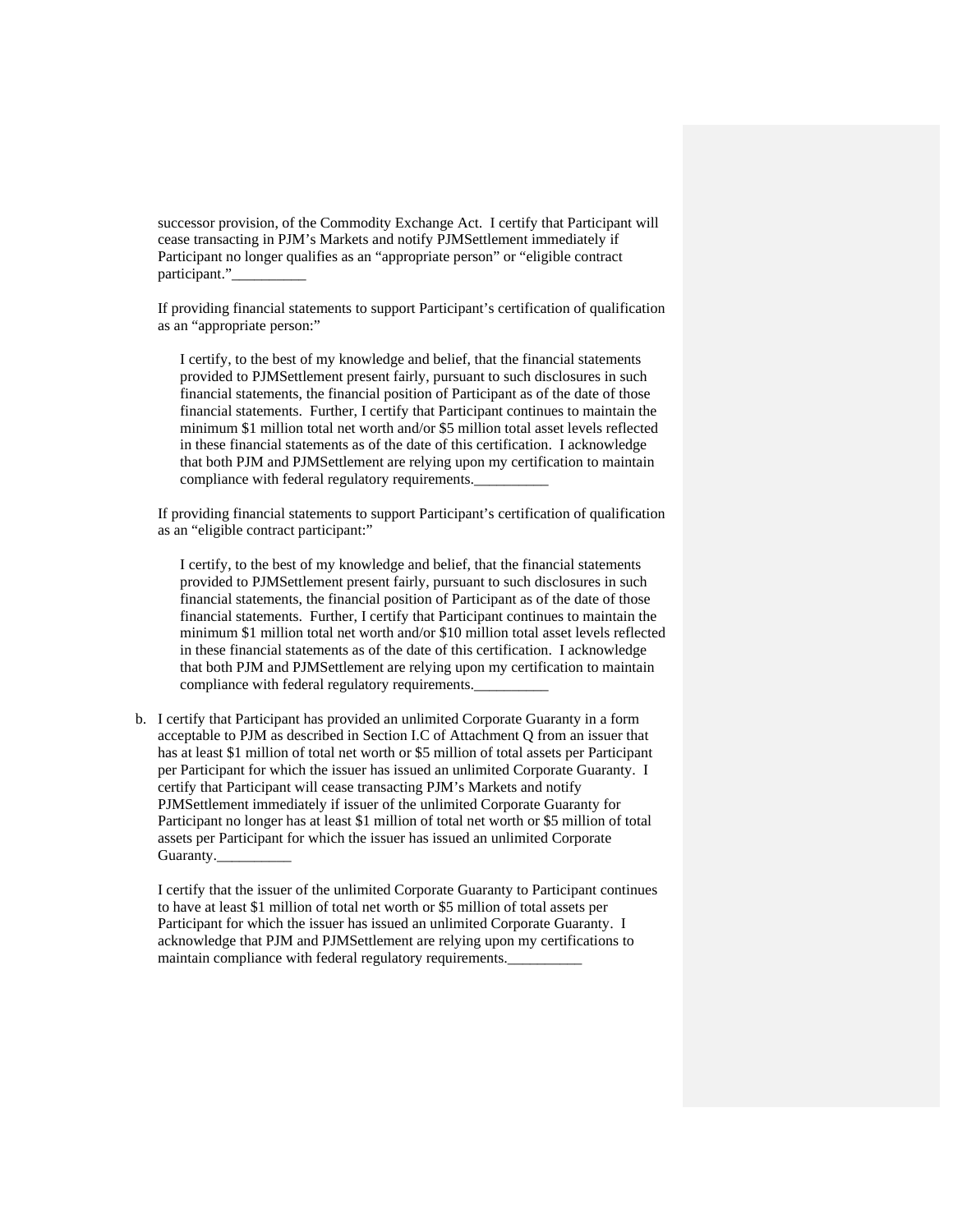- c. I certify that Participant fulfills the eligibility requirements of the Commodity Futures Trading Commission exemption order (78 F.R. 19880 – April 2, 2013) by being in the business of at least one of the following in the PJM Region as indicated below (initial those applicable):
	- 1. Generating electric energy, including Participants that resell physical energy acquired from an entity generating electric energy:
	- 2. Transmitting electric energy:
	- 3. Distributing electric energy delivered under Point-to-Point or Network Integration Transmission Service, including scheduled import, export and wheel through transactions:
	- 4. Other electric energy services that are necessary to support the reliable operation of the transmission system:\_\_\_\_\_\_\_\_\_\_

Description only if c(4) is initialed:

Further, I certify that Participant will cease transacting in PJM's Markets and notify PJMSettlement immediately if Participant no longer performs at least one of the functions noted above in the PJM Region. I acknowledge that PJM and PJMSettlement are relying on my certification to maintain compliance with federal energy regulatory requirements.

\_\_\_\_\_\_\_\_\_\_\_\_\_\_\_\_\_\_\_\_\_\_\_\_\_\_\_\_\_\_\_\_\_\_\_\_\_\_\_\_\_\_\_\_\_\_\_\_\_\_\_\_\_\_\_\_\_\_\_\_\_\_

- d. I certify that Participant has provided a letter of credit of \$5 million or more to PJMSettlement in a form acceptable to PJMSettlement as described in Section VI.B of Attachment Q that the Participant acknowledges cannot be utilized to meet its credit requirements to PJMSettlement. I acknowledge that PJM and PJMSettlement are relying on the provision of this letter of credit and my certification to maintain compliance with federal regulatory requirements.
- 7. I acknowledge that I have read and understood the provisions of Attachment Q of the PJM Tariff applicable to Participant's business in the PJM markets, including those provisions describing PJM's minimum participation requirements and the enforcement actions available to PJMSettlement of a Participant not satisfying those requirements. I acknowledge that the information provided herein is true and accurate to the best of my belief and knowledge after due investigation. In addition, by signing this Certification, I acknowledge the potential consequences of making incomplete or false statements in this Certification.

Date: \_\_\_\_\_\_\_\_\_\_\_\_\_\_\_\_\_\_\_\_\_\_\_\_\_\_\_\_ \_\_\_\_\_\_\_\_\_\_\_\_\_\_\_\_\_\_\_\_\_\_\_\_\_\_\_\_\_\_\_\_\_\_

(Signature)